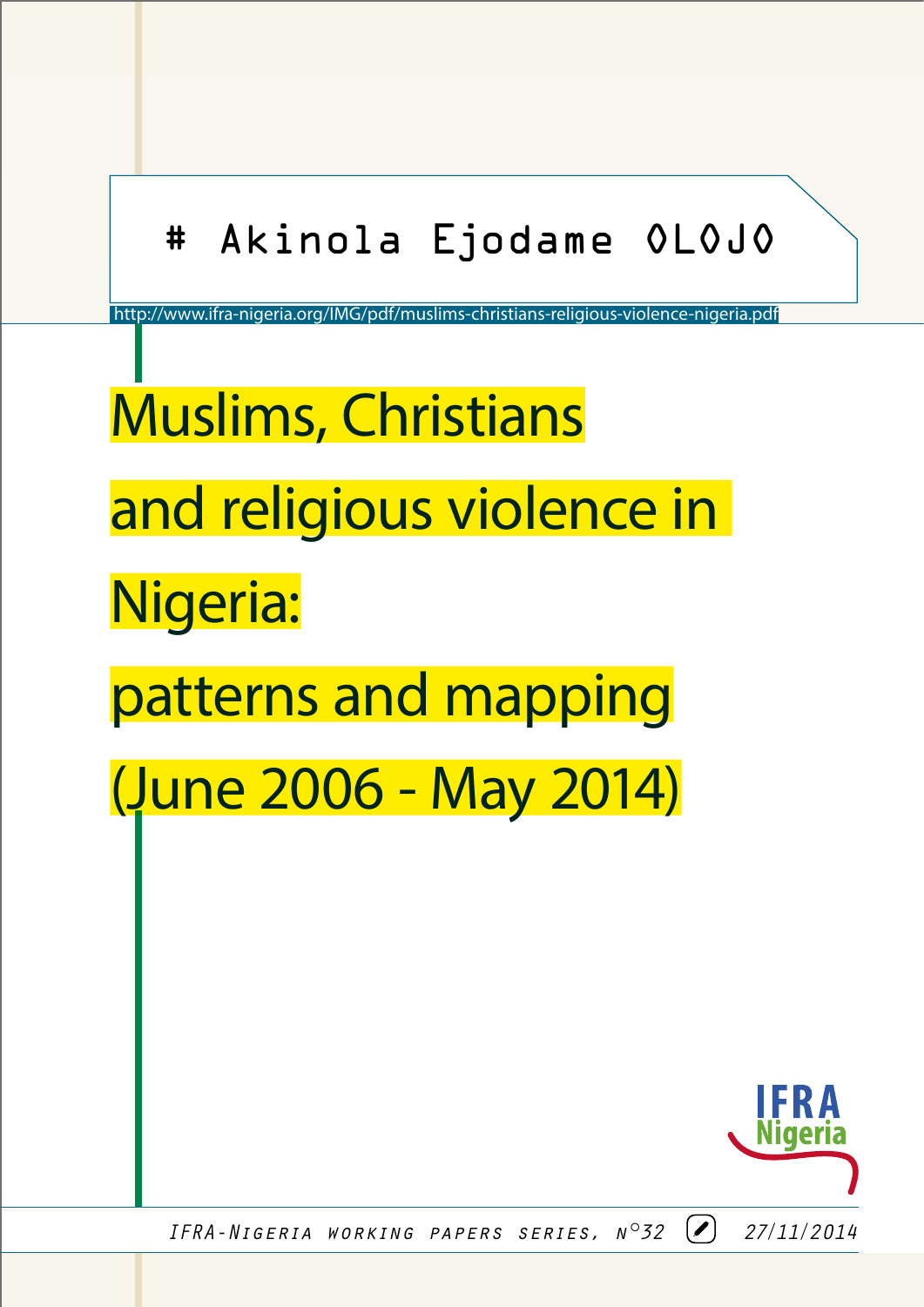# **Muslims, Christians and religious violence in Nigeria: patterns and mapping (June 2006 – May 2014)**

#### *Executive summary*

The notion that religious violence in Nigeria is always characterised by conflicts between religions (Muslims versus Christians) is too simplistic. This study shows that between June 2006 and May 2014 the frequency of violent death incidents involving Islamic groups against Islamic groups is 60; a figure higher than 57, which is the frequency of violent death incidents involving Islamic groups against Christian groups or Churches within the same period. A second major point in this paper is that violence involving religious groups is not always caused by religious issues. This explains why the frequency of violent death incidents involving Islamic groups against Christian groups or Churches due to nonreligious issues is as high as 42 between June 2006 and May 2014. Thirdly, it remains inconclusive whether or not more Muslims than Christians (or vice versa) are killed because of violence in general in Nigeria. Finally, the western media frames violence in Nigeria as being mainly inter-religious while lethal incidents involving Islamic groups against Islamic groups are largely underreported.

Akinola Ejodame OLOJO is a PhD candidate at the Université Paris Descartes, France. Any errors that remain are the sole responsibility of the author.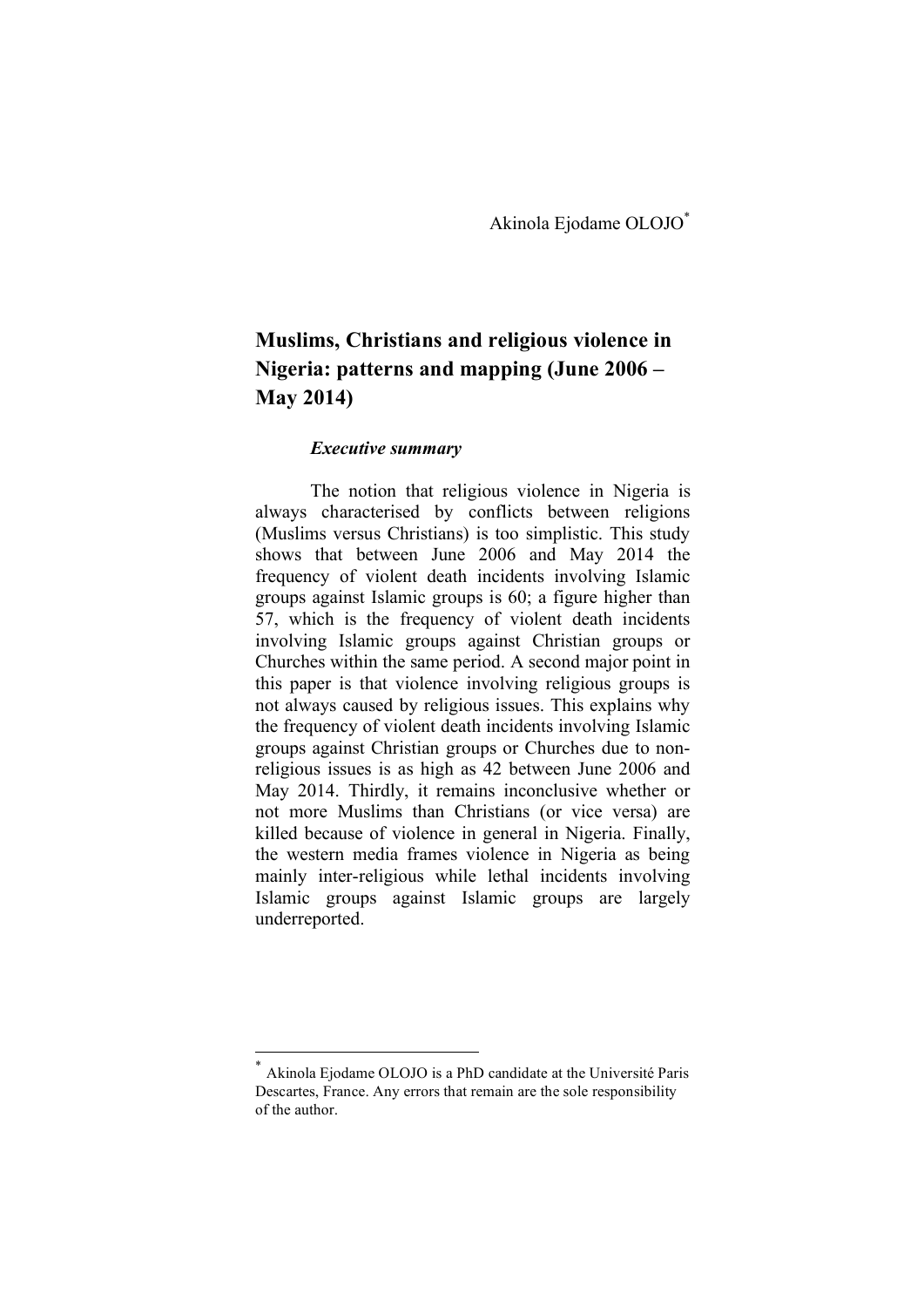#### 1. INTRODUCTION

This paper is an attempt to sketch out and analyse the evolution and diverse patterns of violent deaths involving Muslims and Christians in Nigeria between 1 June  $2006$  and 31 May  $2014$ .<sup>1</sup> Although this nationwide mapping offers representations of the broad spectrum and character of Muslim-Christian religious violence over the 8-year period in focus, it also includes the dynamics of violent deaths of a non-religious nature albeit involving Muslims and Christians. Our assessment also considers the violent interaction between Muslim and Christian groups in relation to other protagonists associated with religious and non-religious issues. Without doubt, the religious institutions of Islam and Christianity in Nigeria are major rallying points for various social and political groups with disparate and sometimes obscure agendas. In fact, the almost ubiquitous use of religious pretexts in Nigeria has at several periods been appropriated by 'nonconforming' groups to instigate violence and inadvertently portray an impression that religion is the most paramount source of violence in the country.

However, this study finds that while the factor of religion cannot be entirely disregarded particularly in light of the character of recurrent crises in (northern) Nigeria, religious issues do not represent the only cause of violent deaths involving Muslims and Christians in the country. Religion as a causal factor must be put in perspective and nuanced with other pertinent sources of violent deaths such as issues bordering on land and territorial claims, ethnicity, politics and elections as well

<u>.</u>

 $<sup>1</sup>$  This period is chosen because the Nigeria Watch database started in</sup> June 2006 and this study seeks to analyse the available data over an 8-year period.

*IFRA-Nigeria epapers series, 2014, n°32*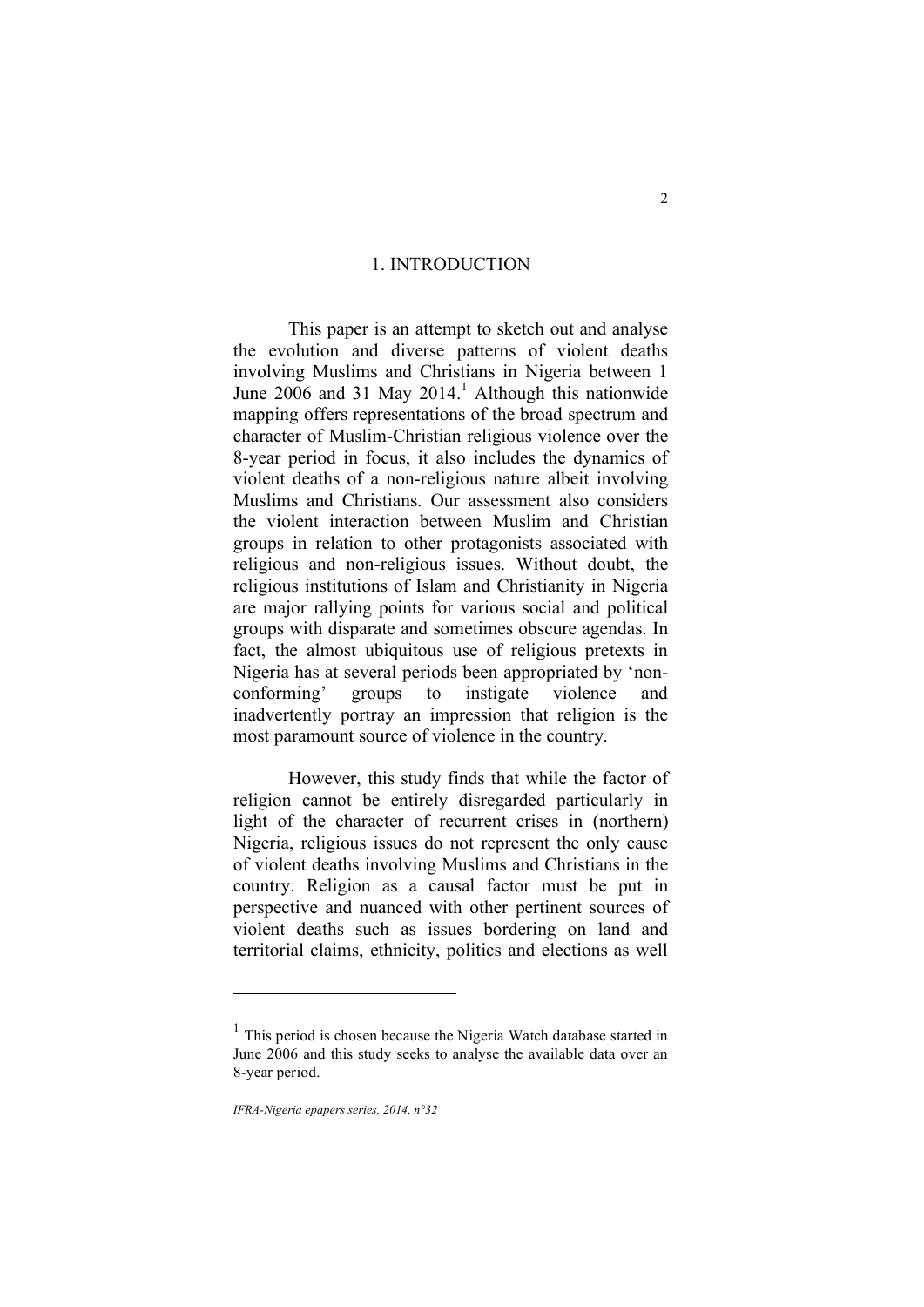as community violence and crimes involving Muslims and Christians. In addition, this study finds that in cases where religion appears to be an underlying cause of violent deaths, such incidents can also be reflected in clashes between just one of the religious faiths and a nonreligious protagonist or in fact occurring within the same religious faith.

This study thus explores the aforementioned dimensions and causes of Muslim-Christian violent deaths and our analyses is corroborated by the illustration of maps and graphs replete with data drawn from the statistical records of Nigeria Watch.<sup>2</sup> Our focus raises a few important questions among others for this study and three main ones are considered: First, what factors explain why the dynamics of Muslim-Christian religious violence appear to gain more local and international traction in academic and media circles in contrast with the attention accorded to the narratives of intra-religious violence for instance? This is a question which the annex of this paper also draws attention to by applying a unique perspective in the analysis of global media reports on violence in Nigeria. Second, if religious issues are not the only cause of violent deaths between Muslims and Christians in Nigeria, which other factor(s) also merit deeper investigation based on available data? Third, in connection with other key protagonists such as security forces, to what extent are the Islamic and Christian faith blocs involved or implicated in incidences of violent deaths in Nigeria? We expound on these questions in line with the three main sections of this paper. Following this summary, a description of the general context of religion

 <sup>2</sup> Nigeria Watch is a database and research project that monitors lethal violence, conflicts, and human security in Nigeria. It aims to set up a GIS (Geographic Information System) to localise dangerous spots and to assess the rise, decline or stabilisation of violence in the country. Collated data is used to provide statistics, draw maps and analyse trends and it relies on a thorough reading of reports from at least 10 Nigerian press corporations as well as human rights organisations.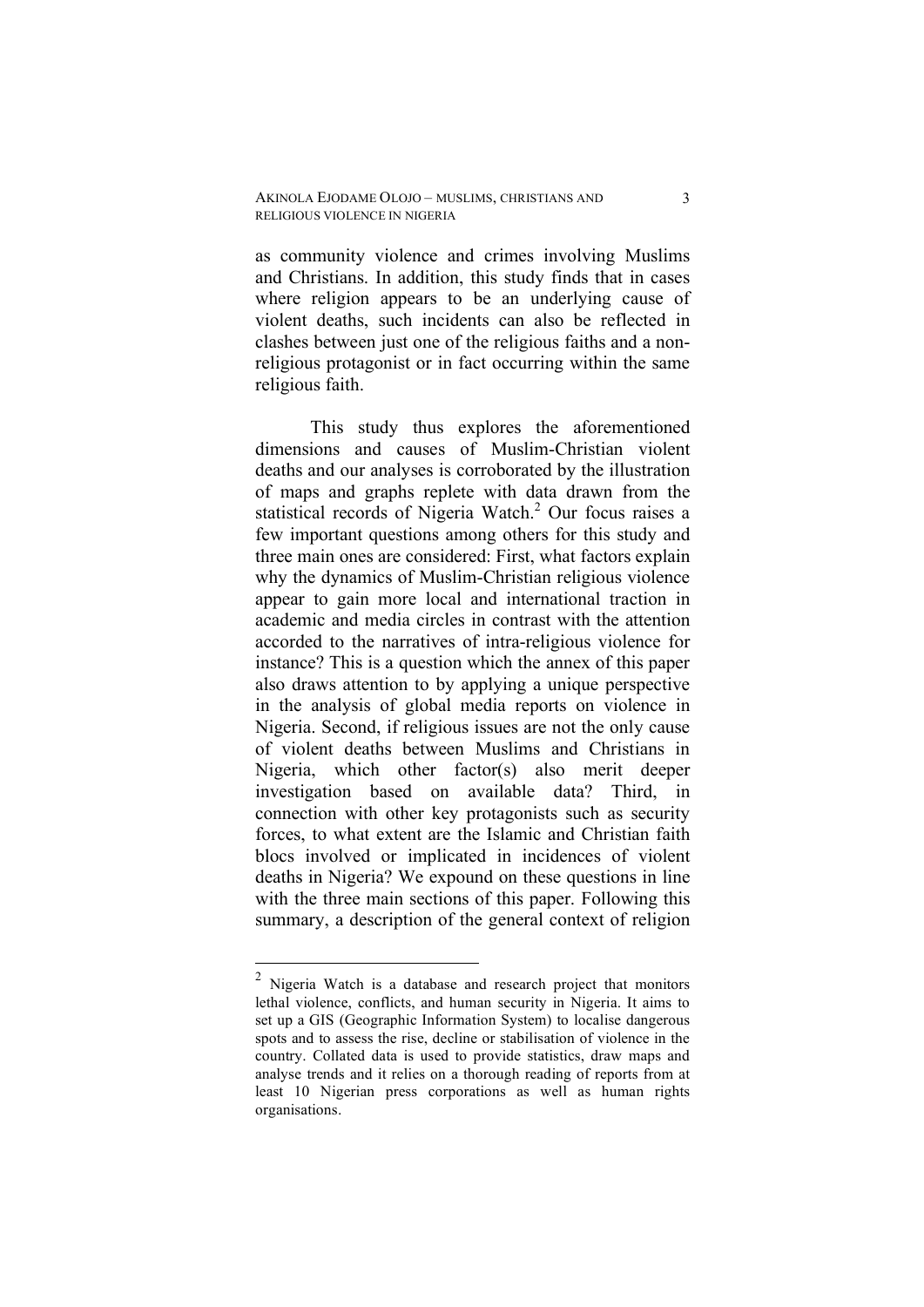and violence in Nigeria will be provided and accompanied by brief reference to one of the major theoretical discourses —the 'clash of civilisations'— that continues to frame academic (and media) debates on inter-religious tensions in countries such as Nigeria. Bearing in mind the second question in this study, we then move on swiftly to the second part of this paper to characterise the distribution of data related to violent deaths between June 2006 and May 2014. This is done in an attempt to reveal in a statistical way the main causes of violent deaths and their correlation with both religious and non-religious issues involving Muslims and Christians.

From this point, the third part of this study guides our focus in line with our third question. Based on the data presented, our statistical narrative here enables an understanding of the extent to which Islamic and Christian actors and groups are involved in the phenomenon of violent deaths. This is also examined in association with the role of other protagonist variables implicated in incidences of violent deaths where Muslims and Christians are involved. The concluding section will highlight our findings and underscore what is instructive for further research based on the overall empirical content analysed in this study. In this paper, the reference to violent deaths does not exclusively denote the act of perpetration of violence on the part of Muslims or Christians. Rather, the context of our interpretation of violent deaths refers to the involvement of Muslims and Christians also as victims. It should also be noted that the period under examination starts from 1 June 2006 and ends on 31 May 2014. Therefore, apart from the years in between (2007-2013), data analysed in relation to either 2006 or 2014 should be considered in light of the stipulated period when data collation and analysis started and ended.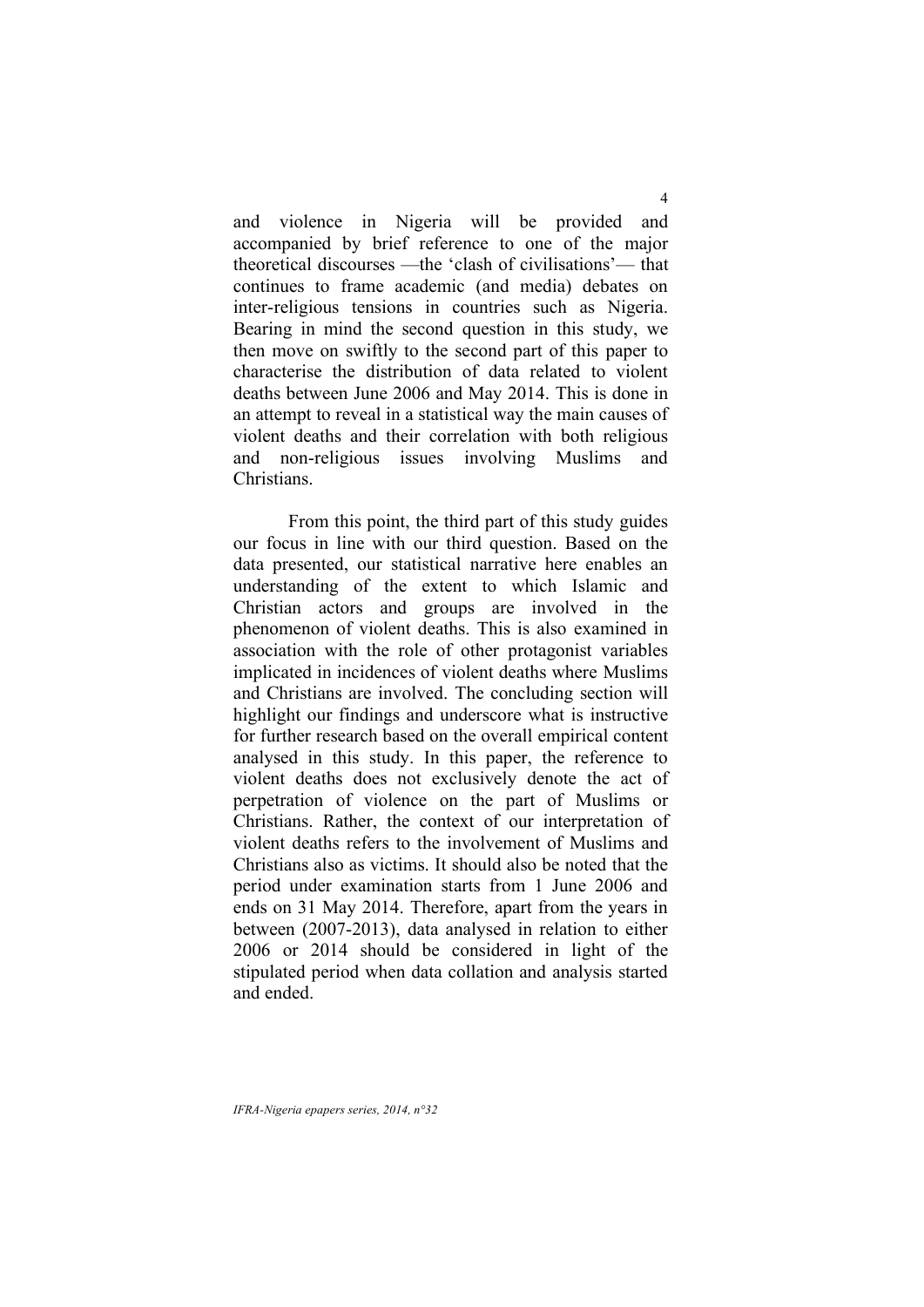AKINOLA EJODAME OLOJO – MUSLIMS, CHRISTIANS AND RELIGIOUS VIOLENCE IN NIGERIA

#### 2. RELIGION AND VIOLENCE IN NIGERIA

Violence in Nigeria has taken various forms over the decades and the data in this study depicts its wideranging character expressed through the interaction between Muslims and Christians. Political issues especially those associated with the struggle for elective offices and power allocation remain a potent source of violence. This state of affairs is often catalysed by a lethal infusion of interests rooted in deep socioeconomic and ethnic concerns, some of which may be legitimate and others spuriously held by different actors and groups. In addition, the overall frequency of violent deaths in Nigeria owes much to a combination of other causes such as car accidents and crime. And certainly not in the least, religious issues appear to also reinforce the collective expression of fatalities particularly in terms of recurrence rates in regions such as northern Nigeria.

Scholarly interpretations of this religious angle hold significance because of the added perspective they brings to our assessment of Muslim and Christian involvement in the trends of violent deaths. However, in instances where violent deaths are not underscored by religious issues between Muslims and Christians, or in cases where violent deaths transpire between groups of the same religious faith, it raises questions regarding the limits of certain theoretical paradigms and how effectively their frameworks capture the violent interaction between adherents of religious faiths in Nigeria. One such paradigm pertains to the 'clash of civilisations' and it suggests that civilisation identity, of which religion is a core component, will be increasingly important in the post-Cold War period. Samuel Huntington, the main proponent of this acclaimed yet widely criticised civilisational thesis went further to assert that the fundamental source of conflict and great divisions will be cultural and that the fault lines between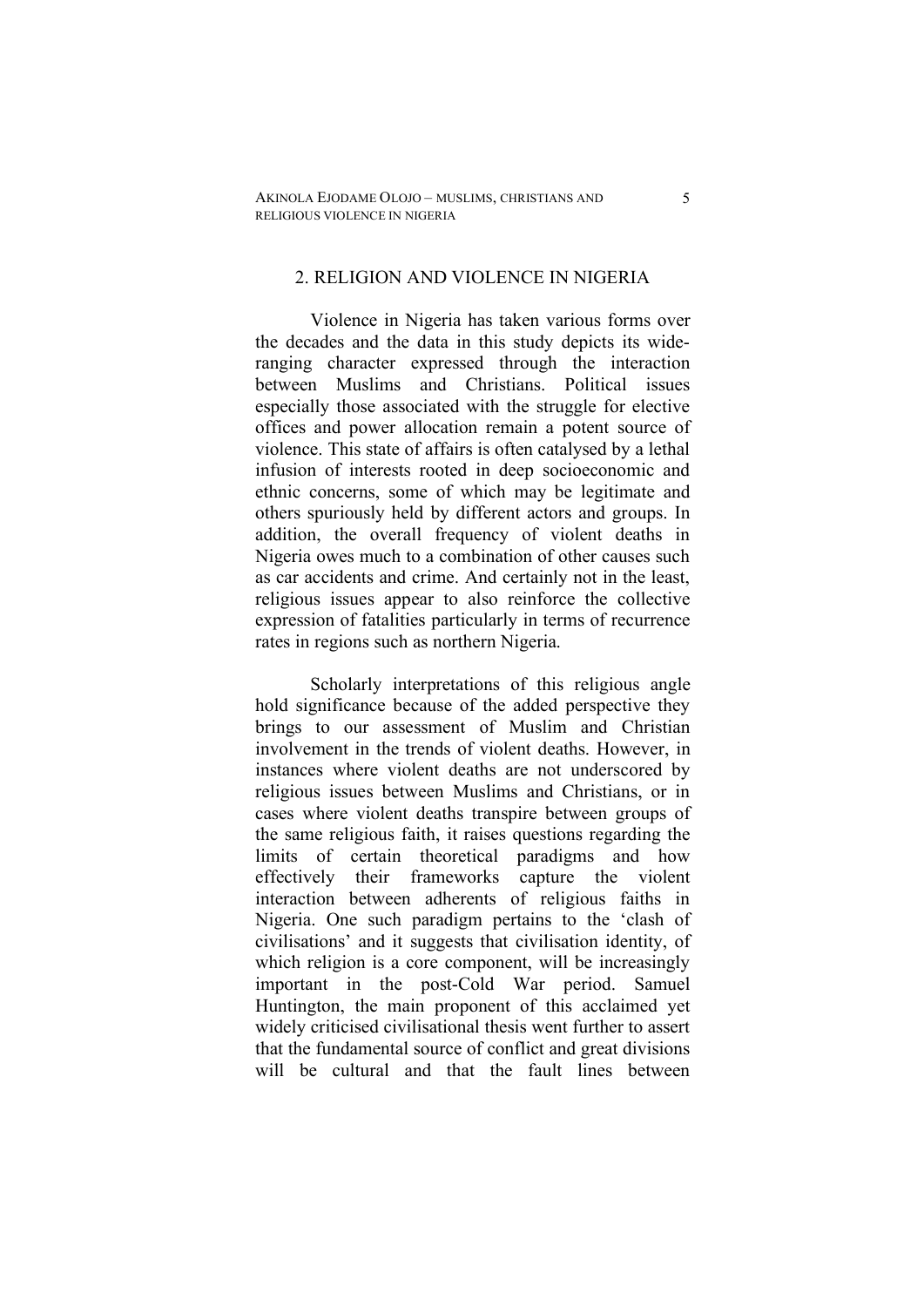civilisations, being the broadest level of cultural identity, will be the battle lines of the future (Huntington 1996).

To a certain degree, some of the fundamental conflicts evident in the era Huntington prognosticated about have indeed found some expression along religious fault lines, and particularly in relation to Islam in countries such as Nigeria. In fact, further scholarly import from the academic literature is instructive in the way it guides our thoughts on the central role of religion. Ellis and Haar (2007) describe religion as an emerging political language whose pattern of interaction cannot be ignored in the study of African politics. For Matthew Kukah (1993), the process of political bargaining in Nigeria appears to increasingly embody the factor of religion. Toyin Falola (1998), in his part pushes this further by underscoring the profundity of religious attachment expressed by both Muslims and Christians and its instrumentality in political life and leadership in Nigeria.

In the overall estimation of various scholars writing on religion and politics in Nigeria, there appears to be an almost seamless connection between several violent incidents from the 1960s through the decades up to the current period. And at different phases in this historical trajectory, the controversy between Muslims and Christians over the definition and interpretation of 'secularity' for instance has offered opportunities for analysts to gauge what they see as diametrically-opposed platforms of Muslims against Christians in Nigeria. A typical instance appeared in 1976 during the drafting of Nigeria's constitution and then again in 1986 on the occasion of Nigeria's admittance into the Organisation of Islamic Conference (OIC), which sparked off intense debates between Muslims and Christians. The common thread of 'fundamentalism' that also runs through these decades has often given way to militant expressions on both sides of the religious divide in Nigeria. On the one hand for instance, northern Nigerian Christians arguing self-defence, have in the past justified the use of militancy

*IFRA-Nigeria epapers series, 2014, n°32*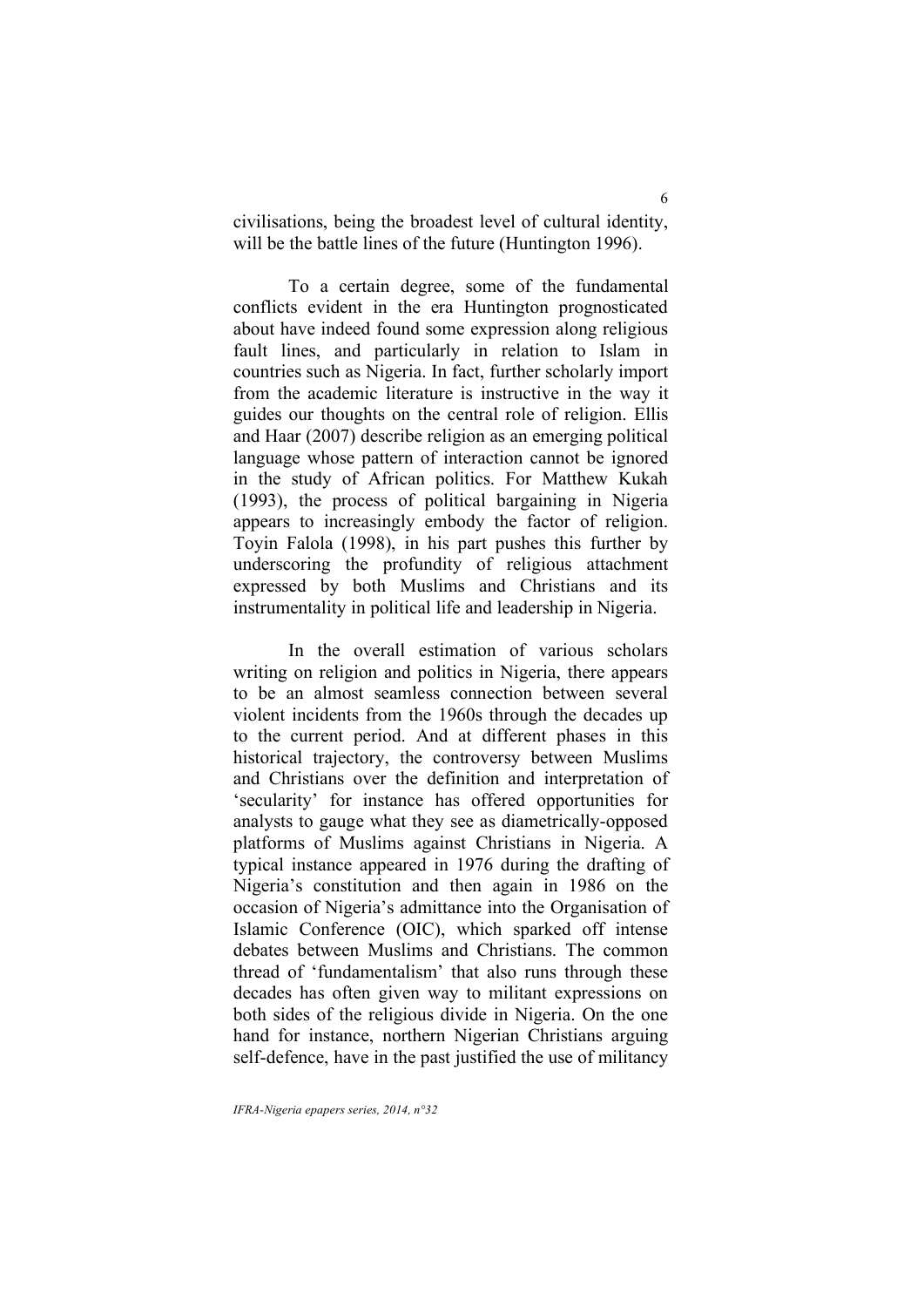to protect their lives and defend their faith through the use of physical violence. On the other hand however, Islam appears to have gained wider reputation for militancy than Christianity, as clearly more cases of religious violence involving Islamist groups are reported (Falola 1998).

The cumulative reality of these events appears to mirror the classical model of a religious clash involving Muslims and Christians in the country. Thus, when a superficial reading of the prevailing Boko Haram crisis is carried out, the penchant to anchor analysis exclusively on Huntington's discourse and assume the reflection of a clash between a 'Muslim North' and 'Christian South' is reinforced. Besides, Boko Haram itself purportedly calls for a Sharia state and the several incidences of violence instigated against Christians or representations of Western civilisation in Nigeria tend to receive a considerable amount of media interest and hype both locally and internationally. The analytical lens adopted by global media entities constitutes a vital subject expounded and debated further in the annex of this paper. The overall impression of a civilisational clash involving Muslims and Christians is also aided in some way by the phenomenon of the 'youth bulge' in Africa and particularly in the case of Nigeria where the demographic structure is characterised by nearly three-quarters of the population under the age of 30 (Leahy et. al. 2007). The portrayal of such a population trend in a country where there is an exceedingly large and mismanaged youth population invokes the notion of how easily violent deaths can be a consequence of youth vulnerability in the hands of radicalised (religious) groups. By extension, it also becomes easy to understand how a lot of analysis of the violence involving Muslims and Christians in Nigeria maintains intellectual currency within academic debates, policy circles as well as sensational projection through the global media.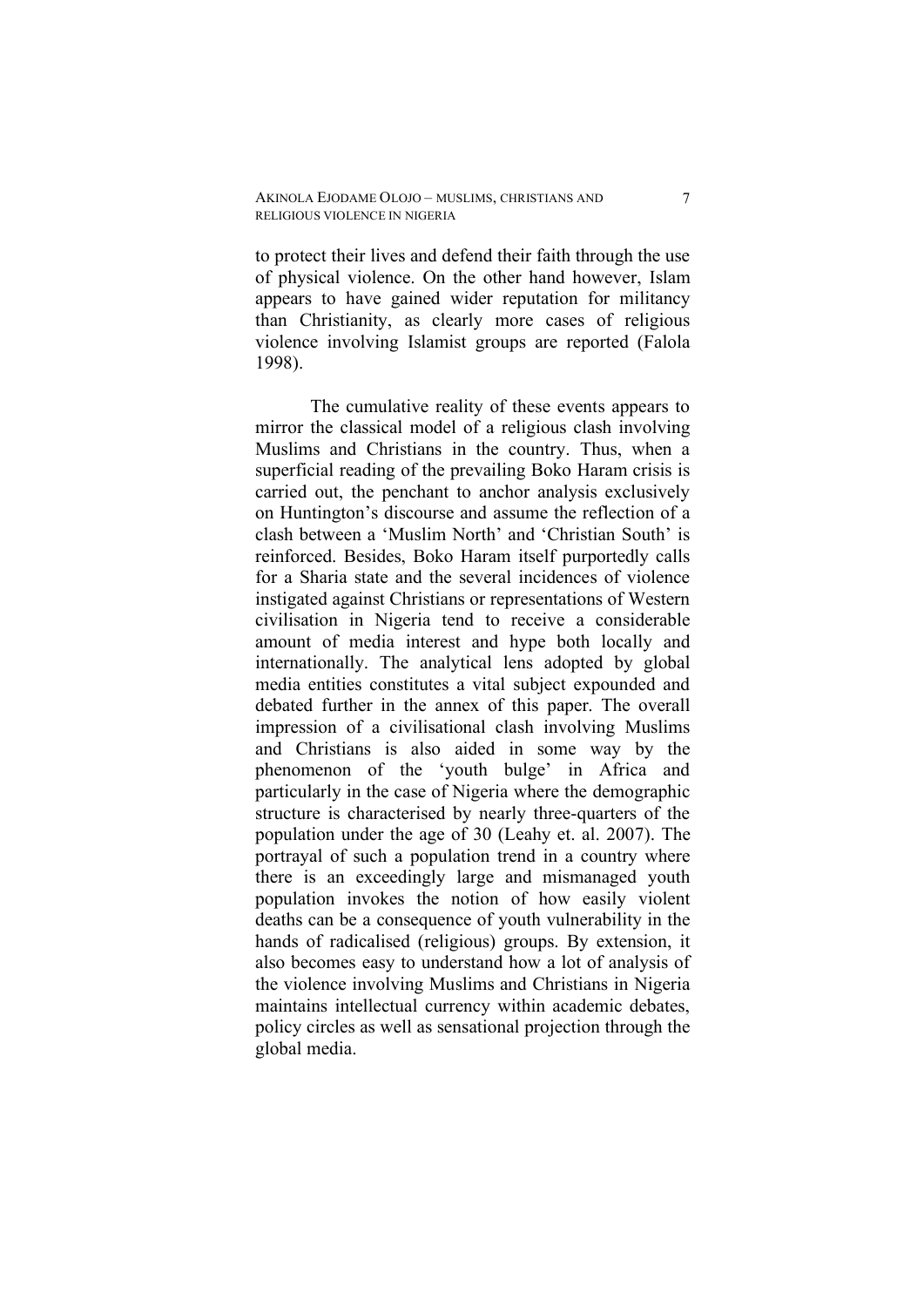Beyond this however, the connections between the aforementioned variables are far more complex than what fits perfectly into a single theoretical paradigm about a clash between religions. The religious divide between Muslims and Christians should not be overstated because the monolithic perception held by many observers of Islam and Christianity in Nigeria should be balanced with the sense of caution expressed by scholars such as Pérouse de Montclos. He draws attention to the need to recognise the divisions within Islam as well as disruptive factors within the Muslim Ummah, which crises such as that related to Boko Haram underscore (Pérouse de Montclos 2014). This kind of perspective holds merit as a guard against speculative counter-arguments about an inter-religious clash and also as a guide for other aspects of our study which will permit a fuller understanding of the idea of divisions or schisms within religions such as Islam in Nigeria. Particularly in the third part of this paper, an appreciation of this will emerge through our statistical presentation of violent trends between rival groups aligned to the same religion. However, before a reflection on that, we will proceed to present and analyse the distribution of data related to the causes of violent deaths and its relationship with religious and nonreligious issues involving Muslims and Christians.

# 3.1. FREQUENCY OF VIOLENT DEATHS AND THEIR CAUSES

Between 1 June 2006 and 31 May 2014, the absolute number of violent deaths recorded by the Nigeria Watch database was 61 241. This staggering number indicated in figure 1 is spread out on a yearly basis over the period examined in this study. Although an observable feature of this graph indicates a steady rise in the absolute yearly frequency of deaths from 2009 to 2013, a critical look at 2014 reveals a sharp increase in the measure of absolute frequency just within a period of five months. Furthermore, in less than a year's span, the aggregation of violent deaths for the first five months of 2014 exceeds

*IFRA-Nigeria epapers series, 2014, n°32*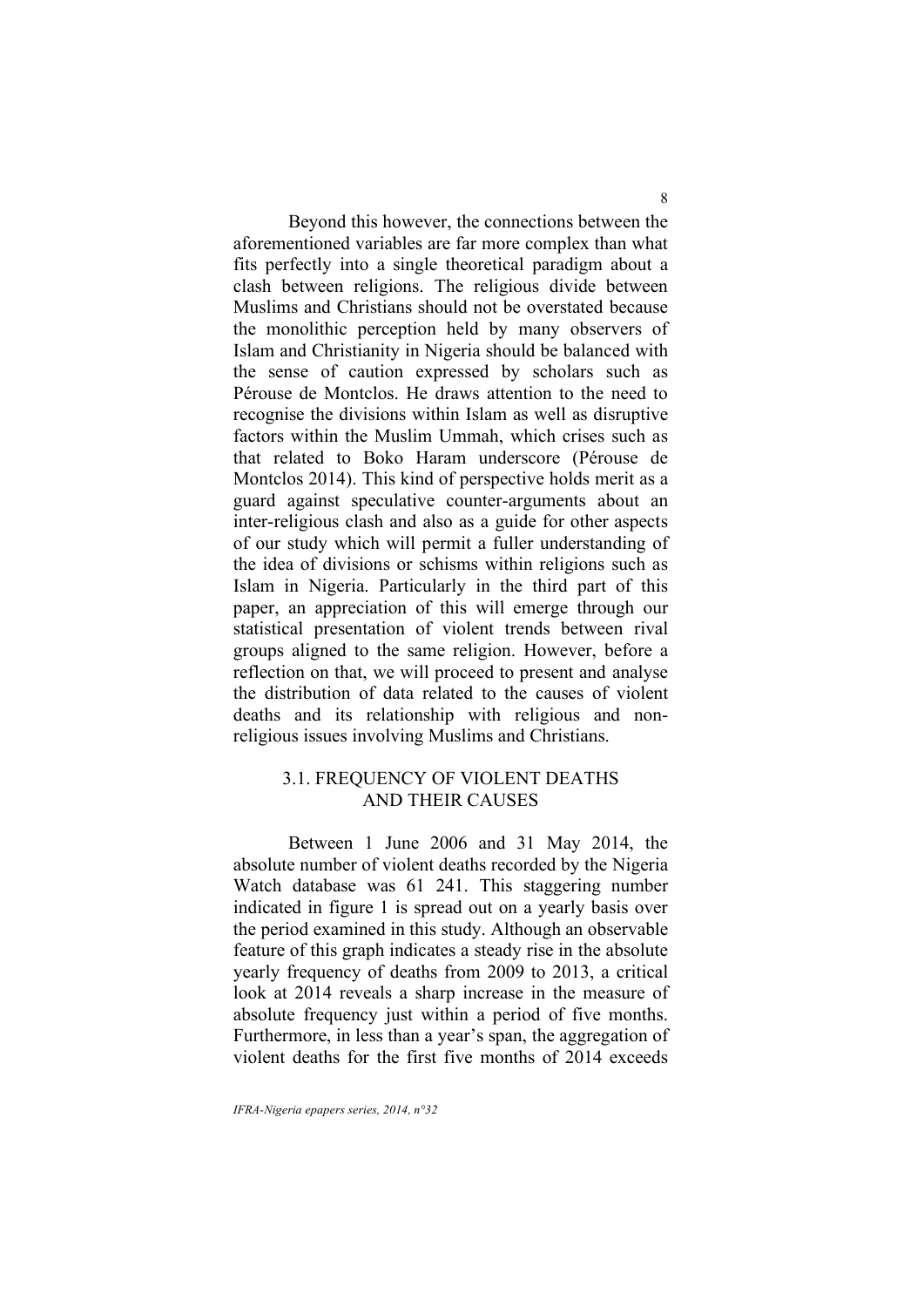the absolute frequency of violent deaths for each of the preceding years with the exception of 2013.



**Figure 1** - Absolute number of violent deaths per year: June 2006 to May 2014

While this alarming record of fatalities in 2014 holds the potential to intensify as the year progresses, it still does not provide a clear enough impression of which factors act as instigators of violent deaths. Figure 2 takes us a little closer by fine-tuning our focus on the causal factors of violent deaths. We are thus able to recognise them better in relation to either religious or non-religious issues.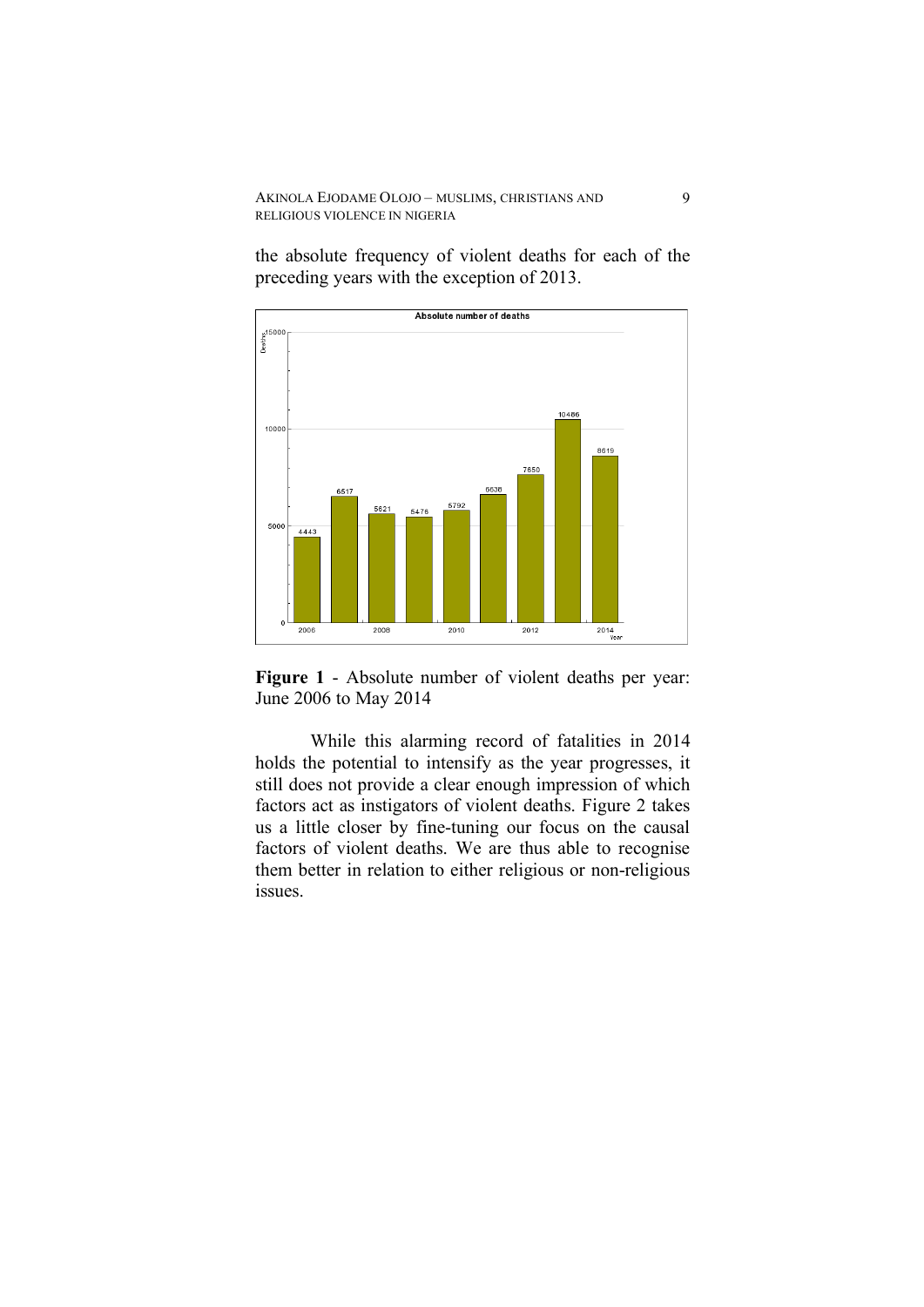

**Figure 2** - Absolute number of violent deaths (causes of violence): June 2006 to May 2014

Between June 2006 and May 2014, religious causes of violent deaths accounted for 11 384. Some other factors registered higher frequencies and two major variables included crime and car accidents with absolute figures of 27 647 and 15 109 respectively. The data suggests that religious issues did not constitute the overarching cause of violent deaths over the past 8 years taken in absolute terms. However, if we single out the same data on absolute fatalities caused by religion and disperse it over the 8-year period as reflected in figure 3, it will permit us to gauge the proportion of violent deaths attributable to religious issues on a yearly basis. This of course is possible when we compare the yearly data on religious causes of violent deaths in figure 3 with the yearly data on absolute number of violent deaths in figure 1. In the process, even though we are still unable to view proportions of Muslim and Christian involvement in violent deaths, we are capable of detecting the relative influence of religious issues especially during years such as 2013 and 2014. If we consider 2014 for instance, not only did violent deaths rise rapidly, religious issues accounted for nearly half of the number of violent deaths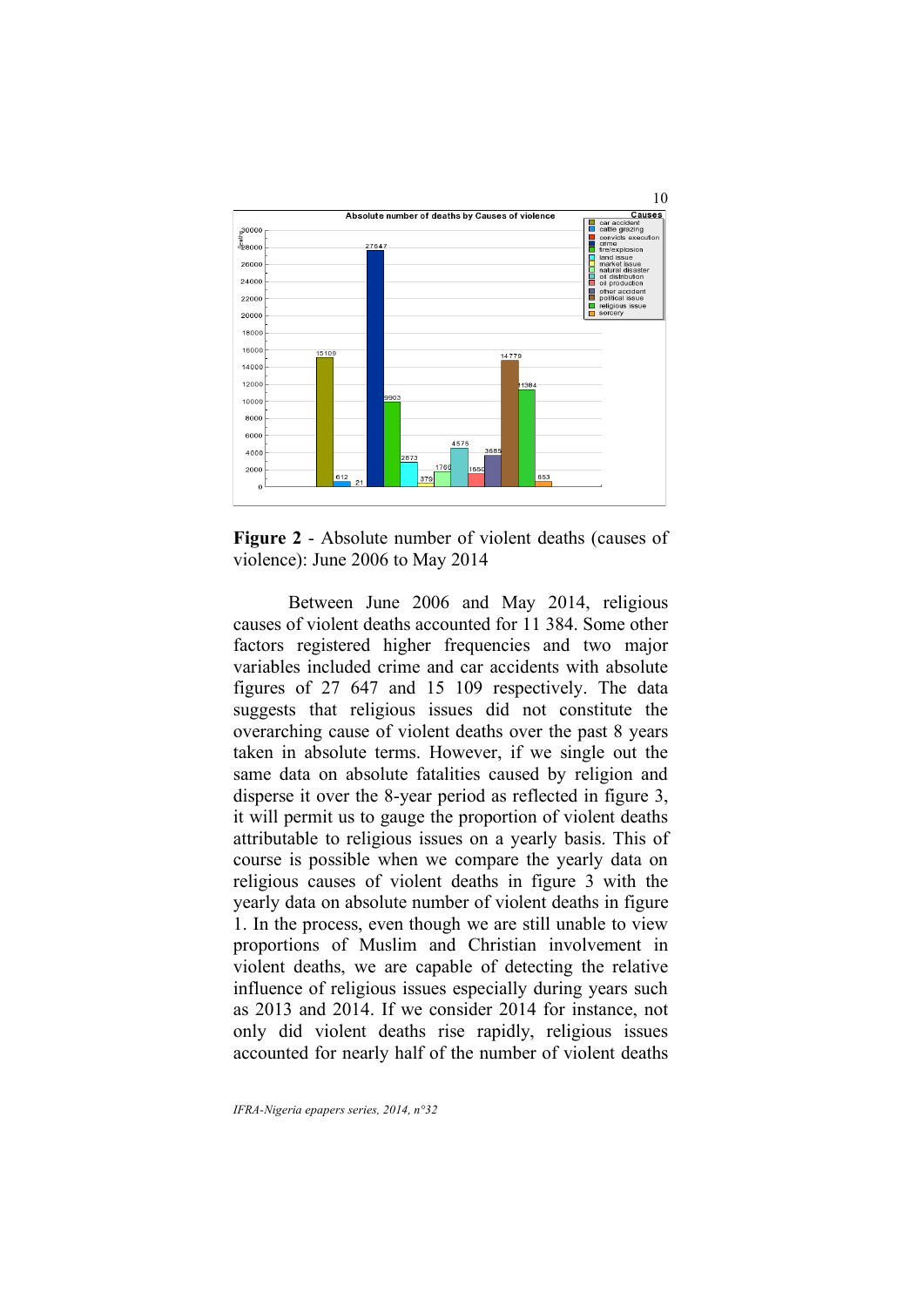following the passage of just five months. The reason for this high proportion is not far-fetched as it is closely associated with the dynamics of violent deaths caused by the Boko Haram crisis in northern Nigerian. We shall shed a bit of light here because the spike in violent deaths for 2013 and 2014 are also linked to the involvement of Muslims and Christians in violence either as perpetrators or victims.



**Figure 3** - Violent deaths caused by religious issues per year: June 2006 to May 2014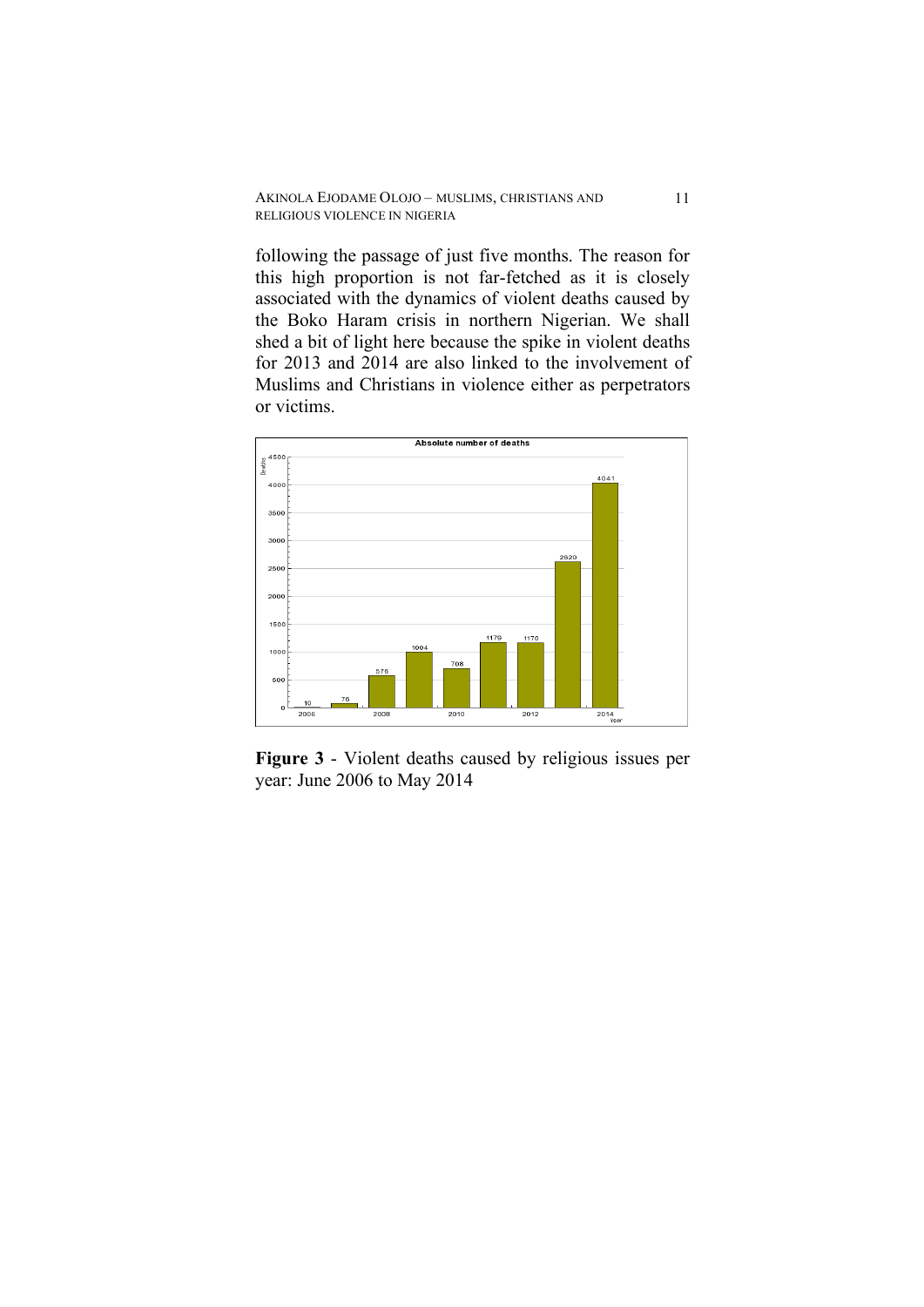

**Figure 4 -** Violent deaths caused by religious issues in all states: June 2006 to May 2014

### 3.2. VIOLENT DEATHS IN 2013 AND 2014

The year 2013 had the highest frequency of violent deaths in the country with an absolute figure of 10 486 while 2014 followed with a similar trend. Although still in agreement with the fact that factors such as crime is a foremost cause of violent deaths across the entire 8 year period, issues located within the context of religion were the underlying reasons for the escalation of violent deaths in 2013 and 2014. The religious issues in question here are of course attributable to the Boko Haram crisis, which at the same time explains the spike in violent death rates in places such as Borno state in 2013 and 2014. These were particularly violent years as the group calling itself the Jama'atu Ahlis Sunnah Lidda'awati Wal Jihad (widely known as Boko Haram) was responsible for numerous attacks against security forces and civilians, Muslims and Christians alike. It should however be acknowledged that the death timeline as a result of Boko Haram attacks can be traced back to periods before 2013. In fact, in December 2003, members of the sect reportedly launched a series of deadly attacks on police stations in northern cities such as Kanama in Yobe state. However,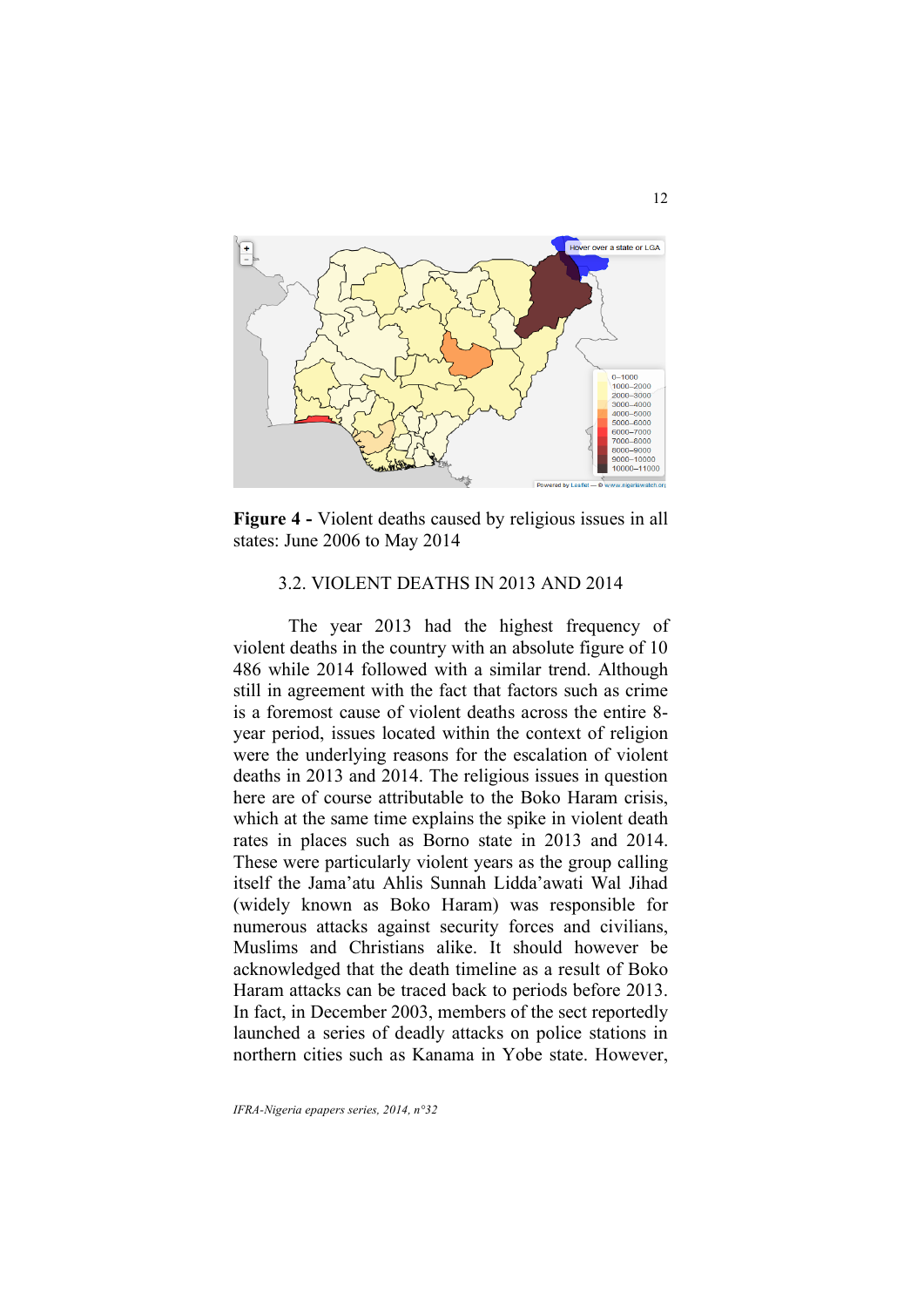such instances in the past pale in comparison with the sequence of violent onslaughts by the group in 2013 and 2014. While the generation of an entire list of these attacks is not the main focus of this section, some major incidents involving the fatalities of both Muslims and Christians stand out due to the sheer loss of lives involved. These events were obtained from the Nigeria Watch database.

In September 2013, about 50 students of the School of Agriculture, Guijba were reportedly killed in Yobe state. This event was preceded by the massacre of about 49 people in August following an attack on a Mosque and several villages including Konduga and Malari in Borno state. The degree to which lives have been lost so far in single attacks in 2014 has been unprecedented based on the fatality records in the Nigeria Watch database. In February 2014, gunmen suspected to be Boko Haram members killed at least 47 people in Bama and Buratai, Borno state. Within the same state (and month), Boko Haram insurgents attacked Izghe village and killed 106 people. If there exist doubts regarding the identity of the perpetrators of some of these attacks, Boko Haram clearly claimed responsibility for the April 2014 bomb blast that claimed the lives of at least 70 people at a mass transport terminal in Nyanya, Abuja.

A final incident is that involving the death of hundreds of individuals during a clash between security operatives and Boko Haram members who launched an attack on Giwa Military Barracks in Borno state in March 2014. There are various casualty accounts rendered by the Nigerian press community with the Vanguard newspaper suggesting 207 deaths, ThisDay reporting 350 and Daily Trust stating that as many as 500 lives were lost (Nigeria Watch database 2014). It should however be noted that exact figures remain a subject of debate and so also the problematic issue of identifying the precise religious identity of some of the victims of these attacks. As a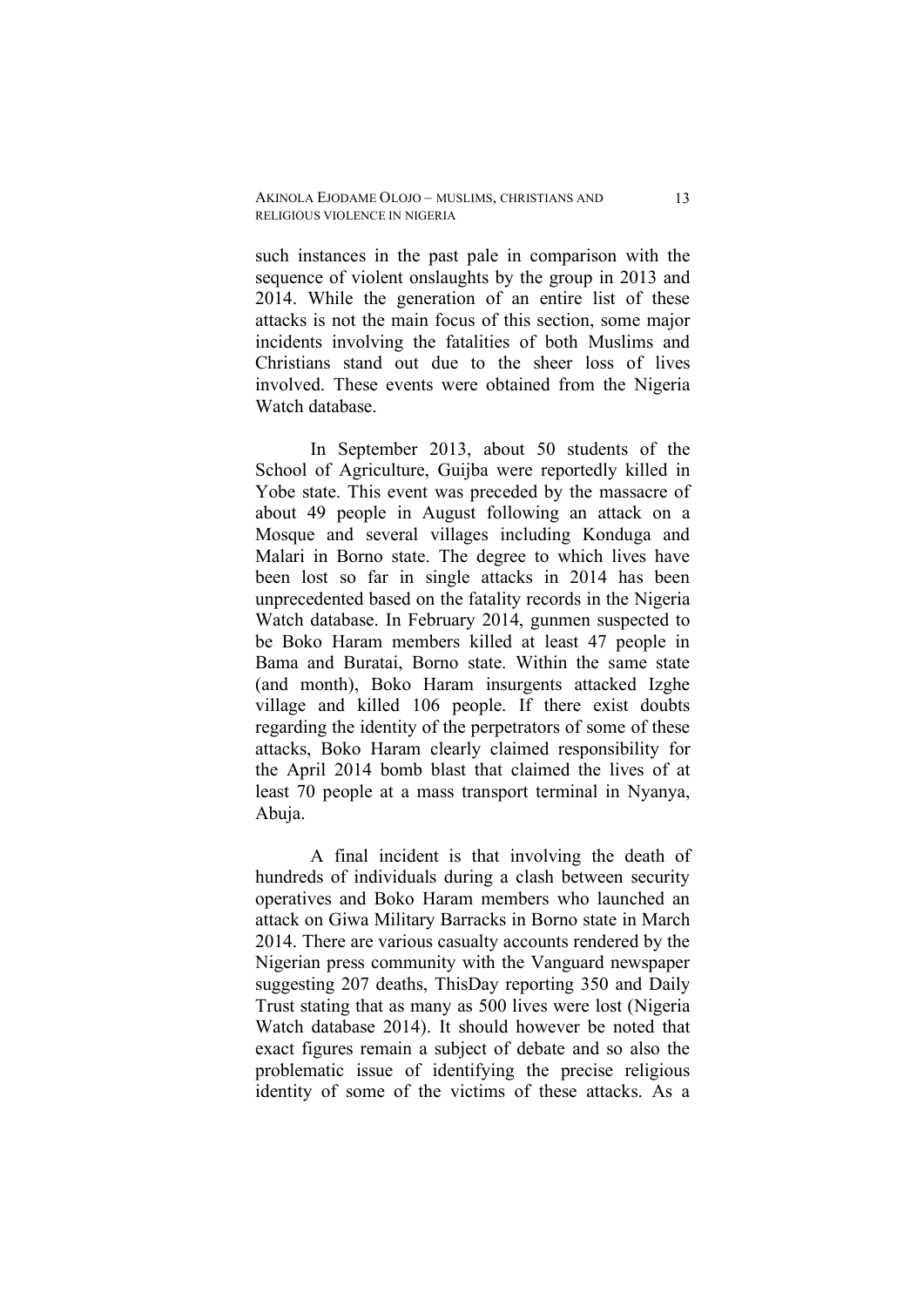matter of research, Chouin, Reinert and Apard (2014) set out this thinking eloquently as they attest to the particular difficulty of ascertaining the religious identities of several victims of Boko Haram attacks with complete accuracy. Notwithstanding, the findings of these scholars suggest that majority of the victims of Boko Haram attacks – around two-thirds– are indeed Muslims. This of course challenges the commonplace temptation to understand the crisis as a war between religions. For our study's focus, what is also not in doubt is the diverse range of actors who comprise the casualty figures. In other words, the fatality profiles consist of victims who are Boko Haram insurgents, members of the Nigerian government's Joint Task Force (JTF) and once again, civilians who are Muslims and Christians.

# 4.1. FREQUENCIES OF MUSLIM AND CHRISTIAN VIOLENT DEATHS

We have been able to establish to some degree the impact of religious issues on the escalation of absolute fatalities in certain years such as 2013 and 2014. The added bearing of the Boko Haram crisis on the connection between religious issues and fatalities has also been highlighted. Without disregarding the relevance of this link, we must at the same time keep in mind one of the questions of this study which underscores the interrogation of non-religious causal factors of violent deaths involving Muslims and Christians, as well as the role of other non-religious protagonists that have at certain periods been implicated in the phenomenon of violent deaths involving either Christian or Islamic groups. Once again, we must re-emphasise that the frequency of violent deaths involving Muslims and Christians does not always express a connection with only religious issues. One way to test this is to compare the data in the yearly frequencies of violent deaths linked to religious issues with the yearly frequencies of violent deaths linked to the involvement of Christians. In other words, we are comparing the data presented in figure 3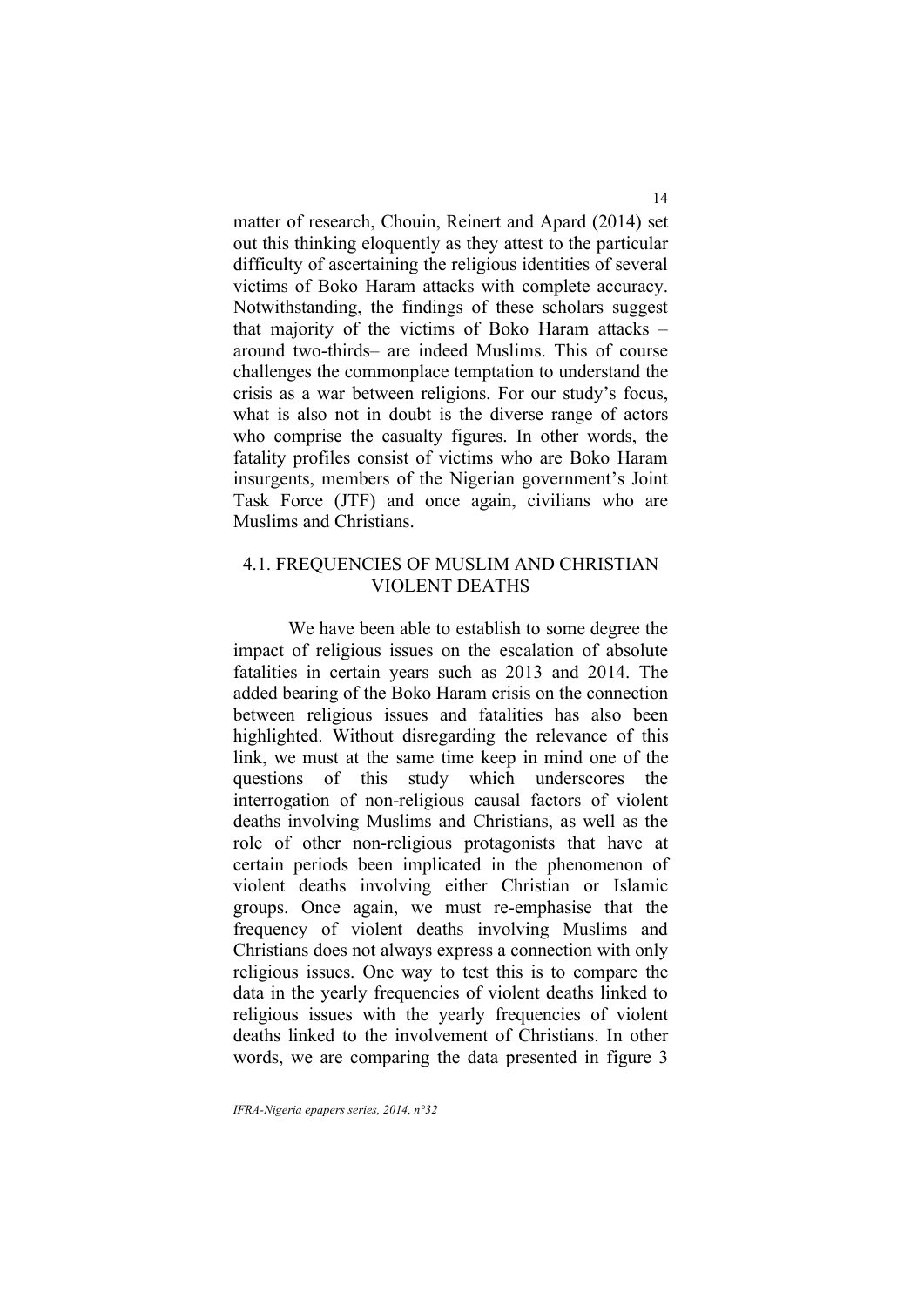with figure 5. By doing this, we can identify a year such as 2008 when the frequency of violent deaths involving Christians (605 fatalities) was higher than the frequency of violent deaths linked to religious issues (576 fatalities). This disparity can of course be understood in light of the fact that in November 2008, there were comparably higher numbers of Christian fatalities (protagonists and victims) following ethno-political clashes over local government election results in Plateau state.

We can also apply this same principle of comparison to the Islamic context. To test this, we can compare the data in the yearly frequencies of violent deaths linked to religious issues with the yearly frequencies of violent deaths linked to the involvement of Muslims. While still drawing upon our comparative data in figures 3 and 5, we can identify years such as 2012 when the frequency of violent deaths involving Muslims (2033 fatalities) was higher than the frequency of violent deaths linked to religious issues (1170 fatalities). Similar to how we explained the case with Christian fatalities, the observed disparity here can also be understood against the background of violent clashes and deaths that involved Muslims or Muslim groups in relation to issues that are not necessarily religious in nature.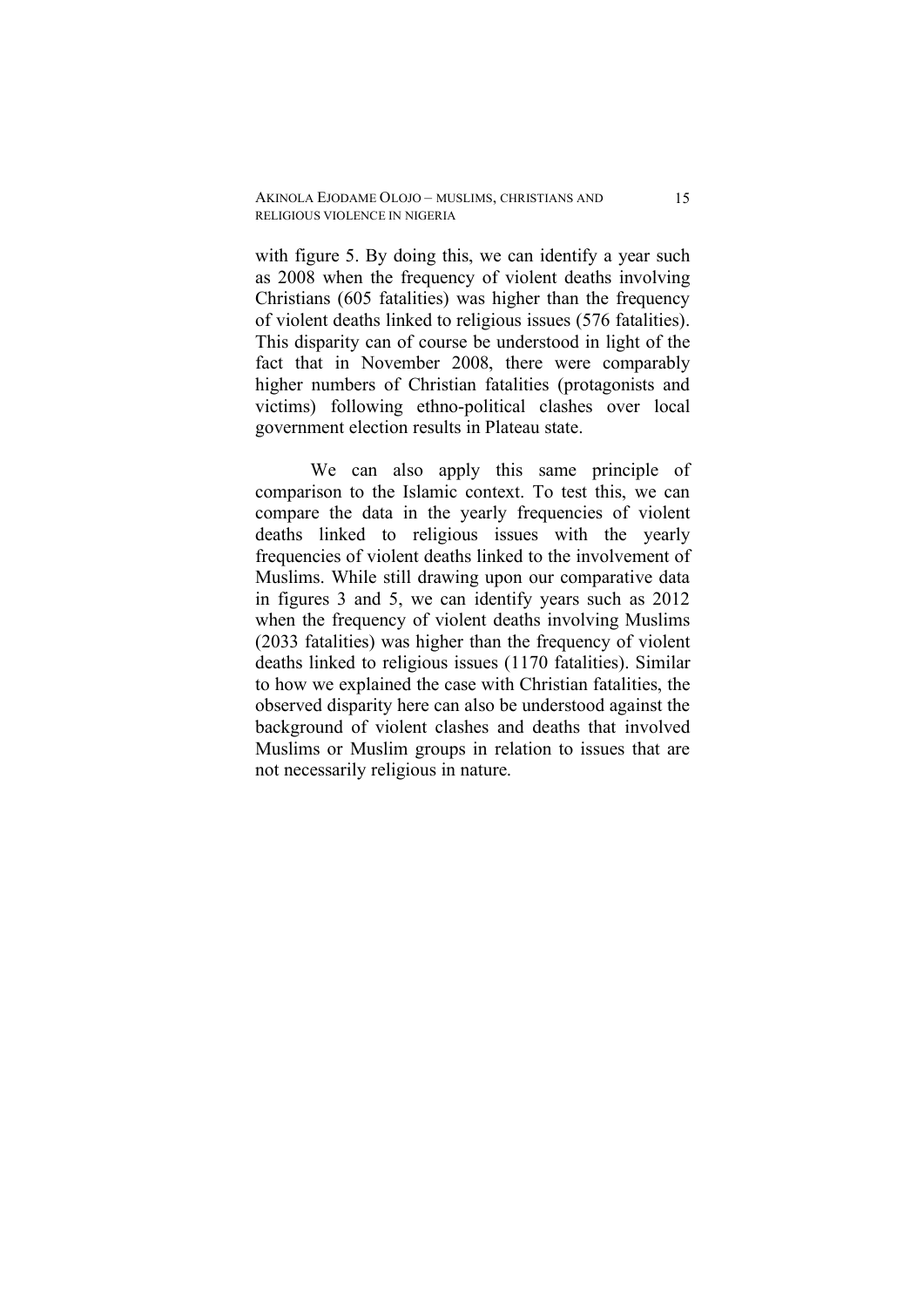

**Figure 5** - Violent deaths involving Islamic groups and Churches per year: June 2006 to May 2014

At the heart of these comparisons is the fact that there are certain fatalities (or violent deaths) which are attributable to entirely non-religious issues involving Muslims and Christians. This to an extent explains why there are certain years reflecting lower frequency bars for religious causes of violent deaths in comparison with higher frequency bars for either Islamic- or Christianrelated violent deaths in the country. In other words, there are 'excess fatalities' that inform why the frequency bars for Islamic and Christian groups are at certain periods higher than the frequency bars for religious causes. As already noted, figure 5 displays a graph with frequency bars representing violent deaths involving Muslims and Christians (indicated as Islamic groups and Churches) on a yearly basis between June 2006 and May 2014. Thus, the point made here becomes clearer when we compare the data in figure 5 with the data in figure 3 that represents violent deaths linked to religious issues.

There were certainly other years that reflected higher frequencies of violent deaths involving Muslims in comparison with the frequencies of violent deaths linked to religious issues. Some of these periods include 2007,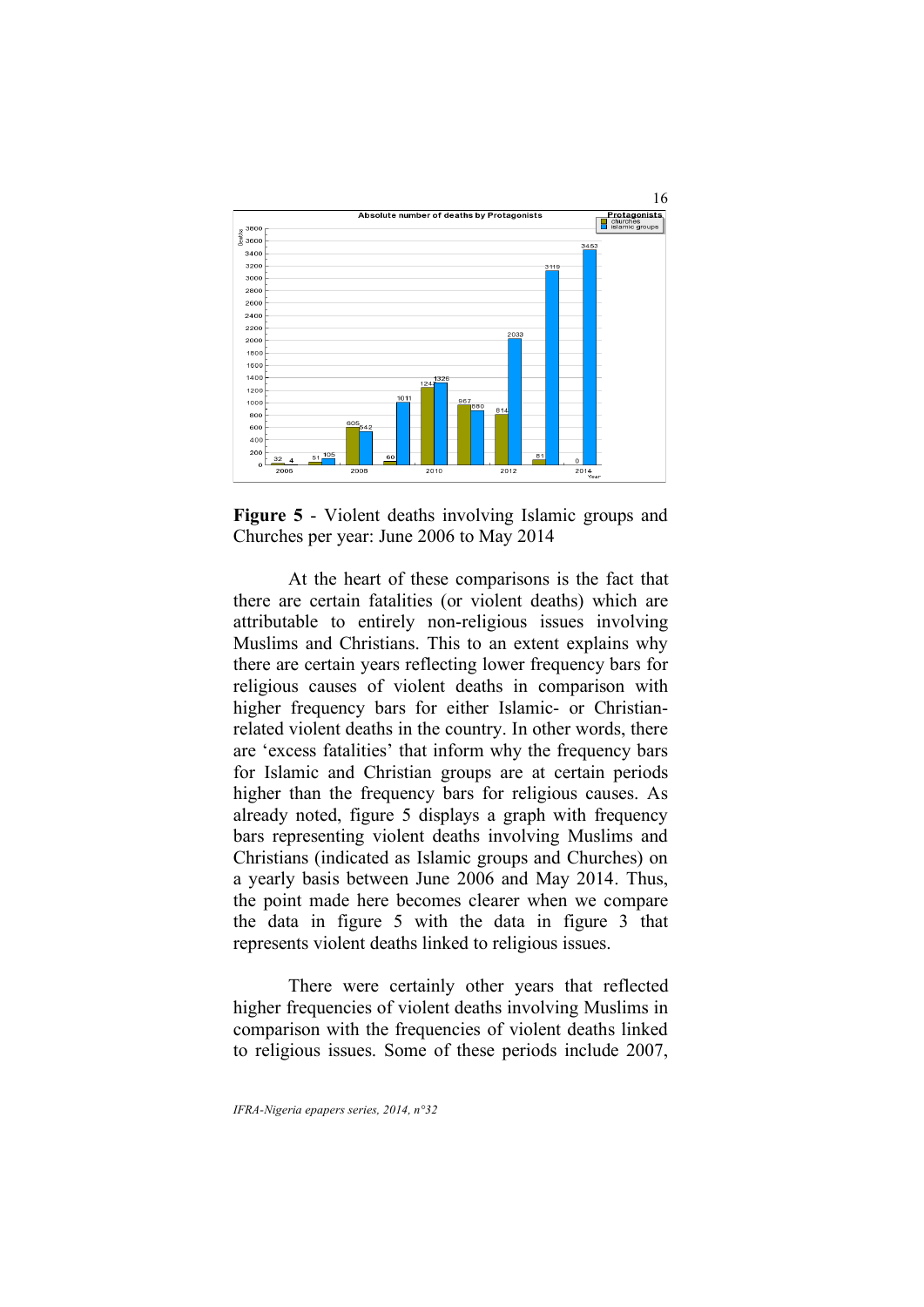2009, 2010 and 2013. However, the fatalities that contributed to making these years particularly higher in frequency are of course not only linked to non-religious issues such as politics or land/territorial crisis. They owe part of their frequency content to the role of what we referred to earlier as non-religious protagonists. In this regard, while the issues or causes of violent deaths may indeed be religious, one of the actors involved in the violent encounter can be a Christian or Islamic group and the other a state security entity such as the Police or Joint Task Force.

As it appears in our data and especially when we make reference to figure 5, there are comparably more yearly periods that reflect higher frequency levels of violent deaths involving Muslims or Islamic groups. Typical cases include 2012 and 2013 which far outweigh the frequency of violent deaths involving Christians or Christian groups. Although as we have noted all along, this high frequency on the Muslim side entails a combination of both perpetrators and victims of violence, it is the kind of disparity which has led scholars such as Falola (1998) to suggest that Islam has gained a wider reputation for militancy than Christianity. It is also the kind of disparity which in a metaphoric sense is a reminder of Huntington's (1996, 254) analysis of the phenomenon he describes as 'Islam's bloody borders'.

# 4.2. BEYOND FREQUENCIES: DIMENSIONS OF VIOLENT DEATHS INCIDENTS

As we return to our data, we shall try to expound further on those 'excess fatalities' involving Christian and Islamic groups that appear to fall outside the scope of religious issues. We shall expand our framework to also examine some of those non-religious protagonists implicated in the phenomenon of violent deaths involving Christian and particularly Islamic groups. In doing this, we shall look beyond the frequency of violent deaths as we have done so far, to examine more critically the nature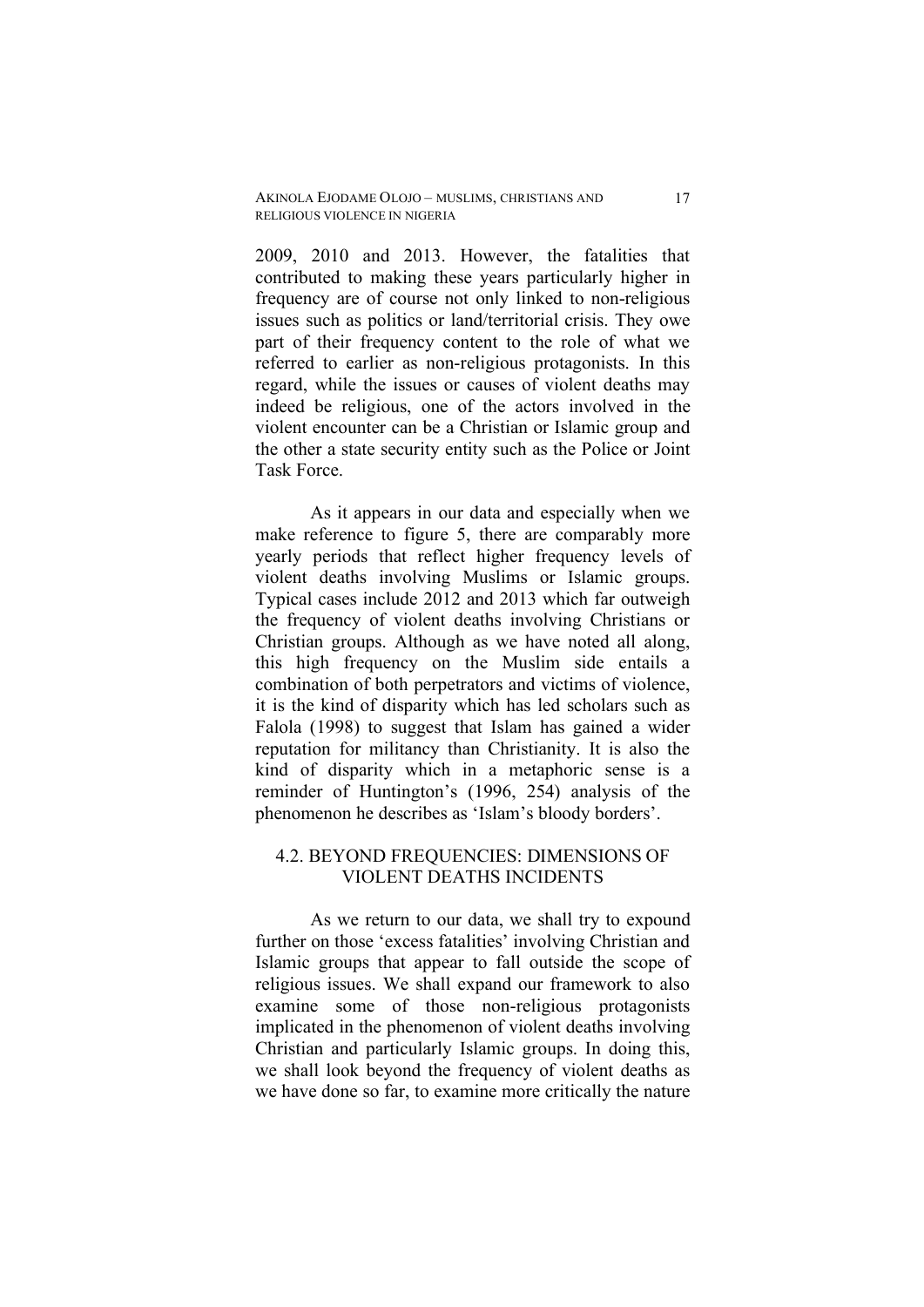of the issues themselves. The frequencies of violent deaths tell us one thing but the frequencies of the violent incidents that produce these violent deaths reveal even more. This in an interesting way opens up another dimension of our study because first, it facilitates our knowledge of the frequency of these incidents involving Christian and Islamic groups in addition to just knowing the frequency of the violent deaths reflected in the graphs so far. Second, we will have more knowledge of the extent to which the non-religious issues involving Christian and Islamic groups occur and recur per year. In a third way, we will further be able to get a clearer sense of the proportions which these non-religious and religious issues hold in relation to each other, as well as the correlational dynamics between the different protagonists between June 2006 and May 2014.

Table 1 is therefore an attempt to capture the aforementioned explanation through the display of various frequencies of violent death incidents of which religious and non-religious issues are casual factors with the involvement of Muslim and Christian groups, as well as their linkages with other key protagonists. The search method used in generating the data in this table employed the use of the key words 'Islamic groups' and 'Churches' in the Nigeria Watch database. When these specific key words are utilised in a search like this on the database, the data generated includes violent incidents involving Islamic groups, Christian groups, as well as incidents that share a nexus with intra-group violence within either of the religious faiths. Additional data generated through this search method includes incidents of both religious and non-religious character but which have a lethal connection between either of the religious faiths and other non-religious protagonists.

For each year, all the data generated is classified into six main rubrics: Islamic group versus Christian group (religious issues); Islamic group versus Christian group (non-religious issues); Islamic group versus Islamic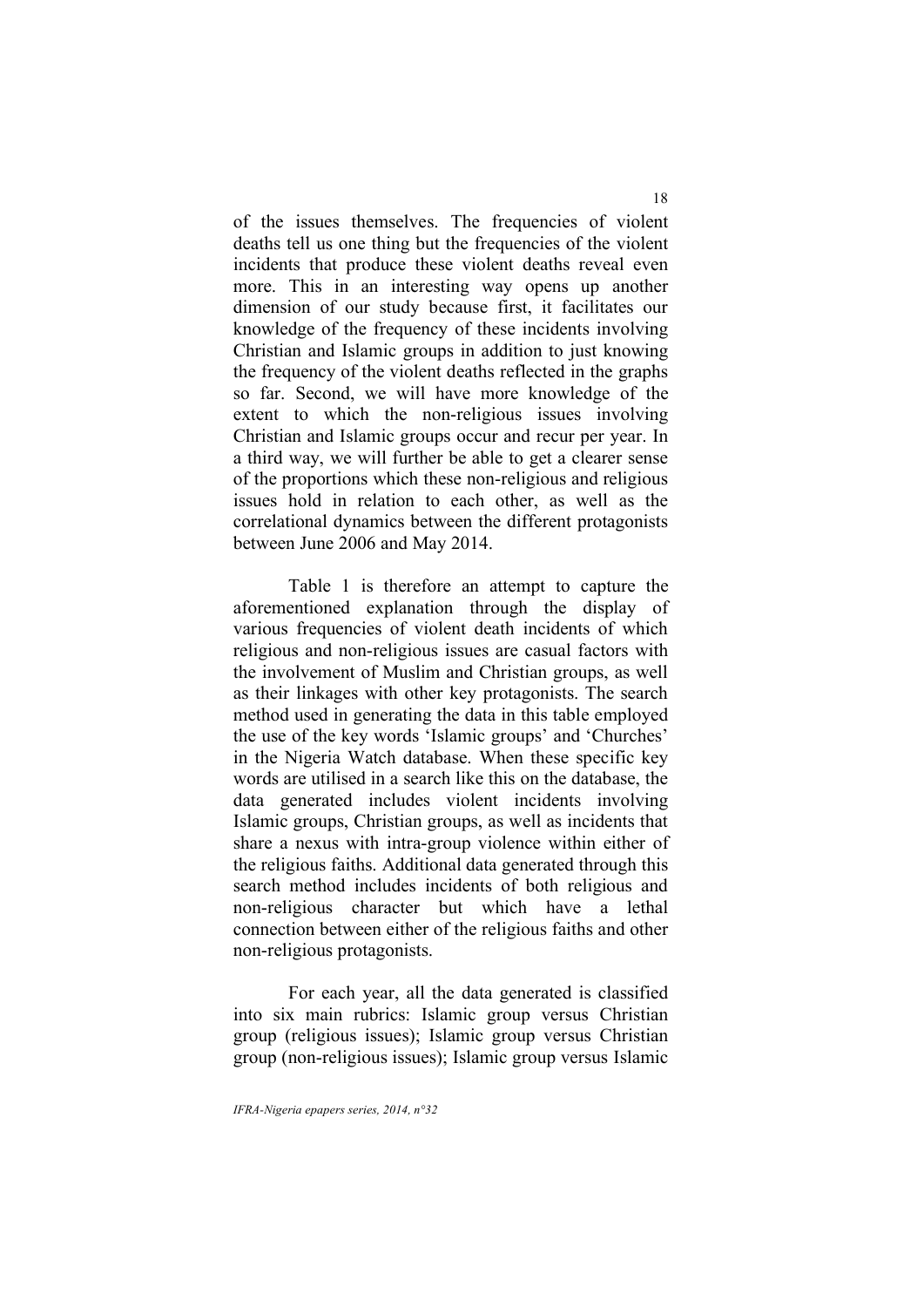group (religious issues); Islamic group versus Security forces (Joint Task Force, Police); Islamic group versus Vigilante Group, Civilian Joint Task Force; and Other Violent Death Incidents involving Muslims and Christians (Community Violence). With reference to specific incidents where necessary, we shall analyse the data in each rubric one at a time.

**Table 1** - Frequencies of Violent Death Incidents Involving Muslims and Christians (Religious and Non-Religious Issues)

| Year         | <b>Islamic</b><br>Group<br><b>VS</b><br>Christian<br>Group<br>(Religious<br><b>Issues</b> ) | Islamic<br>Group<br><b>VS</b><br><b>Christian</b><br>Group<br>(Non<br><b>Religious</b><br><b>Issues</b> ) | Islamic<br>Group<br>vs Islamic<br>Group<br>(Religious<br><b>Issues</b> ) | Islamic<br>Group<br><b>VS</b><br><b>Security</b><br><b>Forces</b><br>(Joint<br><b>Task</b><br>Force,<br>Police) | <b>Islamic</b><br>Group<br><b>VS</b><br>Vigilante<br>Group,<br>Civilian<br>Joint<br><b>Task</b><br>Force | Other<br><b>Violent</b><br>Death<br><b>Incidents</b><br>involving<br><b>Muslims</b><br>and<br><b>Christians</b><br>(Community<br>Violence) |
|--------------|---------------------------------------------------------------------------------------------|-----------------------------------------------------------------------------------------------------------|--------------------------------------------------------------------------|-----------------------------------------------------------------------------------------------------------------|----------------------------------------------------------------------------------------------------------|--------------------------------------------------------------------------------------------------------------------------------------------|
| 2006         | $\overline{2}$                                                                              |                                                                                                           | 1                                                                        |                                                                                                                 |                                                                                                          | 18                                                                                                                                         |
| 2007         | 3                                                                                           |                                                                                                           | 5                                                                        | 1                                                                                                               |                                                                                                          | 19                                                                                                                                         |
| 2008         | $\overline{2}$                                                                              | 1                                                                                                         |                                                                          |                                                                                                                 |                                                                                                          | 25                                                                                                                                         |
| 2009         |                                                                                             | $\overline{2}$                                                                                            | 4                                                                        | 10                                                                                                              |                                                                                                          | 18                                                                                                                                         |
| 2010         | 8                                                                                           | 4                                                                                                         | 9                                                                        | 11                                                                                                              |                                                                                                          | 35                                                                                                                                         |
| 2011         | 5                                                                                           | 33                                                                                                        | 20                                                                       | 66                                                                                                              |                                                                                                          | 52                                                                                                                                         |
| 2012         | 27                                                                                          | 1                                                                                                         | 15                                                                       | 161                                                                                                             |                                                                                                          | 59                                                                                                                                         |
| 2013         | 6                                                                                           | 1                                                                                                         | 4                                                                        | 138                                                                                                             | 5                                                                                                        | 38                                                                                                                                         |
| 2014         | 4                                                                                           |                                                                                                           | $\overline{2}$                                                           | 31                                                                                                              | $\overline{2}$                                                                                           | 68                                                                                                                                         |
| <b>Total</b> | 57                                                                                          | 42                                                                                                        | 60                                                                       | 418                                                                                                             | 7                                                                                                        | 332                                                                                                                                        |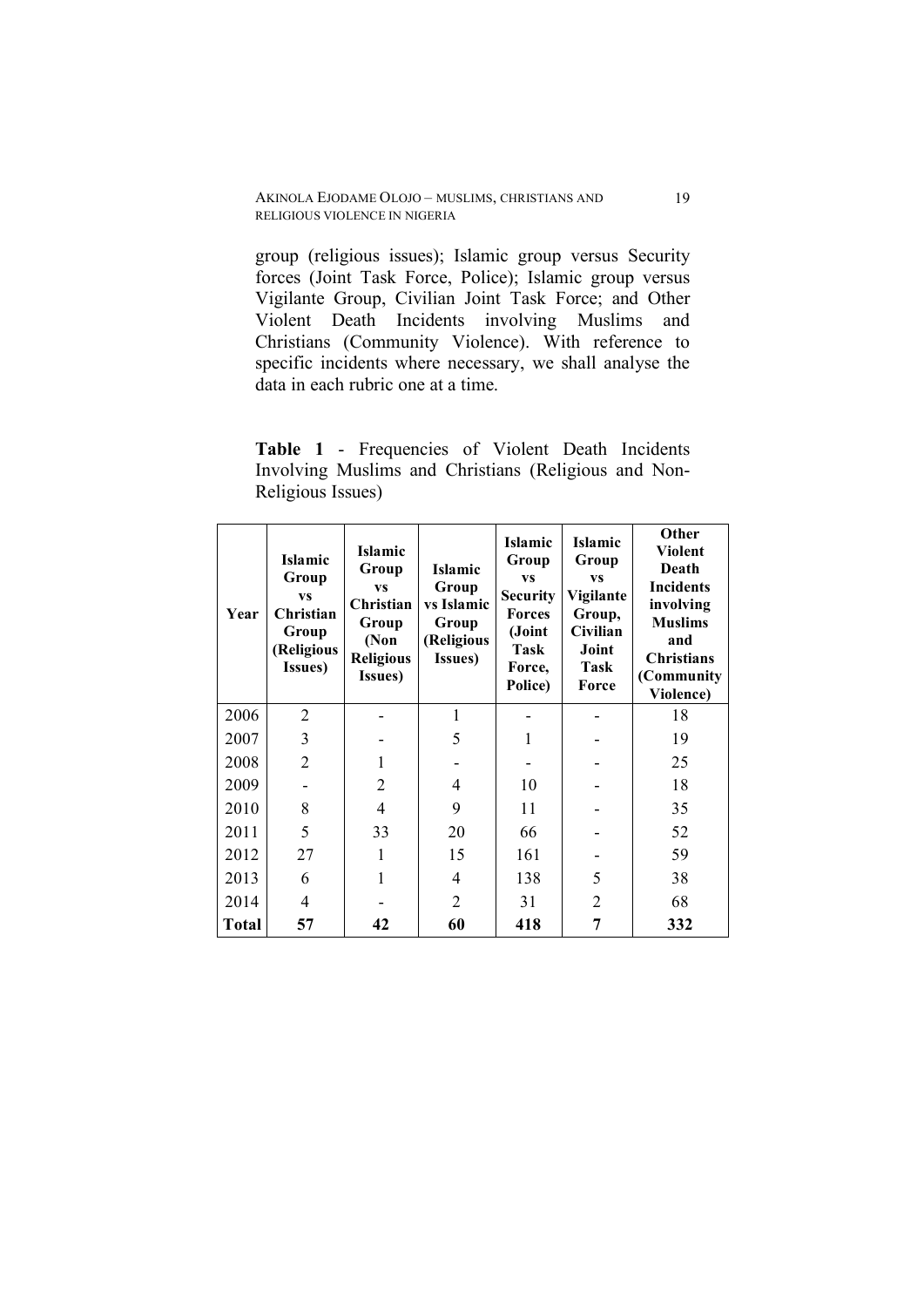# **Islamic group versus Christian group (religious issues)**

Under this rubric, we take into account the recurrence rate of violent incidents with manifestations inspired by religious issues involving Christian and Islamic groups. A total of 57 incidents are identified and 2012 represents the year with the highest prevalence rate of this type of incident between June 2006 and May 2014. In comparison with some other rubrics that possess higher frequencies of incidents reflected in table 1, this total figure of 57 is once again a reminder of how religious issues do not represent the only cause or pattern of violent deaths involving Muslims and Christians in the country. These religious incidents are nonetheless significant and are mainly comprised of three forms of violent encounters: first, attacks instigated by the Islamist group Boko Haram against Christian groups with Churches being a prime target; second, attacks through series of assassinations targeted at Christian clerics; and third, although to a lesser extent, reprisal attacks by Christians against Muslims.

The geographical locations of majority of these incidents include Niger, Kaduna, Yobe and Borno states all in the northern region of the country. Regarding the first form of violent encounter, instances include the bomb attacks on Churches notably Saint Theresa's Catholic Church in Madalla, Niger State on 25 December 2011. Other events include the attack on Saint Rita's Catholic Church, Kaduna state in October 2012, as well as numerous attacks on other Church denominations in Borno state. Among several cases of assassinations, three clerical leaders affected include: Reverend David Usman of the Church of Christ in Nigeria (COCIN); Reverend Ilaisha Kabura of the same COCIN; and Reverend Bulus Marwa of Victory Baptist Church. Table 2 provides further insight on the trend of Islamist-motivated (mostly Boko Haram) attacks on Christian clerics between June 2006 and May 2014. Finally, in regard to reprisal attacks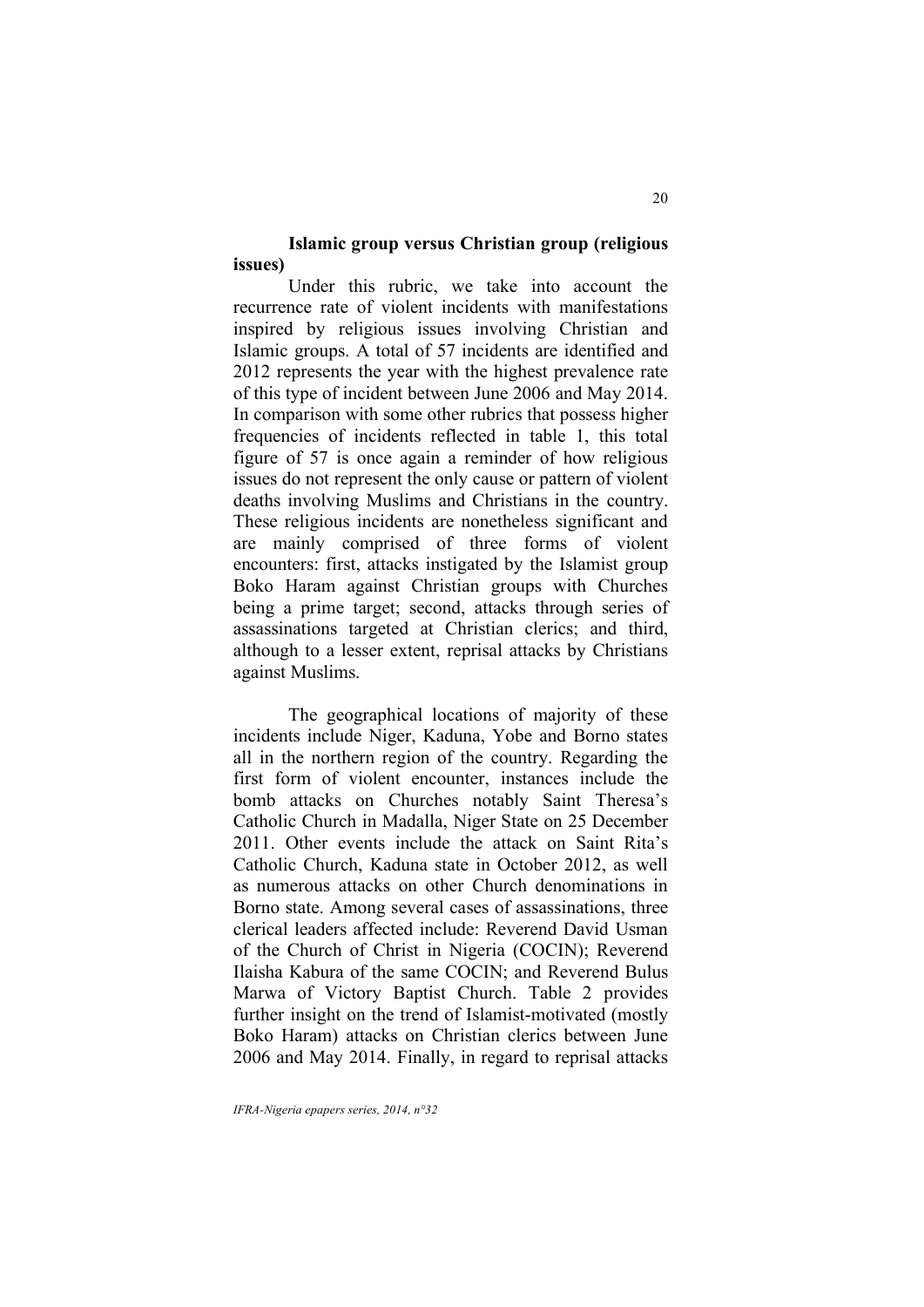by Christians, a typical case transpired in June 2012 in Kaduna state when scores of Muslims were killed by Christians following suicide bomb attacks on Churches a few days earlier in the state.

**Table 2 -** Violent deaths of some Christian clerics due to Islamist- (mainly Boko Haram) related attacks

| Name of<br>Christian  | Church<br><b>Affiliation</b>   | <b>Location of</b><br>Death/State | <b>Period of</b><br>Death/Year |
|-----------------------|--------------------------------|-----------------------------------|--------------------------------|
| Cleric/Leader         |                                |                                   |                                |
| Reverend              | Good News of                   | Maiduguri,                        | <b>July 2009</b>               |
| George Orji           | Christ Church<br>International | <b>Borno State</b>                |                                |
| Reverend              | National                       | Maiduguri,                        | <b>July 2009</b>               |
| Sylvester             | Evangelical                    | <b>Borno State</b>                |                                |
|                       | <b>Mission</b>                 |                                   |                                |
| Akpan                 |                                |                                   |                                |
| Reverend              | Church of                      | Maiduguri,                        | <b>July 2009</b>               |
| Sabo Yakubu           | Christ in                      | <b>Borno State</b>                |                                |
|                       | Nigeria                        |                                   |                                |
|                       | (COCIN)                        |                                   |                                |
| Reverend              | <b>Victory Baptist</b>         | Maiduguri,                        | December                       |
| <b>Bulus Marwa</b>    | Church                         | <b>Borno State</b>                | 2010                           |
| <b>Pastor Michael</b> | Deeper Life                    | Maiduguri,                        | January                        |
| Madugu                | <b>Bible Church</b>            | <b>Borno State</b>                | 2011                           |
| Reverend              | Church of                      | Maiduguri,                        | June 2011                      |
| David Usman           | Christ in                      | <b>Borno State</b>                |                                |
|                       | Nigeria                        |                                   |                                |
|                       | (COCIN)                        |                                   |                                |
| Reverend              | Church of                      | Maiduguri,                        | November                       |
| Ilaisha Kabura        | Christ in                      | <b>Borno State</b>                | 2012                           |
|                       | Nigeria                        |                                   |                                |
|                       | (COCIN)                        |                                   |                                |
| Reverend              | Saint Joseph's                 | Nangere,                          | September                      |
| Yohanna               | Anglican                       | Yobe State                        | 2013                           |
| Agom                  | Church                         |                                   |                                |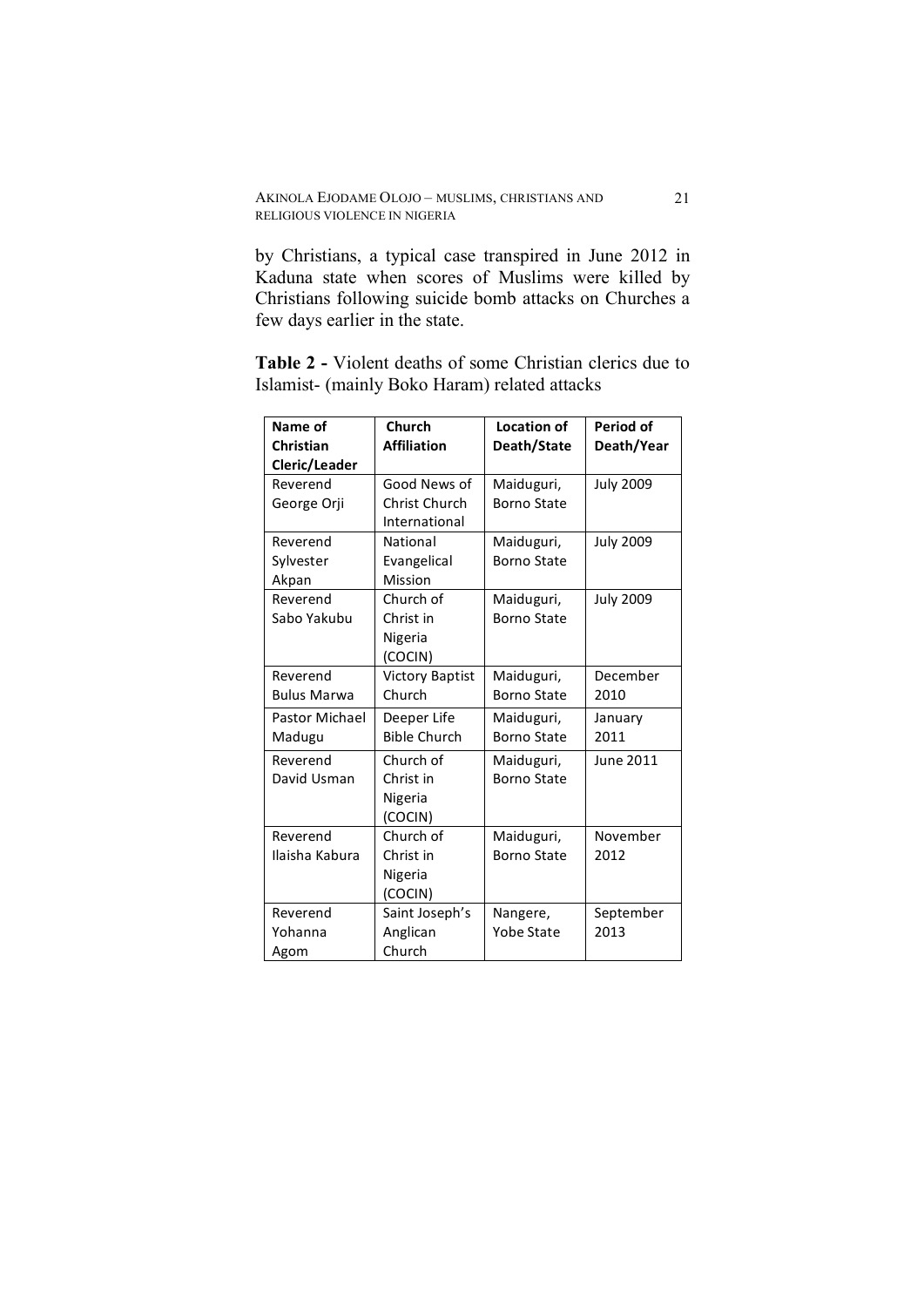# **Islamic group versus Christian group (nonreligious issues)**

With about 42 incidents between May 2006 and June 2014, the details in this rubric attest to violent death dynamics typified by non-religious causes involving Muslims and Christians in Nigeria. Although the nonreligious causes may appear insubstantial in terms of recurrence rates, their profundity can still not be ignored. Based on the data, they represent the manifestation of violent deaths connected with issues such as election into political offices. The years 2008, 2010 and 2011 stand out in relation to these non-religious causes and to various extents, states such as Plateau, Kaduna, Kano and Bauchi bear witness to this. In Plateau state for instance, November 2008 was a critical period for local government elections in Jos North where a tense political struggle for power pitched the People's Democratic Party (PDP) against the All Nigeria Peoples Party (ANPP).

In Jos North, voters were polarised as the PDP was made up of mostly Christian supporters and the ANPP largely comprised of the Jasawa who are mainly Muslims of Hausa/Fulani ethnic make-up. Only to this extent did this combination create an entry point for religion in the local government election crisis because the crisis which led to reportedly 350 to 500 deaths (some estimates are higher) in just two days was essentially political in nature. In fact, in the account rendered by Philip Ostien (2009), he explains that although religious difference adds fuel to the fire when things go wrong, it remains a secondary factor. Ostien thus emphasises that the underlying problem stems from the alleged rights of indigenes, meaning roughly "earliest extant occupiers", to control particular locations, as opposed to the rights of "settlers" or "strangers" or more generally "nonindigenes", defined as everybody who came later.

The violent fallout of election results recurred again in April 2011. However this time, clashes between Muslims and Christians were due to presidential elections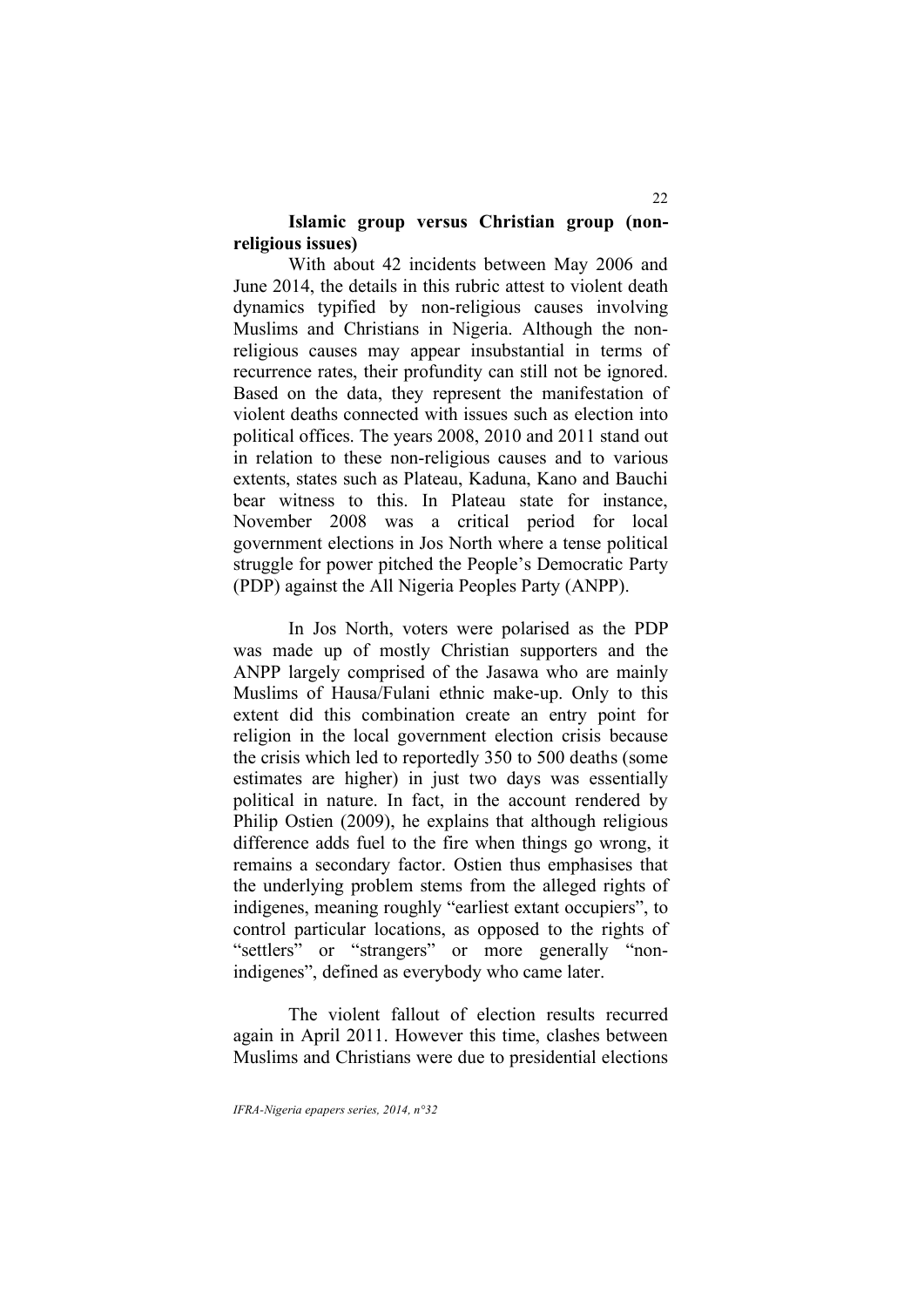in which the main opposition candidate, Muhammadu Buhari, a northern Muslim from the Congress for Progressive Change (CPC) lost to the incumbent President Goodluck Jonathan, a Christian from the Niger Delta in the south, who was the candidate for the ruling People's Democratic Party (PDP). As with previous crisis, the violence that ensued divided opposing parties and their supporters along ethnic and religious lines. However, the underlying cause was largely political and more widespread because violent deaths involved Muslims and Christians in places such as Zangon-Kataf and Kachia in Kaduna state, Alkaleri and Itas/Gadau in Bauchi state, and Kano Municipal in Kano state.

# **Islamic group versus Islamic group (religious issues)**

Our mapping study will not be complete without delving into the dimension that discusses the violent interplay between and among Islamic groups. With a total of 60 incidents of intra-Islamic violent deaths, it is vital to consider the expressions which these events bear. They are divided into two broad categories: violent deaths due to clashes between Sufi brotherhoods such as the Tijaniyya and groups such as the 'Yan Izala; and in a second case, violent deaths due to clashes involving either of these Islamic brotherhoods (and sects) and Boko Haram. The incidents involved in both cases are underpinned by religious issues and usually stem from differences in the interpretation of Islamic doctrines. However, the violent outcomes of these divergent interpretations of Islamic tenets are more pronounced in regard to the second case involving clashes between Islamic groups and Boko Haram. This is evident not only in the frequency of incidents but also in the frequency of fatalities as a result of the incidents. These incidents also entail in some cases attacks on mosques by the rival Islamist sect Boko Haram. More significantly in the second case is the nature of fatalities involved which includes a rising number of Islamic clerics. Table 3 is a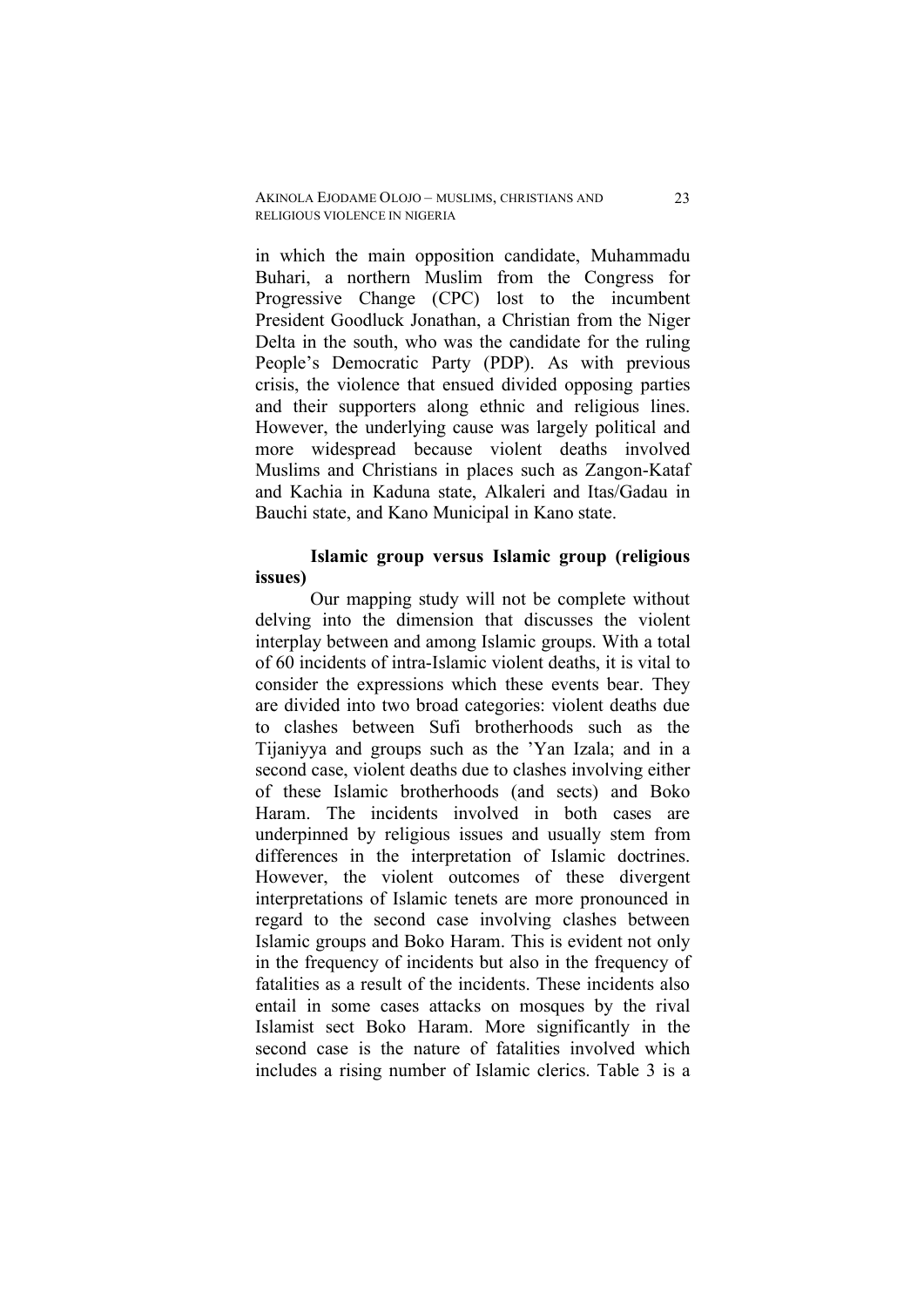list of some of them reportedly attacked and killed by Boko Haram between June 2006 and May 2014.

**Table 3** - Violent deaths of some Islamic clerics due to Islamist- (mainly Boko Haram) related attacks.

| Name of                                       | <b>Islamic</b>                                                      | <b>Location of</b>               | <b>Period of</b>  |
|-----------------------------------------------|---------------------------------------------------------------------|----------------------------------|-------------------|
| Islamic                                       | <b>Affiliation</b>                                                  | Death/State                      | Death/Year        |
| Cleric/Leader                                 |                                                                     |                                  |                   |
| Sheikh Ja'afar<br>Mahmud Adam                 | Jama't Izalat<br>al Bid'a Wa<br>Igamat as<br>Sunna or<br>'Yan Izala | Kano State                       | April 2007        |
| Sheikh Bashir                                 | <b>Not</b>                                                          | Maiduguri,                       | October           |
| Mustafa                                       | indicated                                                           | <b>Borno State</b>               | 2010              |
| Ustaz Ibrahim<br>Ahmed<br>Abdullahi<br>Gomari | Not<br>indicated                                                    | Maiduguri,<br>Borno State        | <b>March 2011</b> |
| Sheikh Goni                                   | <b>Not</b>                                                          | Maiduguri,                       | May 2011          |
| Tijjani                                       | indicated                                                           | <b>Borno State</b>               |                   |
| Mallam Alhaji                                 | Not                                                                 | Maiduguri,                       | May 2011          |
| Ahur                                          | indicated                                                           | Borno State                      |                   |
| Sheikh Ibrahim<br>Birkuti                     | Wahabbi                                                             | Biu, Borno<br><b>State</b>       | June 2011         |
| Liman Bana                                    | <b>Not</b><br>indicated                                             | Maiduguri,<br><b>Borno State</b> | August 2011       |
| Mallam Dala                                   | <b>Not</b>                                                          | Maiduguri,                       | September         |
|                                               | indicated                                                           | <b>Borno State</b>               | 2011              |
| Sheikh Ali                                    | <b>Not</b>                                                          | Maiduguri,                       | October           |
| Jana'a                                        | indicated                                                           | Borno State                      | 2011              |
| Mallam Mai                                    | <b>Not</b>                                                          | Damaturu,                        | February          |
| Tatabara                                      | indicated                                                           | <b>Yobe State</b>                | 2012              |
| Modu Goroma                                   | Not                                                                 | Damaturu,                        | February          |
| (Arabic teacher)                              | indicated                                                           | <b>Yobe State</b>                | 2012              |
| Sheikh Saina                                  | Not                                                                 | Konduga,                         | February          |
| Alhaji Ajiya                                  | indicated                                                           | <b>Borno State</b>               | 2012              |
| Mohammed                                      | Not                                                                 | Maiduguri,                       | March 2012        |
| Alhaji Bukar                                  | indicated                                                           | <b>Borno State</b>               |                   |
| Goni Mustapha                                 | Not<br>indicated                                                    | Maiduguri,<br><b>Borno State</b> | April 2012        |

*IFRA-Nigeria epapers series, 2014, n°32*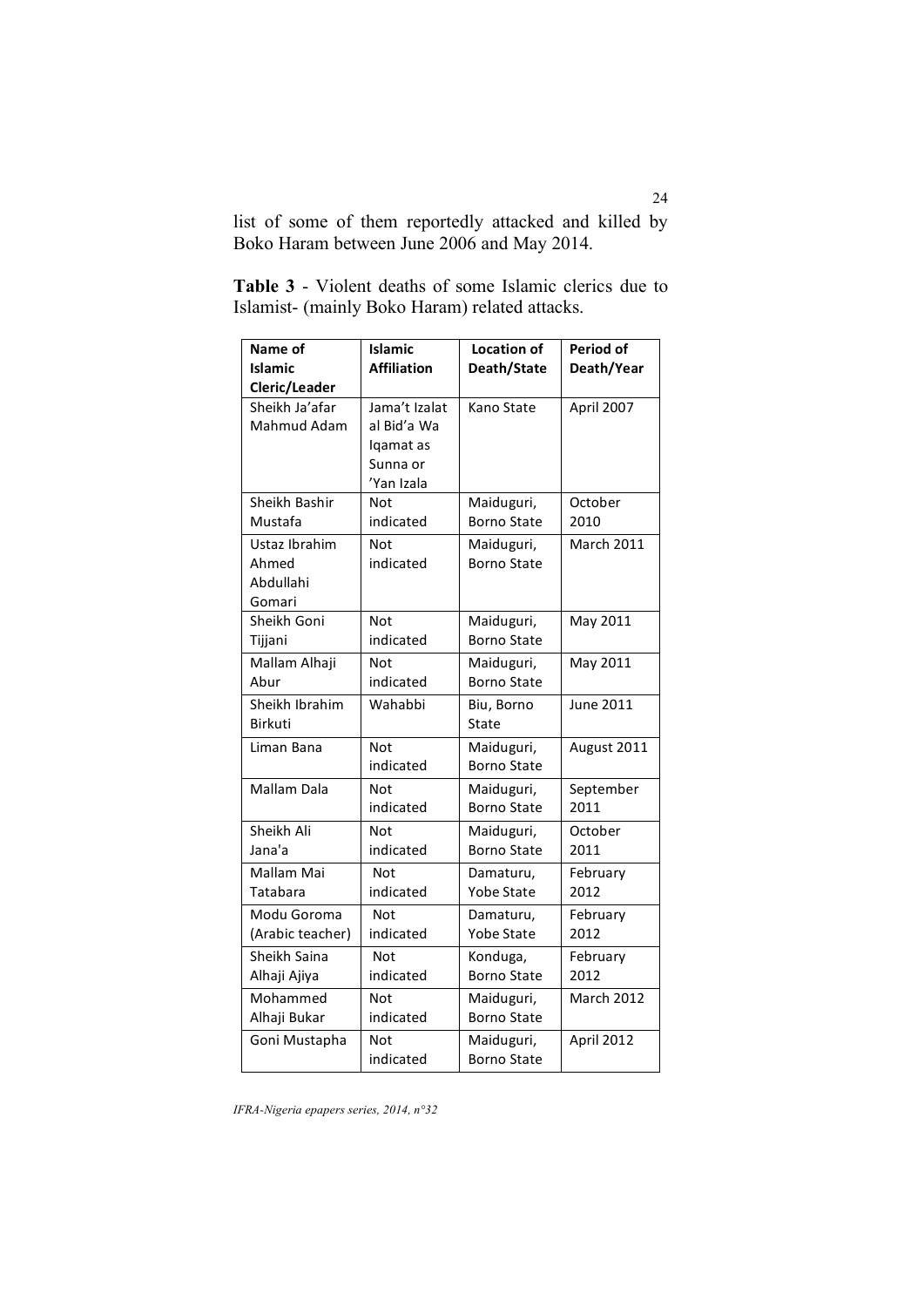AKINOLA EJODAME OLOJO – MUSLIMS, CHRISTIANS AND RELIGIOUS VIOLENCE IN NIGERIA

| <b>Mohammed Alli</b>                         | Shiite           | Kano State                | May 2012         |
|----------------------------------------------|------------------|---------------------------|------------------|
| Usman<br>Muhammed                            | Not<br>indicated | Potiskum,<br>Yobe State   | May 2012         |
| Sheikh Ibrahim<br>Majimi                     | Not<br>indicated | Maiduguri,<br>Borno State | <b>July 2012</b> |
| Alarama Dan<br>Gobobirawa                    | Not<br>indicated | Potiskum,<br>Yobe State   | December<br>2012 |
| <b>Mallam Sheriff</b>                        | Not<br>indicated | Ngamdu,<br>Yobe State     | May 2013         |
| Alhaji Liman<br><b>Bukar (Chief</b><br>Imam) | Not<br>indicated | Fune, Yobe<br>State       | August 2013      |
| Sheikh<br>Muhammad<br>Auwal Adam<br>Albani   | Salafiyyah       | Zaria,<br>Kaduna State    | February<br>2014 |

There are however a few of these assassination cases whose source of perpetration are still shrouded in controversy. An example is that related to the death of Sheikh Ja'afar Mahmud Adam. Hence, in such cases a direct link to Boko Haram remains inconclusive.

The locations of most of these intra-Islamic violent death incidents include states such as Kaduna, Yobe and Borno. Some of the inter-group clashes observed from the data tend to often involve the Shi'ite Islamic movement. There are three notable occurrences in regard to this. The first in January 2009 when Shi'ite adherents in Zaria, Kaduna state clashed with a rival Islamic group following accusations by this group against the Shi'ites of attacking the convoy of the Emir of Zaria. In January 2011, violent encounters ensued again between the Shi'ites and members of the Tijaniyya Sufi brotherhood in Kaduna state. A third instance was in October 2013 when Shi'ite members clashed with Sunni youths in Sokoto state. These events implicating the Shia movement led by Sheikh Ibrahim El Zakzaky does not in any way downplay the violent complicity of groups such as the 'Yan Izala, which indeed clashed with members of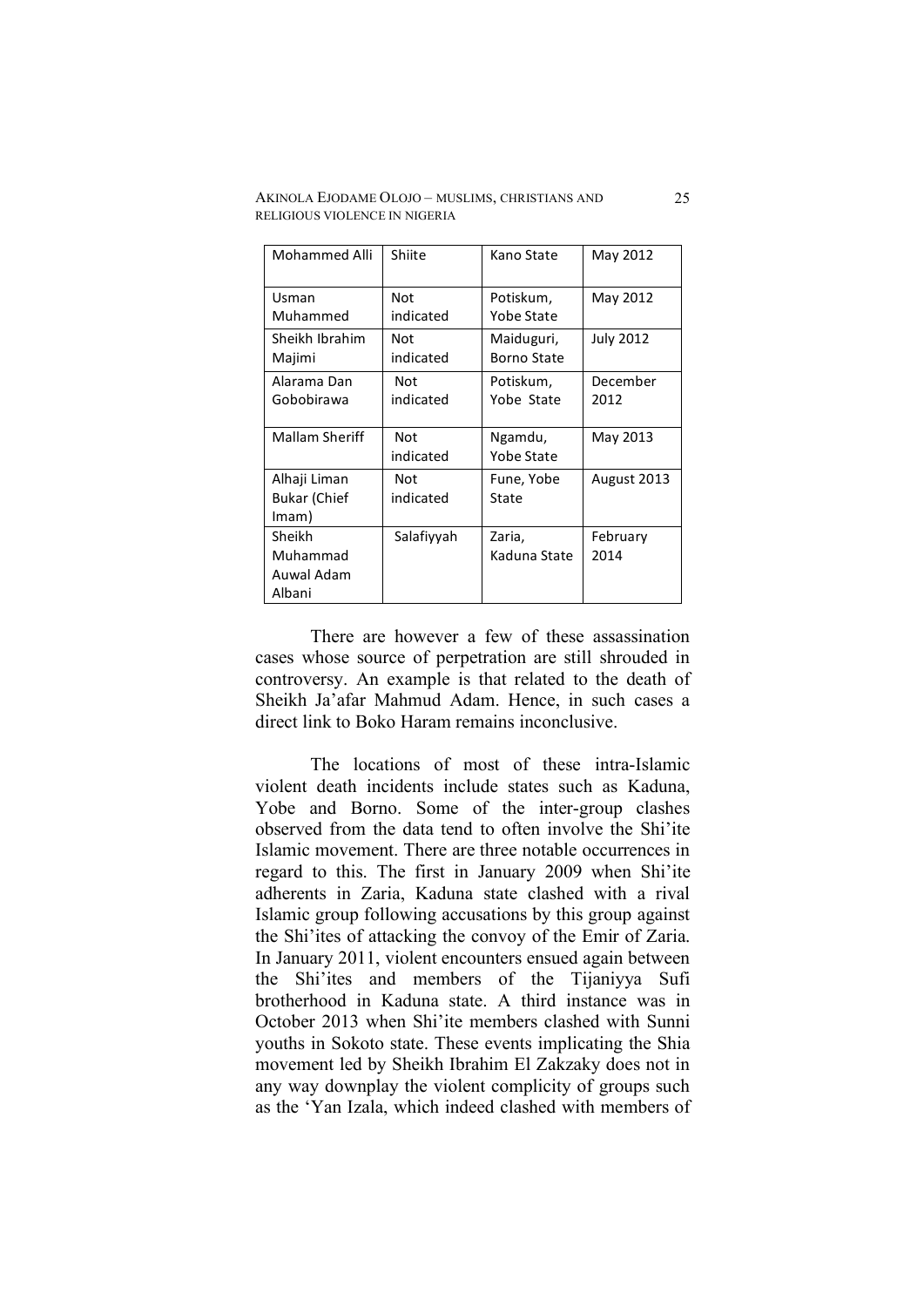the Tijaniyya Sufi brotherhood in October 2013 in Zamfara state.

It was noted earlier that the second category of violent deaths caused by intra-Islamic clashes refers specifically to attacks instigated by Boko Haram against the entire cross-section of Islamic groups in Nigeria. Similar to the desire of several of these Islamic movements in the country, Boko Haram advocates for a nationwide application of Sharia. However, the line of disparity between these Islamic groups and Boko Haram is drawn based on the aggressive modus operandi which Boko Haram adopts. As a result, it is indeed the case that majority of these Islamic groups are in fundamental disagreement with Boko Haram, and it is this point of divergence that contributes to the provocation of violence. Consequently, while 2011 reflected the highest frequency of Boko Haram attacks against several members of these Islamic groups and their mosques, 2012 was replete with a record number of assassinations targeted at Islamic clerics perceived as 'opponents'. Table 3 as already noted draws attention to some of these casualties among several others which have perhaps passed unreported.

# **Islamic group versus Security Forces (Joint Task Force, Police)**

Security forces constitute what this study has so far described as non-religious protagonists. Although not the prime concern of this study, their role assumes some measure of significance due to their violent interaction with one of the major variables (Islamic actors) examined in this paper. Thus on the one hand, we have the Islamist group Boko Haram and on the other, we have security forces comprised of members of the Joint Task Force (JTF), the Nigeria Police Force (NPF) and the State Security Service (SSS) among others. Additionally, this rubric represents the highest number of violent death incidents (418) with which one of our major variables (Islamic actors) is connected. However, the run-up to this high frequency of incidents appeared inconsequential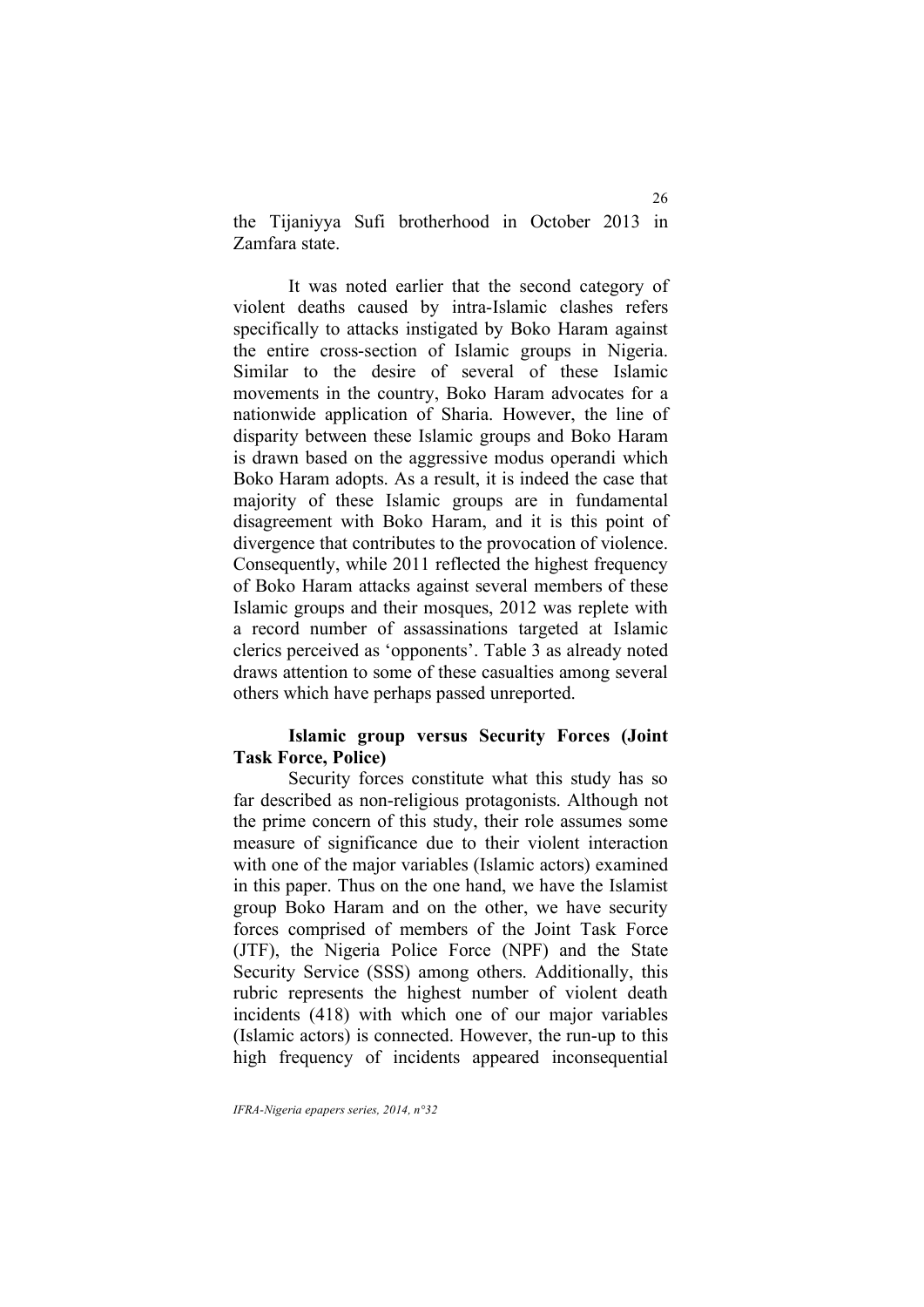AKINOLA EJODAME OLOJO – MUSLIMS, CHRISTIANS AND RELIGIOUS VIOLENCE IN NIGERIA

until 2009 when figures (fatalities and incidents) began to accumulate.

It would be recalled that among the several deaths that occurred in 2009, that of the former leader of Boko Haram, Mohammed Yusuf marked a turning point in the levels of violent encounters involving the Islamist group and security forces. Consequently, more clashes ensued in 2010 and particularly in (August) 2011 which of course was the year when the United Nations building was attacked. Events reached such a violent crescendo in 2012 when as many as 161 incidents transpired in places such as Damaturu and Potiskum in Yobe state, Zaria in Kaduna state, Tarauni in Kano state and of course Dikwa and Maiduguri in Borno state. As at May 2014, there have been about 31 violent death incidents involving members of Boko Haram and security forces since the start of the year. Although this may not reflect a high frequency in comparison with the two preceding years, the incidents in 2014 reveal well over 3, 000 deaths as already indicated in figure 5.

# **Islamic group versus Vigilante Group/Civilian Joint Task Force**

By mid-2013 when the Nigerian government imposed a state of emergency in northeastern states such as Borno, the formation of what is now regarded as the 'Civilian Joint Task Force' (CJTF) became very visible amidst the violence instigated by the Islamist group Boko Haram. Since 2013 the Civilian JTF, comprised of mainly youths whose families and communities have been ravaged by the state of unrest in the northeast, has engaged Boko Haram in a number of violent encounters. By way of counter-reaction, Boko Haram insurgents have extended their scope of attacks beyond battles waged against the state, religious clerics and the government's JTF to now engage members of the Civilian JTF in several clashes. Although the Civilian JTF does not constitute one of the leading variables of this study, their contribution to the overall frequency of violent deaths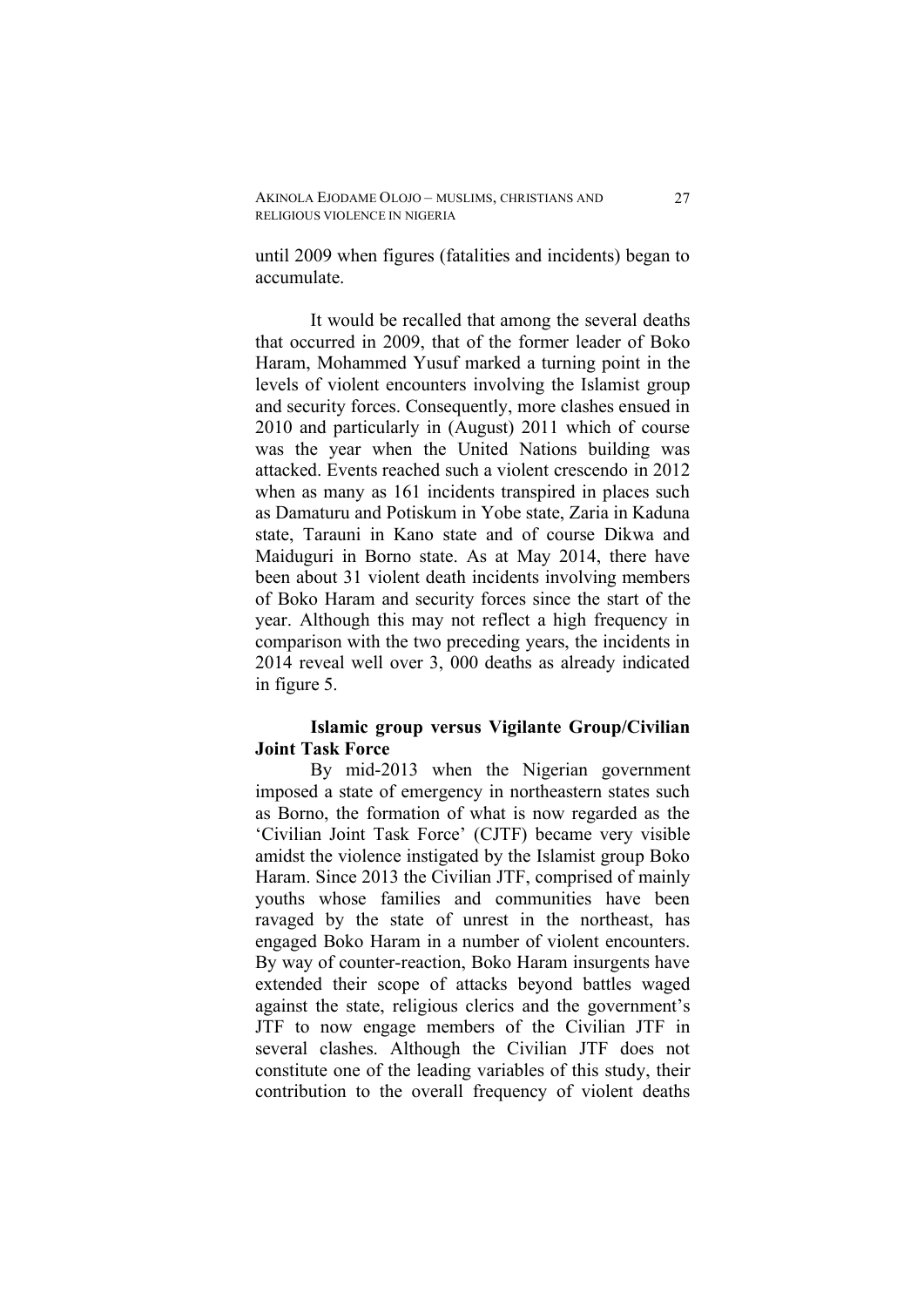resulting from clashes with an Islamist group creates an entry point for them into the framework of our mapping study.

Our data reflects a total of seven lethal incidents involving the Civilian JTF, five of which occurred in 2013 and two as at May 2014. In spite of the presence of the Civilian JTF in a number of states within the troubled northeast, these incidents all transpired in Borno state. The incidents have largely manifested in three forms. The first entails situations whereby members clash with Boko Haram insurgents resulting in casualties on both sides as well as affecting the civilian population as reflected in July 2013 in Kaga, Borno state. The second type of instance is when members are attacked/ambushed by Boko Haram insurgents as reported in January 2014 when four Civilian JTF members where killed in Mafa, Borno state. The final scenario is when efforts by Civilian JTF members and the government's JTF are jointly coordinated against Boko Haram insurgents. A positive case in point was in May 2014 when a Boko Haram attack was repelled and a reported 15 insurgents were killed in Konduga, Borno state.

# **Other violent death incidents involving Muslims and Christians (community violence)**

The final aspect of our discussion on the patterns of Muslim-Christian violence deals with what we refer to as 'other violent death incidents involving Muslims and Christians'. The process of data generation for this rubric however raises a slight methodological challenge because it lends itself to the potential risk of including data from almost the entire spectrum of violent death incidents in the Nigeria Watch database. This is the case because nearly every individual (perpetrators and victims) connected with violent death incidents in the database most likely bears the identity of one of the two major religions in Nigeria—Islam and Christianity. Therefore, an effective definition of 'other violent death incidents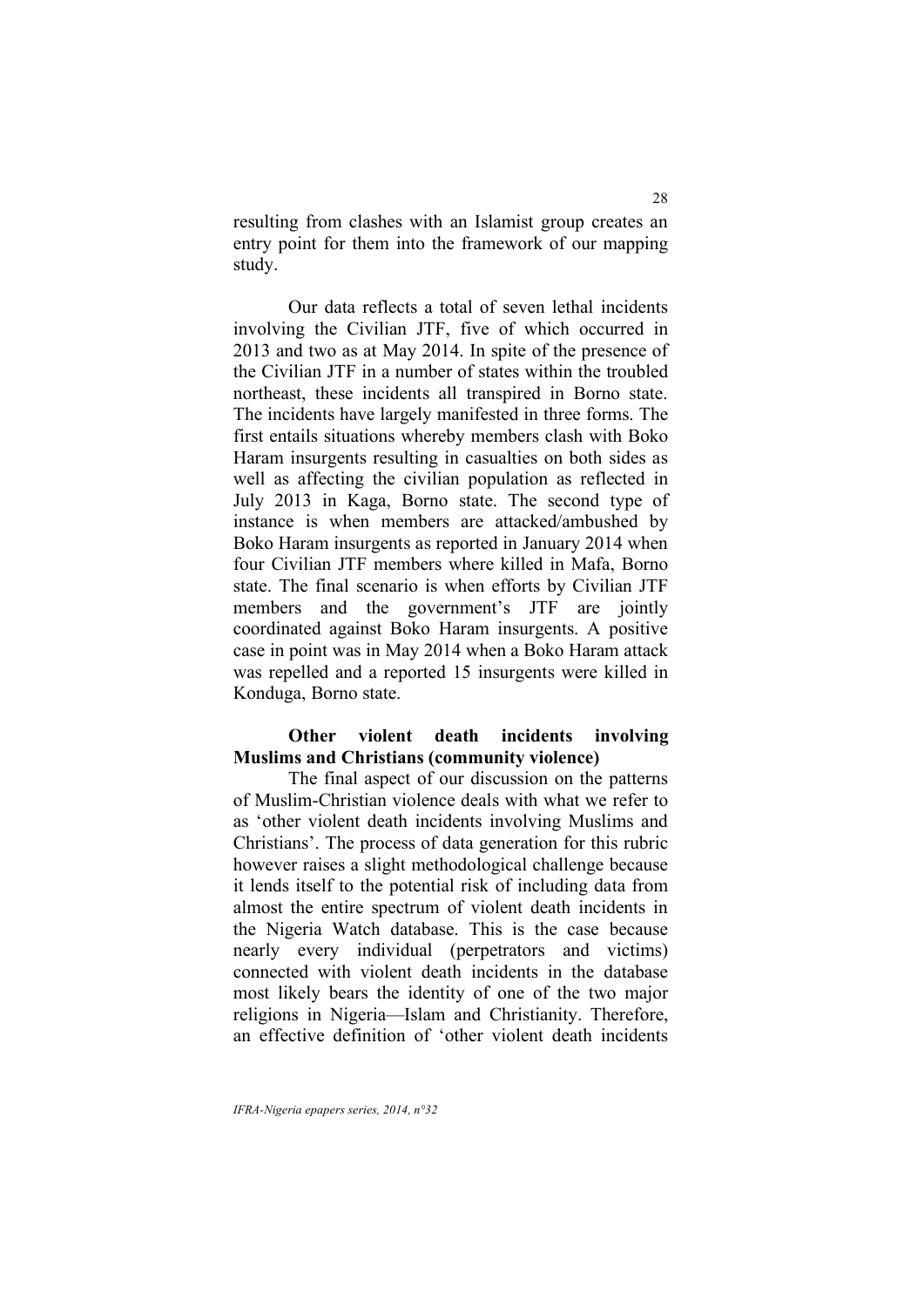AKINOLA EJODAME OLOJO – MUSLIMS, CHRISTIANS AND RELIGIOUS VIOLENCE IN NIGERIA

involving Muslims and Christians' is accompanied by some level of difficulty and risk for meaningful analysis.

Hence, in order to mitigate the chances of collating an unwieldy set of data under this rubric, this study still maintained the approach of searching through the database using the key words 'Islamic groups' and 'Churches'. Thereafter, the violent death incidents which remained after data selection and classification into the earlier discussed five rubrics became defined as 'other violent death incidents involving Muslims and Christians'. However, to further qualify and give meaning to the leftover data that fell into this last rubric, each incident was analysed based on the complicity of Muslims and Christians in issues described as community violence. In other words, these 'other violent death incidents' are not consequential to direct conflict between Muslims and Christians or between groups within either of the religions. A total of 332 incidents are identified as shown in table 1 and a few cases are briefly cited to substantiate exactly what we label as community violence.

In August 2006, the followers of a Church known as Christian Praying Assembly whose overseer was popularly known as Reverend King, clashed with a group of youths (Area Boys) in the Ebute-Metta area of Lagos state. Although this was a single incident, community violence can however take other forms and also involve other religious actors as well as more casualties. An instance of this was in February 2008 when 60 individuals were reported to have been tortured to death in illegal detention camps described as 'spiritual rehabilitation centres' which were run by 'Islamic clerics' in Ibadan, Oyo state. A third form of community violence involved a town called Gobi in Adamawa state. It was the scene of two bank robbery attacks leading to the death of seven individuals and carried out by the Islamist group Boko Haram in August 2011. Indeed, while this type of bank raid may be linked to other sinister groups in the state,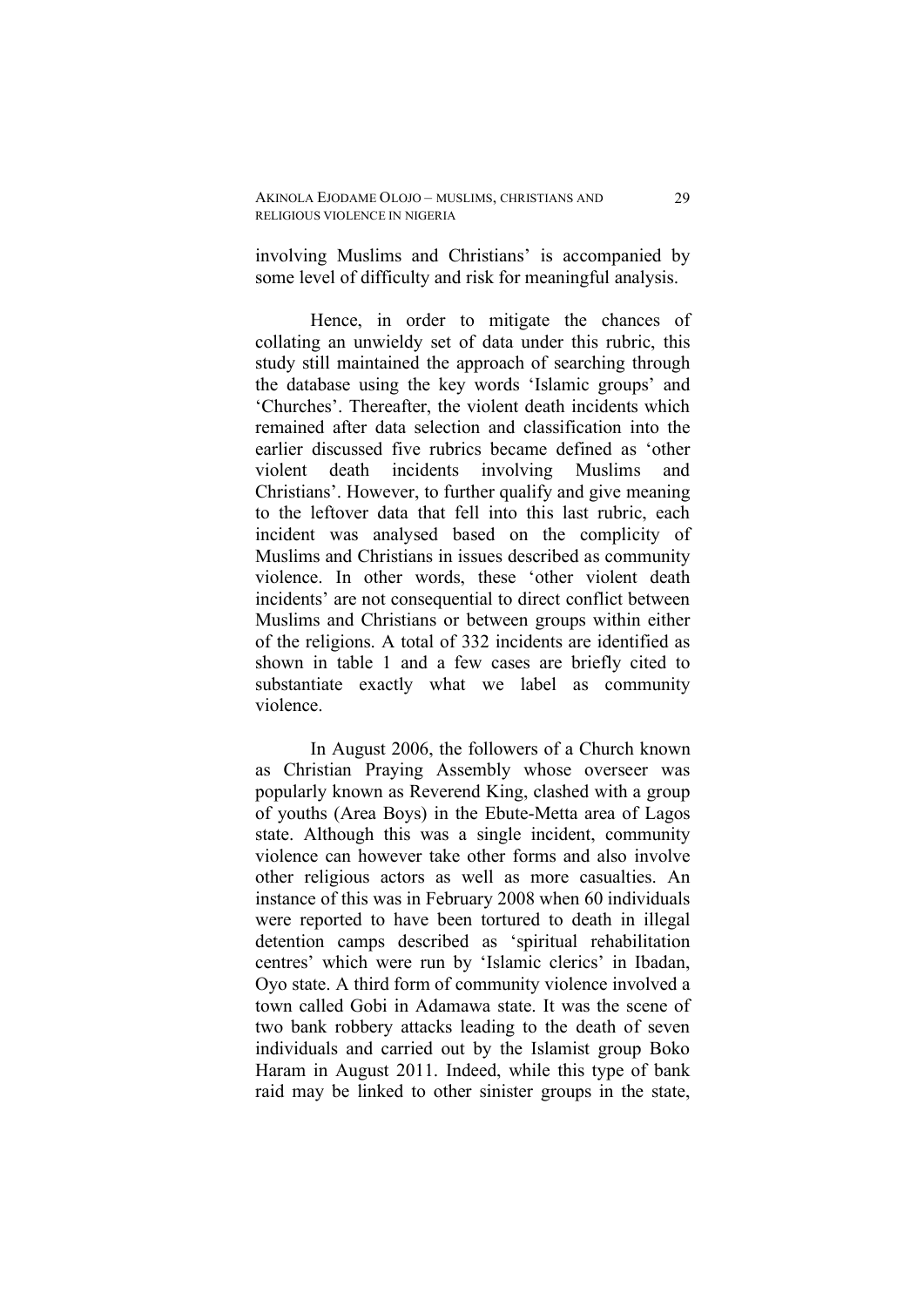Boko Haram has attempted to justify such robberies in light of their accusation against Western banks being owned by 'big men' who siphon public funds and charge usury (Pérouse de Montclos 2014). The group has also claimed responsibility for attacks on public spaces such as the Baga fish market where dozens of innocent people were killed in February 2012 in Borno state. And in spite of a similarity with its style of attacks against Islamic clerics, religious motives do not often seem to factor into Boko Haram's targeting of communities and district heads in several parts of Borno state. The sheer increase in the number of violent death incidents in 2013 and 2014 reveal more and more non-religious community targets aimed at by the group, some of which have included the killing of district heads in Dala Alamderi in Maiduguri and Lawanti in Damboa, and the invasion of villages in Gwoza, Konduga and Bama in Borno state.

#### 5. CONCLUSION

Understanding the true character of Muslim-Christian violent deaths between June 2006 and May 2014 requires knowledge of not just the religious dimension of this linkage. Intellectual inquiries must appreciate the representations of violent deaths inspired by issues connected with ethnicity, crime, land and of course politics. We have established in this study that the essence of the violent interaction between Muslims and Christians is not devoid of the non-religious factors highlighted. The statistics presented in this paper have also illustrated that even in cases where religious issues are underlying causes of violent deaths, the associated incidents can also reflect the involvement of non-religious actors in the country. Our mapping further demonstrates that religious causes of violent deaths can indeed manifest between groups belonging to the same religious faith. Within the context of geography, this paper finds that beyond any other region of Nigeria, the northern part embodies a preponderance of the violent interaction between Muslims and Christians. Finally, beyond local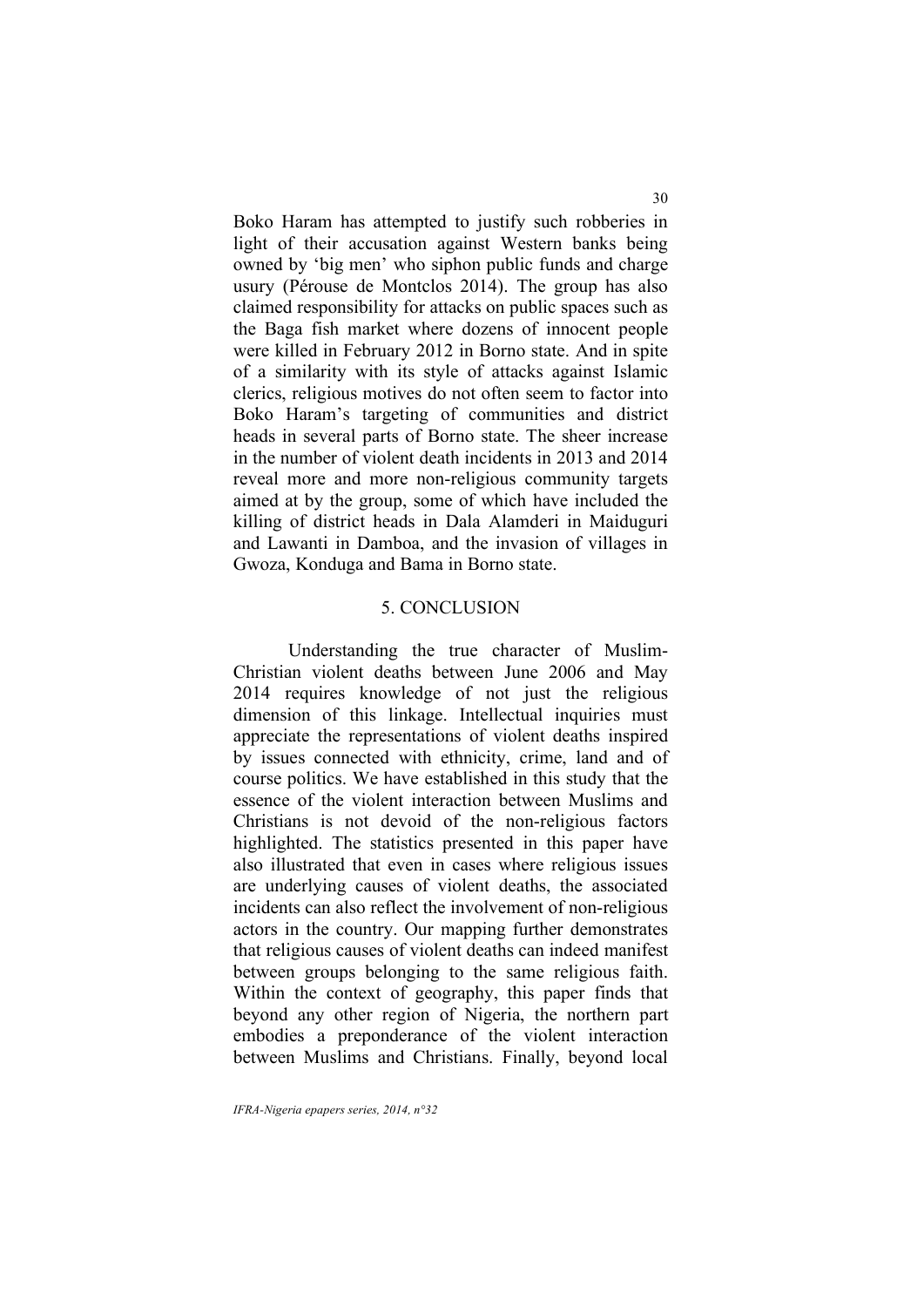dynamics, the annex of this paper establishes among other findings that global media perspectives consistently frame violence in Nigeria as largely religious and between Muslims and Christians, rather than adopting a more nuanced approach that enables balanced interpretation of events.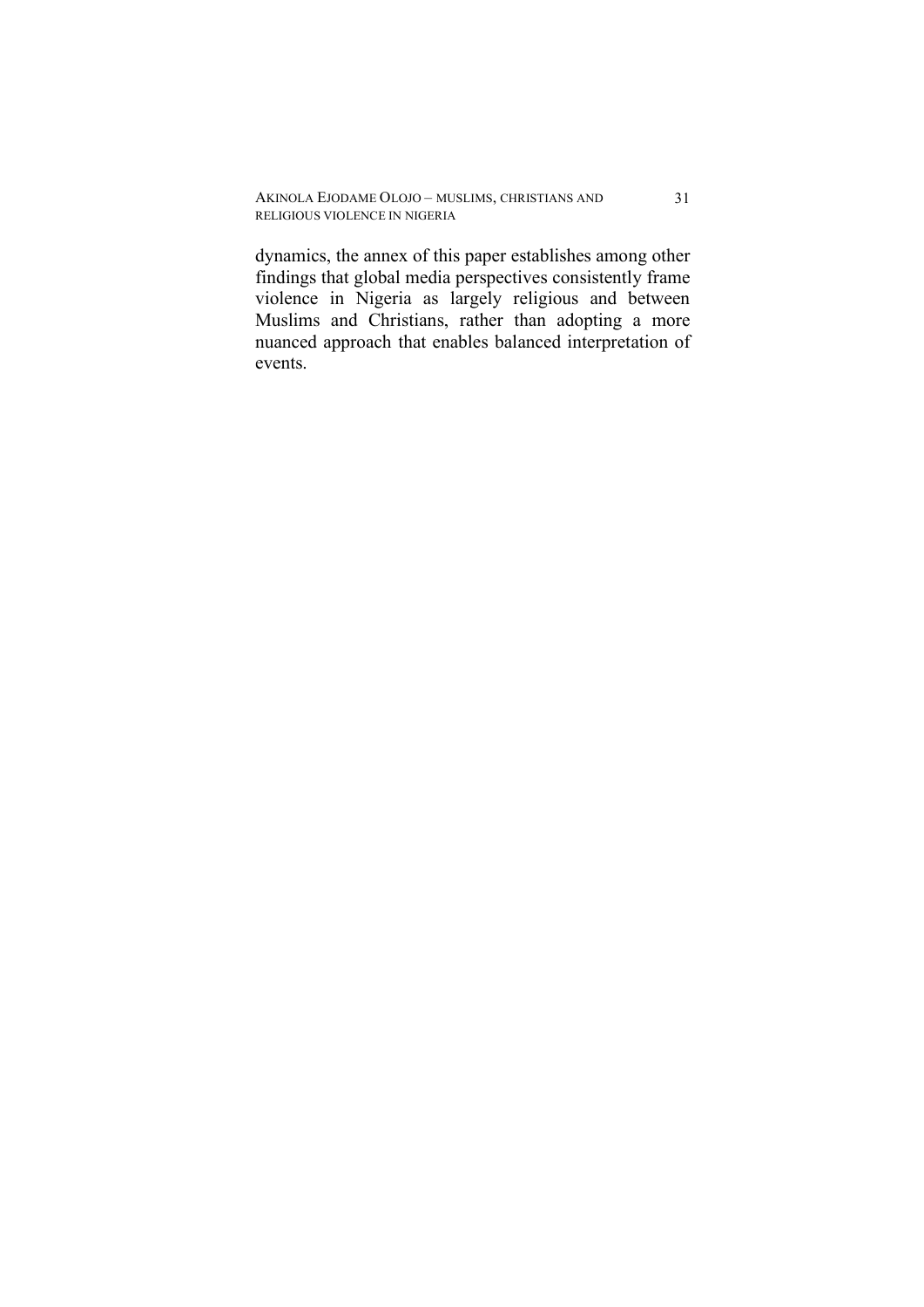### ANNEX

Corentin COHEN<sup>\*</sup>

# **Gaps in Global media reporting on violence in Nigeria**

Enriching the outlook of this paper, the present contribution seeks to explore the global media's treatment of violence in Nigeria between June 2006 and May 2014. In the first six months of 2014, Nigeria attracted a high level of attention from the Western media. Based on the recent volume of articles inspired by increasing interest in ongoing events in the country, there are a variety of reports and explanations unveiling the complexity of the phenomenon particularly in regard to the Boko Haram crisis. This section draws upon information in the Nigeria Watch database and it challenges the global media's perception of violence through two questions. First, how is the Boko Haram violence framed, how is it accounted for and what are the reasons or causes cited in media articles? Secondly, how are the conflict dynamics of Islamic group versus Islamic group framed and characterised? We analyse articles related to selected events published in three Western-based newspapers as follows: Two articles from the 'International New York Times' (hereafter referred to as INYT); five articles from the UK's 'The Guardian'; and three articles from the French 'Le Monde'.

The principal findings of this research is that most of the violent incidents examined were not reported at all

PhD Candidate in Political Science and International Relations, Sciences Po/CERI

*IFRA-Nigeria epapers series, 2014, n°32*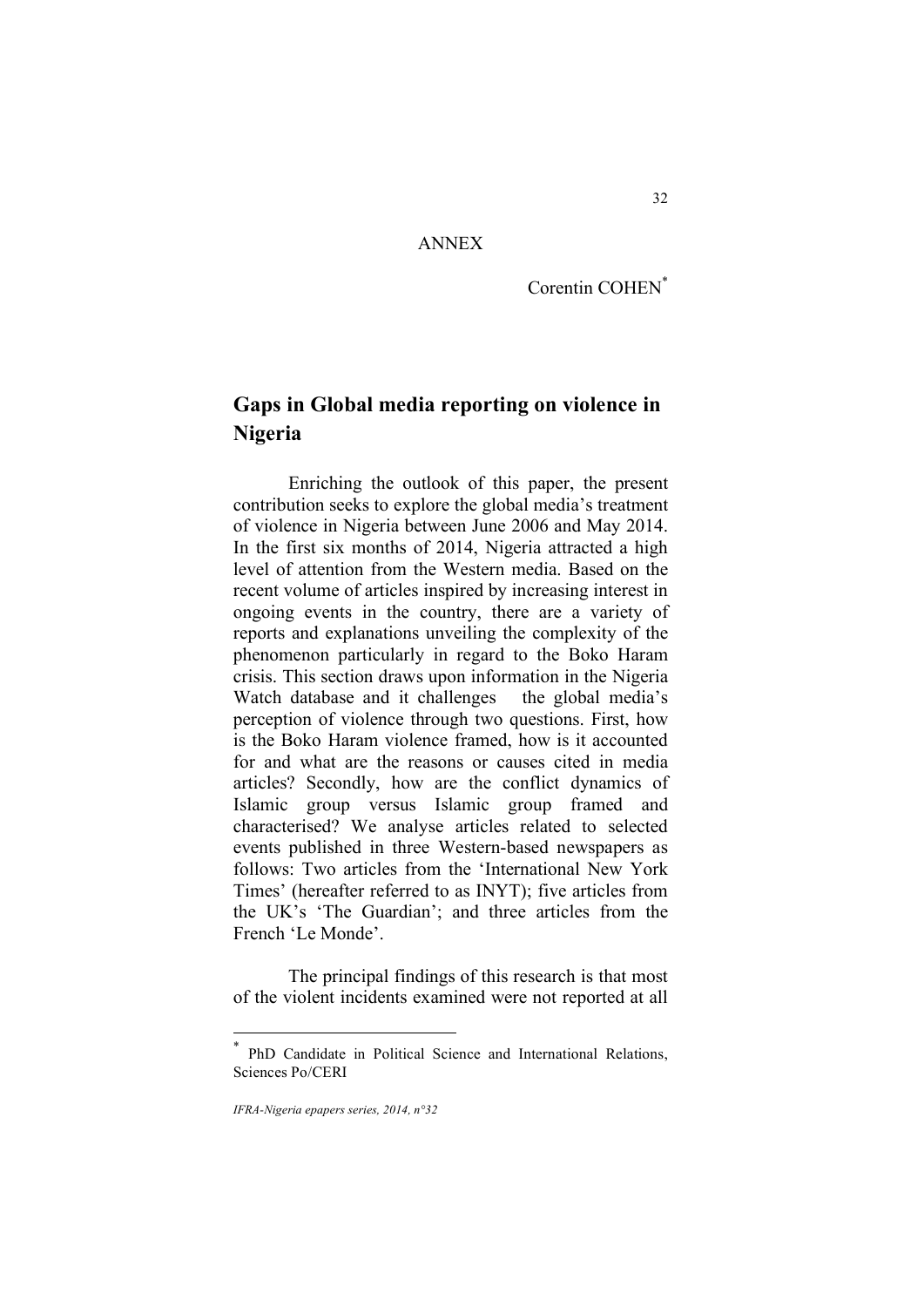AKINOLA EJODAME OLOJO – MUSLIMS, CHRISTIANS AND RELIGIOUS VIOLENCE IN NIGERIA

by Western media until the abduction of schoolgirls from Chibok in Borno state on the 14th of April 2014. In other words, the Chibok incident marked a turning point and attracted record attention to the violent situation in the country. Despite this level of interest, the articles largely accounted for the violence in religious terms with no regard accorded to the political, economic or social dimensions. Other explanations of violence were rendered following President Goodluck Jonathan's declarations which ascribed craziness and irrationality to Boko Haram's actions. Only opinion and comment articles provided alternate explanations of the violence. In addition, this limited Muslim-Christian religious framework has thus led Western media to completely ignore events that reflect opposition forces between Muslim communities or leadership.

# **Western media's 'discovery' of religious violence in Nigeria in the wake of the Chibok incident in April 2014**

Following the first six months of 2014, Nigeria and Boko Haram have been the object of unprecedented attention in Western media. This is illustrated by the number of articles and reports in the newspapers studied, as well as by the frequency of Google requests generated online. Information obtained from the Factiva database<sup>3</sup> are presented here reflecting the trend over the past 5 years. The number of articles we selected on Nigeria excludes the ones falling under the 'Sport and Leisure', 'Football' and 'Art and Shows' categories. As already noted, a similar peak level interest is displayed by the number of searches carried out on the Google platform in the wake of the Chibok incident. In the diagram below, the blue line represents searches on 'Boko Haram' while the red one represents 'Nigeria'. The frequency of articles published in the first 6 months of 2014 already matches the frequencies of articles published in 2013 and 2012.

<sup>&</sup>lt;sup>3</sup> Factiva is an information and research tool which aggregates content from both licensed and free sources.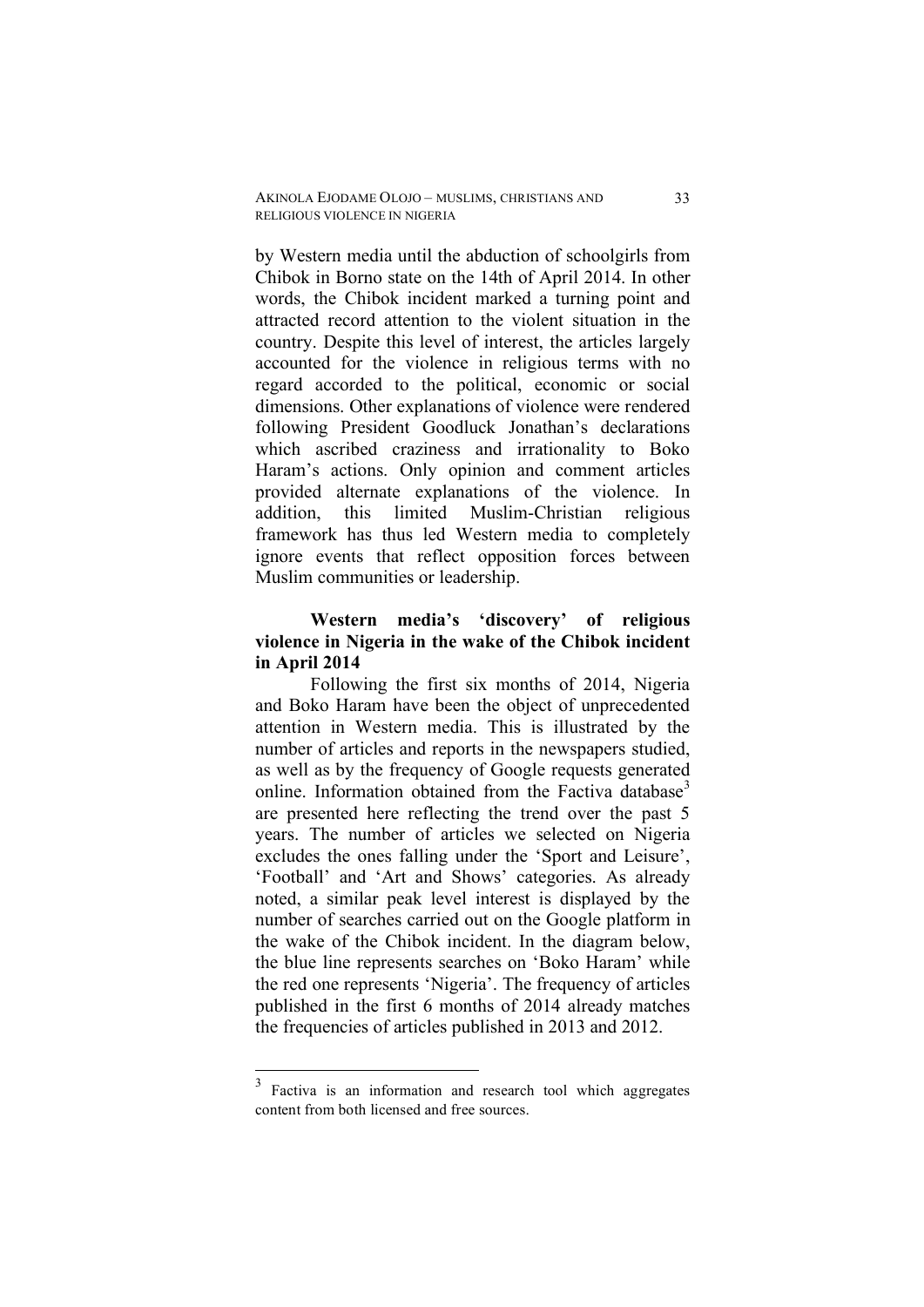

Volume of research on Google for the words 'Boko Haram' (blue) and 'Nigeria' (red) from mid-2005 to mid-2014. Source: Google Trends

*IFRA-Nigeria epapers series, 2014, n°32*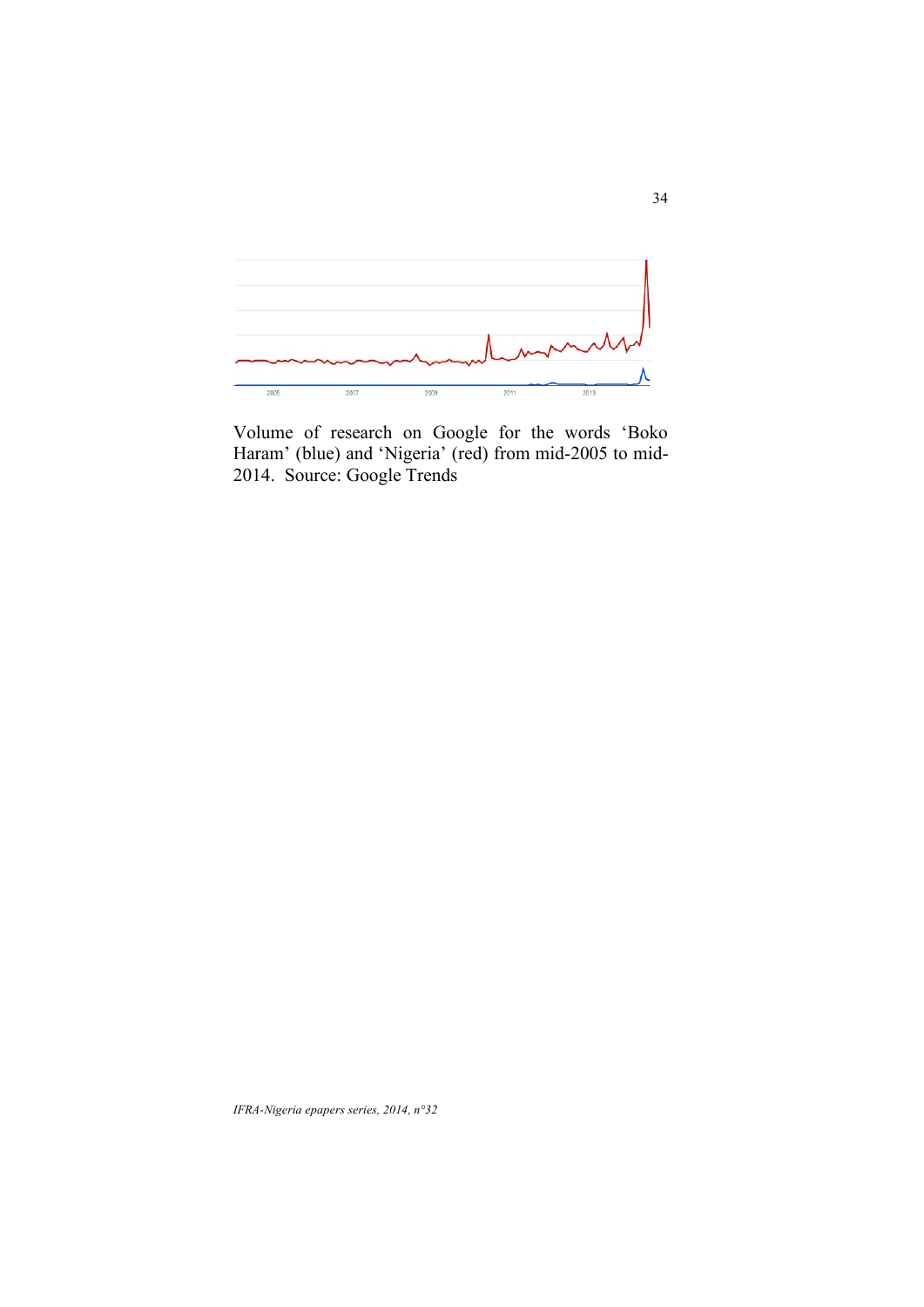#### AKINOLA EJODAME OLOJO – MUSLIMS, CHRISTIANS AND RELIGIOUS VIOLENCE IN NIGERIA



| Year                     | <b>Estimated number of</b><br>articles |
|--------------------------|----------------------------------------|
| 2005                     | 145                                    |
| 2006                     | 140                                    |
| 2007                     | 130                                    |
| 2008                     | 95                                     |
| 2009                     | 160                                    |
| 2010                     | 165                                    |
| 2011                     | 155                                    |
| 2012                     | 225                                    |
| 2013                     | 200                                    |
| 01/01/2014<br>06/30/2014 | 230                                    |

Number of articles relating to Nigeria published in the International New York Times (INYT), The Guardian and Le Monde between 2006 and June 2014 according to the Factiva database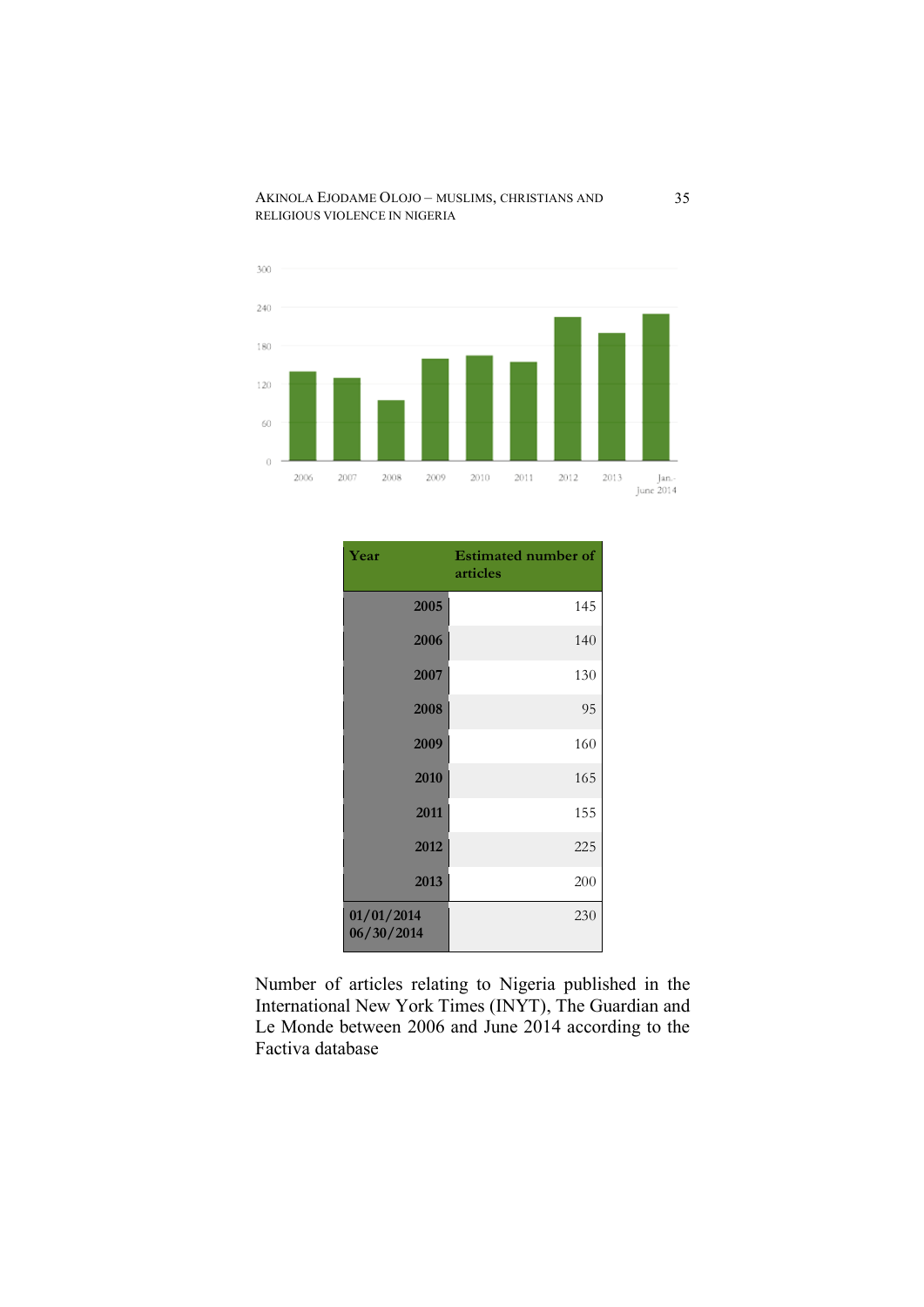For this study we selected four events and studied how they were reported. The first finding is the global medias' generally low interest in reporting violent events occurring in Nigeria before the Chibok incident. The four events were chosen using the Nigeria Watch database (highest levels of violence in the month) combined with the Google research tools. The events selected coincide with peaks levels of attention and searches on Boko Haram. To increase chances of identifying articles, we focused on those issued in the first three days following events/incidents. However, we only searched for articles tagged with the country 'Nigeria' ('Nigéria' in French) and no specific keywords, topics or fields were inserted to ensure that we obtain all the appropriate articles. The Chibok incident seemed to have provoked increased attention and this is clearly indicated by the soaring number of articles in April and particularly May according to the Factiva database. It is observable that the number of articles published in the month of May 2014 relating to Nigeria actually exceeds the number of articles published in the whole of 2008.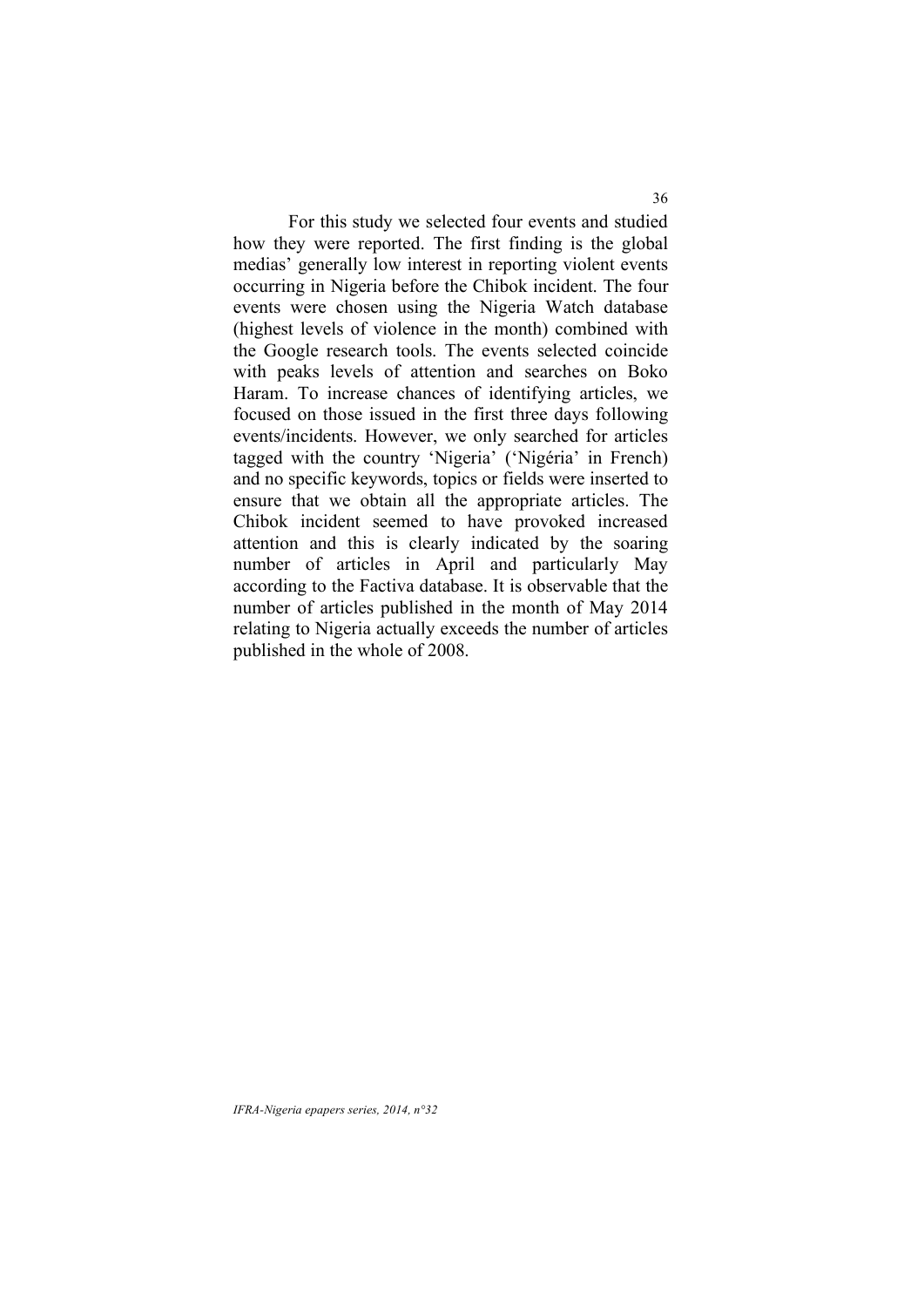#### AKINOLA EJODAME OLOJO – MUSLIMS, CHRISTIANS AND RELIGIOUS VIOLENCE IN NIGERIA



Number of articles relating to Nigeria published in the International New York Times (INYT), The Guardian and Le Monde between January and June 2014 according to the Factiva database

The first event selected is the 25 February Boko Haram attack on Federal Government College, Buni Yadi in Yobe state. Yobe is one of the three states placed under a state of emergency by the Nigerian government since May 2013. The group reportedly killed 43 male students after it stormed the student residential building.<sup>4</sup> The only

 $\frac{1}{4}$  AFP, "43 killed in Nigeria in suspected Boko Haram school attack," Khaleejtimes, February 26, 2014 accessed July 28, 2014,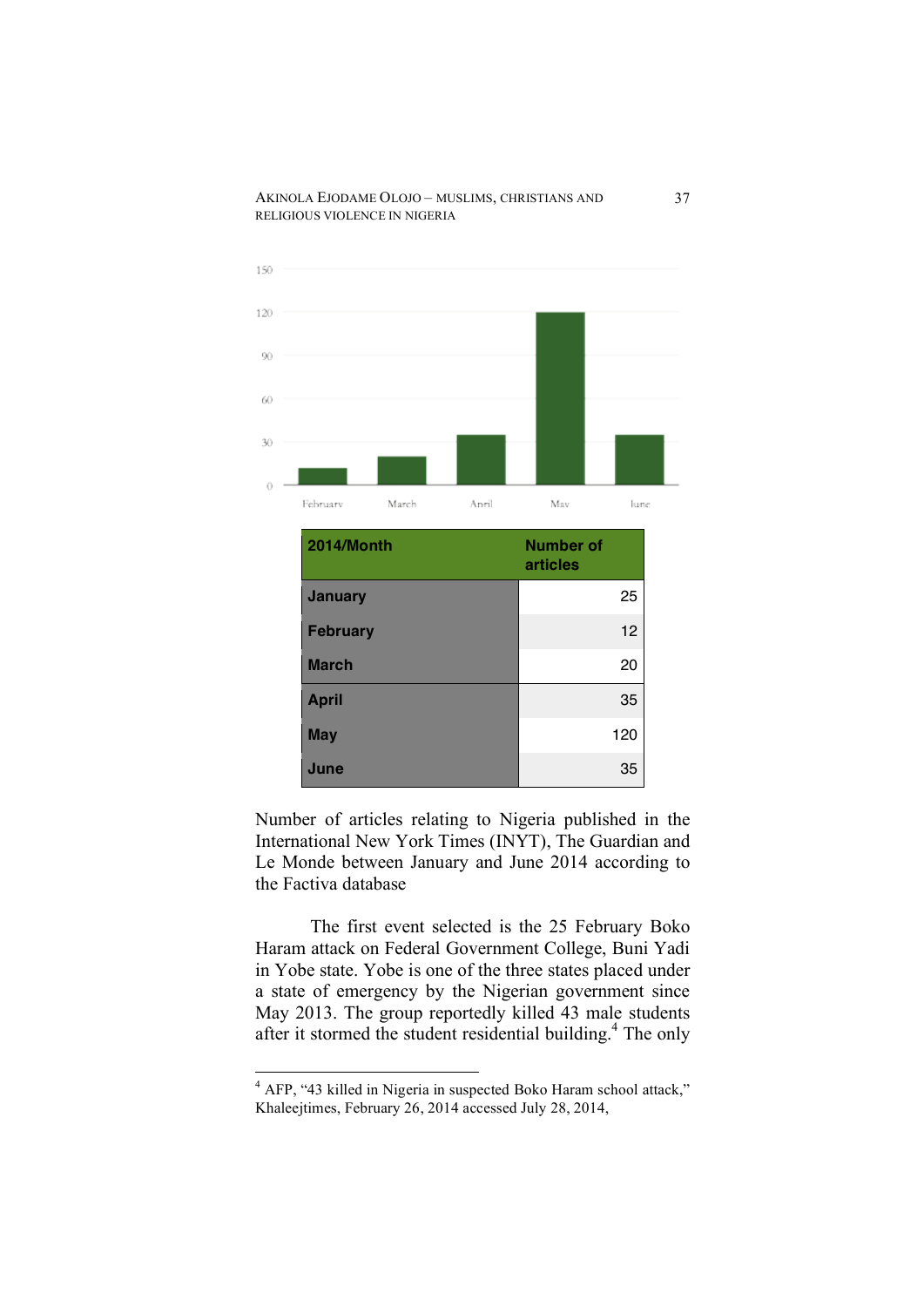newspaper reporting it was The Guardian in its international pages. Le Monde mentioned the event in an article about Boko Haram on the occasion of the French President's official visit to Nigeria. The second event considered is a market bombing in the town of Bama in Borno state which transpired on 23 March killing 31 people. It was not reported at all so another set of particularly violent events that occurred on 11 April was selected. On that day as well as the subsequent day, Boko Haram attacked students due to undertake the Unified Tertiary Matriculation Examination in four towns of Borno state (Dikwa, Kala-Balge, Gambulga and Gwoza).<sup>5</sup> 210 people were killed and several public buildings destroyed. This incident was also not reported. The fourth event considered in our analysis is a succession of attacks that occurred on 19 and 20 May 2014. Two villages near Chibok were hit and on the same day a market in Jos was bombed killing 118 people. The attacks in the two villages were reported with comments appearing in two Guardian articles. The Jos bombings were reported in three Guardian articles and one INYT article. Le Monde covered the event with an AFP video but no article. Overall, all the articles still made reference to the Chibok incident.

# **In spite of strong interest in Nigeria, Boko Haram violence is not accounted for with contextualisation and the reporting of events only refers to religion**

How are the recent events involving Boko Haram reported during this time of increasing global attention? How is violence accounted for? What are the explanations advanced in regard to the current upheaval? To

*IFRA-Nigeria epapers series, 2014, n°32*

http://www.khaleejtimes.com/kt-article-display-

<sup>1.</sup>asp?xfile=data/international/2014/February/international\_February7 38.xml&section=international

<sup>5</sup> Kayode Idowu and Fidelis Soriwei, "Boko Haram kills Scores of UTME candidates in Borno," Punch, April 12, 2014, accessed July 28, 2014, http://www.punchng.com/news/utme-students-killed-inboko-haram-attacks/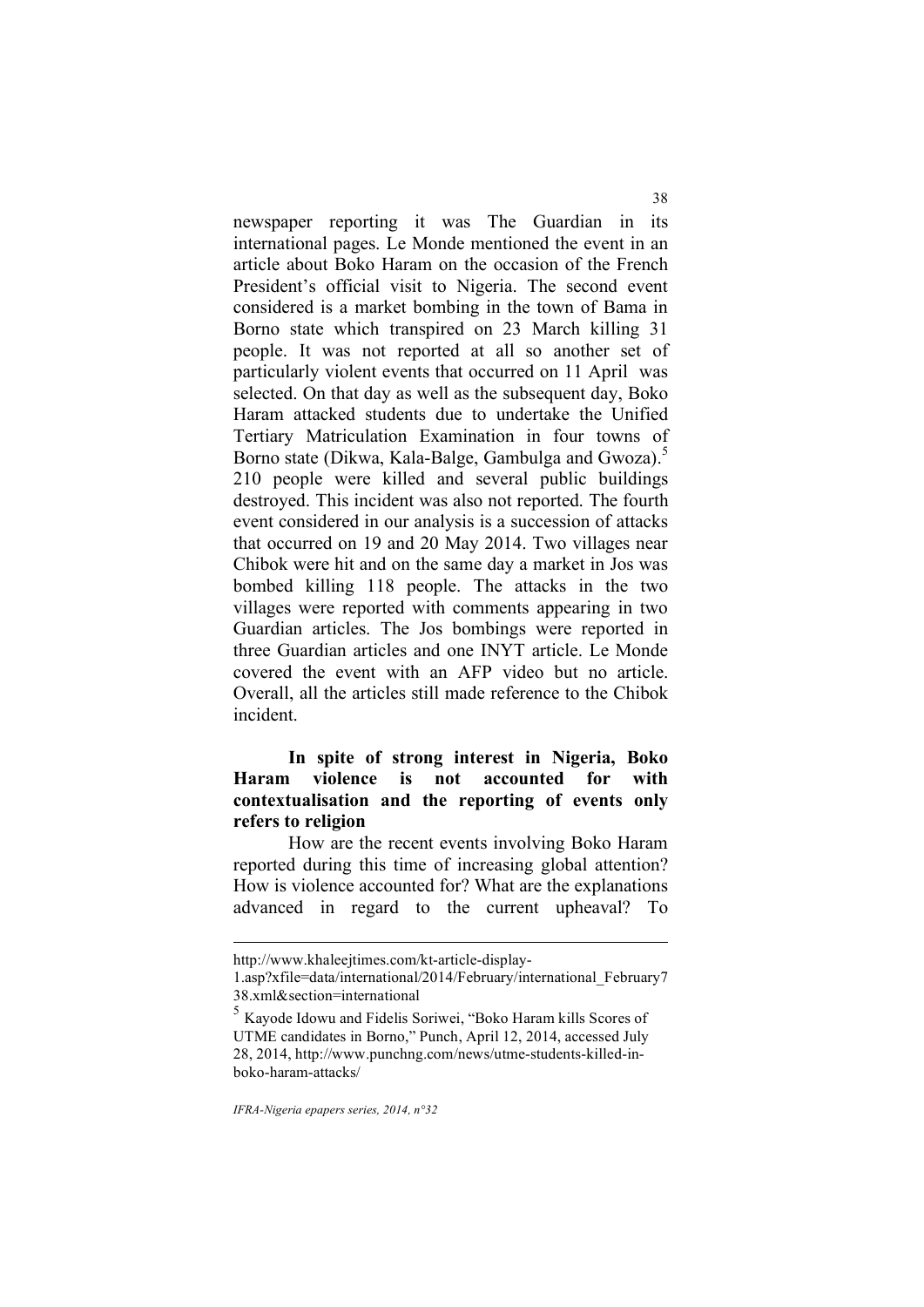AKINOLA EJODAME OLOJO – MUSLIMS, CHRISTIANS AND RELIGIOUS VIOLENCE IN NIGERIA

understand how violence is framed, this study examined the descriptions ascribed to the group and its organisation. We also went further to understand how the situation in northern Nigeria was described, as well as what historical or contextual elements the readers of articles were provided with. Despite the international focus, most of the articles examined in reference to Boko Haram attacks fall short of providing any explanation of violence even though they implicitly define the group's actions with an 'Islamic' identity. Indeed, most articles only offer a context of interpretation which recalls the violent actions of Boko Haram in the past and still in reference to the term 'Islamism'. The articles insist on the details of violence and on the modus operandi of the group. It is mostly in opinion articles or more analytic individual comments that alternate explanations and contextualisation of violence is provided, namely the shortcomings of the state, lack of regional cooperation, violent repression of protests and army brutality. The socioeconomic conditions of the affected states or northern region is also not mentioned at all.

In the three newspapers the events examined are mostly described in religious terms. In the article reporting the attack on the Federal Government College of Buni Yadi, Yobe State, the only adjective used to describe Boko Haram is 'Islamist' and in fact, it is repeated twice. The article details 'the Islamists' (…) want an Islamic state in Northern Nigeria'. In all the Guardian's articles reporting the Jos bombings, Boko Haram is referred to as 'Islamic militant' or as a sect. Le Monde uses 'groupe islamiste' ('Islamic group') or 'secte sunnite' ('sunni sect'). The only rationale proposed to readers trying to understand the violence is one that describes a group desiring to 'carve out a caliphate in northern Nigeria'. The INYT article reporting the same event refers to Boko Haram with the tautology of 'Islamist extremist group' that emphasises the religious aspect of the violence. One other article of The Guardian also employs the term 'Islamist sect Boko Haram'. This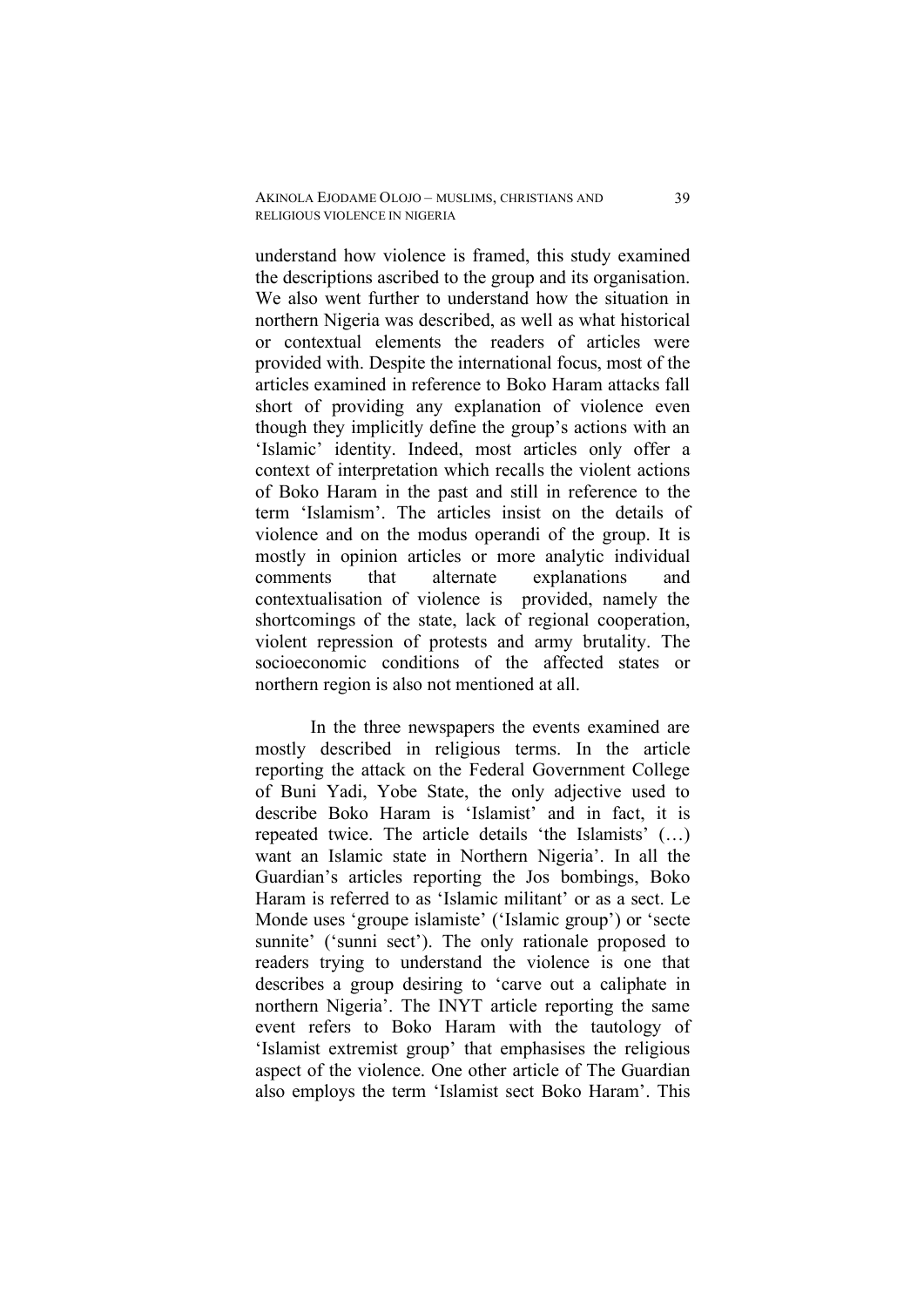religious dimension can be found in one of Le Monde's description of the conflict that further situates the Islamic group in opposition to President Jonathan (a Christian from the southern part of Nigeria).

Violence is not comprehensively accounted for and no historical context is given. In majority of the articles, the 'presentation' of the group or its contextualisation is depicted by reference to past bombings and once again the Chibok incident. The only other description of the group that serves as an explanation for its violence stem from the official declarations of President Goodluck Jonathan stating that the government should not be 'cowed by the atrocities of enemies of human progress'.<sup>6</sup> In relation to the Buni Yadi event, the claim that Boko Haram members are 'deranged terrorist and fanatics who have clearly lost all human morality and descended to bestiality' constitutes the only other additional information the reader is given. Le Monde reports the official communiqué regarding the same attack mentioning 'des terroristes fous et des fanatiques' ('crazy terrorists and fanatics')<sup>7</sup> as the only element offering understanding. After the Chibok incident the renewed interest in Nigeria paved way for longer articles with more analytic frames. Some exceptions to the pattern we found can be observed even though they do not directly concern the reporting of the events we had chosen to study.

One Guardian opinion article carried the title 'Coups and terror are the fruit of NATO's war in Libya:

 $6$  Presidential statement released by Reuben Abati " 'We will not be cowed by the enemy' - President Jonathan condemns Jos Bomb Blast," Talk of Naija, May 20, 2014, accessed July 28, 2014 http://www.talkofnaija.com/politics/we-will-not-be-cowed-by-theenemy-president-jonathan-condemns-jos-bomb-blast-read-statement  $7$  AFP, "43 killed in Nigeria in suspected Boko Haram school attack,"

Standard Digital, February 26, 2014, accessed July 28, 2014, http://www.standardmedia.co.ke/mobile/?articleID=2000105562&sto ry\_title=43-killed-in-nigeria-in-suspected-boko-haram-school-attack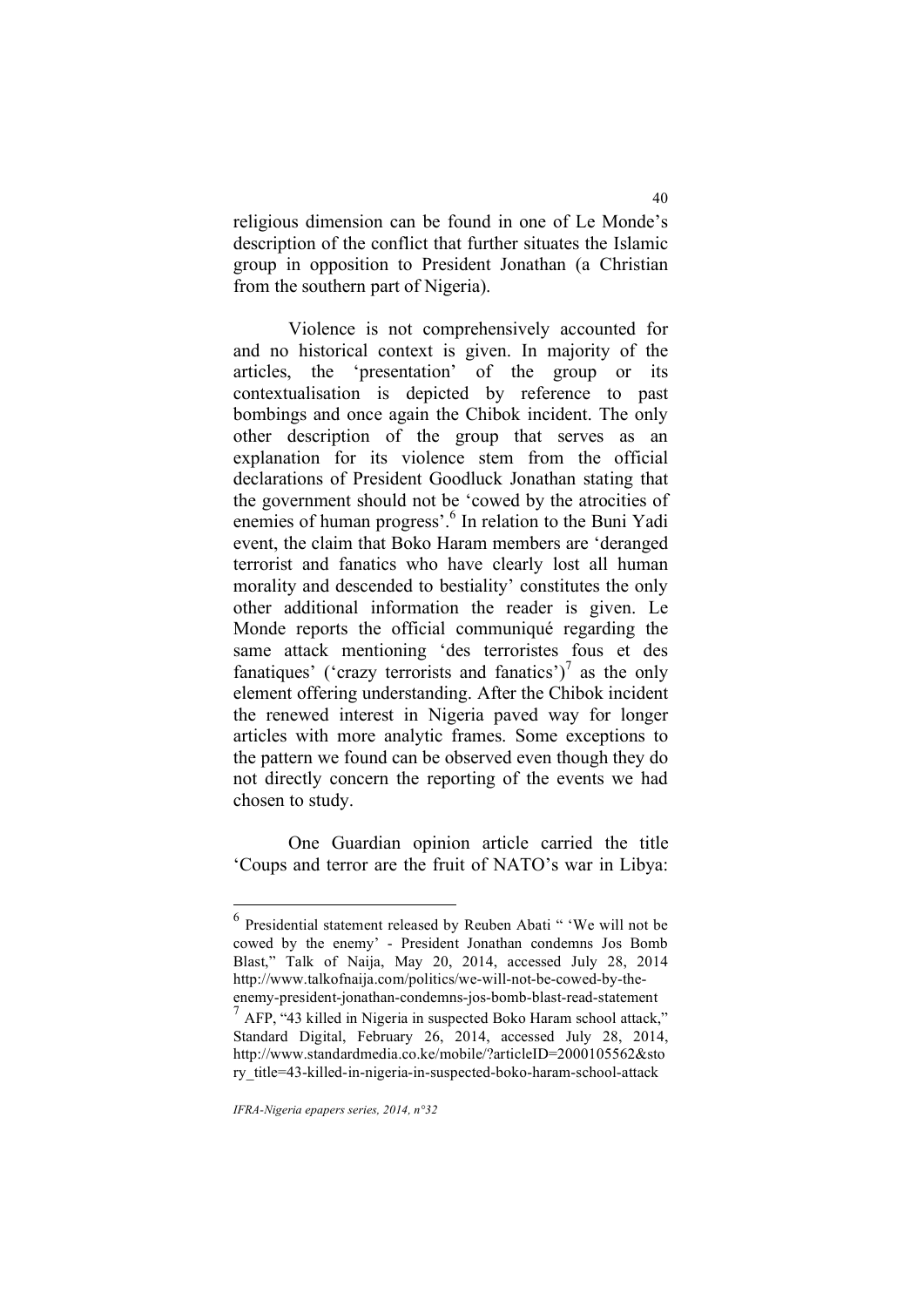AKINOLA EJODAME OLOJO – MUSLIMS, CHRISTIANS AND RELIGIOUS VIOLENCE IN NIGERIA

The dire consequences of the West's intervention are being felt today in Tripoli and across Africa, from Mali to Nigeria'.<sup>8</sup> It expresses the Boko Haram and Nigerian situation in a few words but also considers that the group's violence can be accounted for by 'deprivation, drought and brutal state repression in the Muslim North'. Another article in the INYT focuses on Abubakar Shekau's life and religious radicalisation. It barely mentions the history of the northern region or its socioeconomic conditions. An additional article discusses the Nigerian state's action and explains violence through the state's failure and inefficiency, while finishing with an interview with a vigilante group's representative. A much broader article that was examined deals with the conference organised in Paris in May 2014 in relation to the Boko Haram crisis. It explains that the porous frontiers and the little cooperation among the countries of the West African subregion allowed the attacks and the development of the group. Finally, one Le Monde article, though capitalising on a religious frame, gives voice to different individuals who underscore the absence of trust in the government or the lack of resources to fight the group, as well as the army's failure.

# **Absence of reporting on Islamic versus Islamic group clashes**

Although we acknowledge that religion as well as other issues bordering on socioeconomics are central factors accounting for violence, we also want to briefly shed some light on how the attacks by Boko Haram against Muslim groups or communities have been reported. In regard to this, the religious explanation of violence is often never nuanced with the dimension that deals with intra-group violence within religion itself. We

 <sup>8</sup> Seumas Milne, "Coups and terror are the fruit of Nato's war in Libya, The dire consequences of the west's intervention are being felt today in Tripoli and across Africa, from Mali to Nigeria," The Guardian, May 22, 2014, accessed July 28, 2014 http://www.theguardian.com/commentisfree/2014/may/22/coupsterror-nato-war-in-libya-west-intervention-boko-haram-nigeria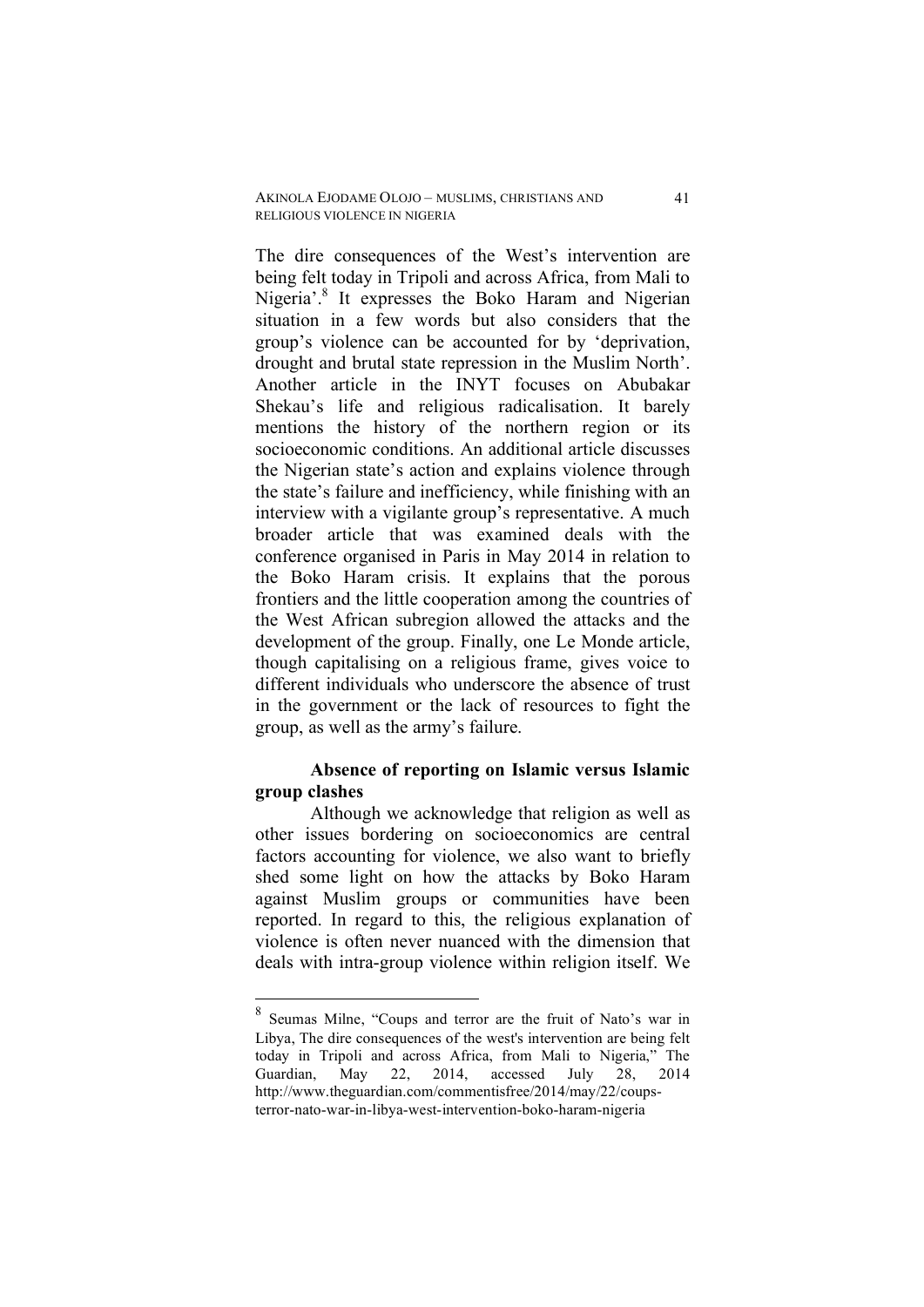searched within three newspapers with a view to identifying articles related to Nigeria and a focus on violent incidents involving different Muslim communities. The following three incidents were thus identified in the Nigeria Watch database: The first relates to the assassination of Sheikh Muhammad Auwal Albani, a major Salafi leader in Nigeria who had openly criticised Boko Haram. He was ambushed with his family on 1 February 2014 in Zaria, Kaduna State . The second incident involves a violent encounter reported as a clash between the Izala and the Tijaniyya Sufi brotherhood in Bauchi state in March 2014 . A third and final violent event transpired on 30 May 2014 involving the assassination of Idrisa Timta, Emir of Gwoza who was arguably a representative of religious and political power in the community . Using the Factiva database and confirming data with the websites of the selected newspapers, this study set out to inquire exactly how these aforementioned incidents were reported and to compare the frames used. In the end, the findings were unequivocal: there was indeed no report of the events in any of the selected Western-based newspapers.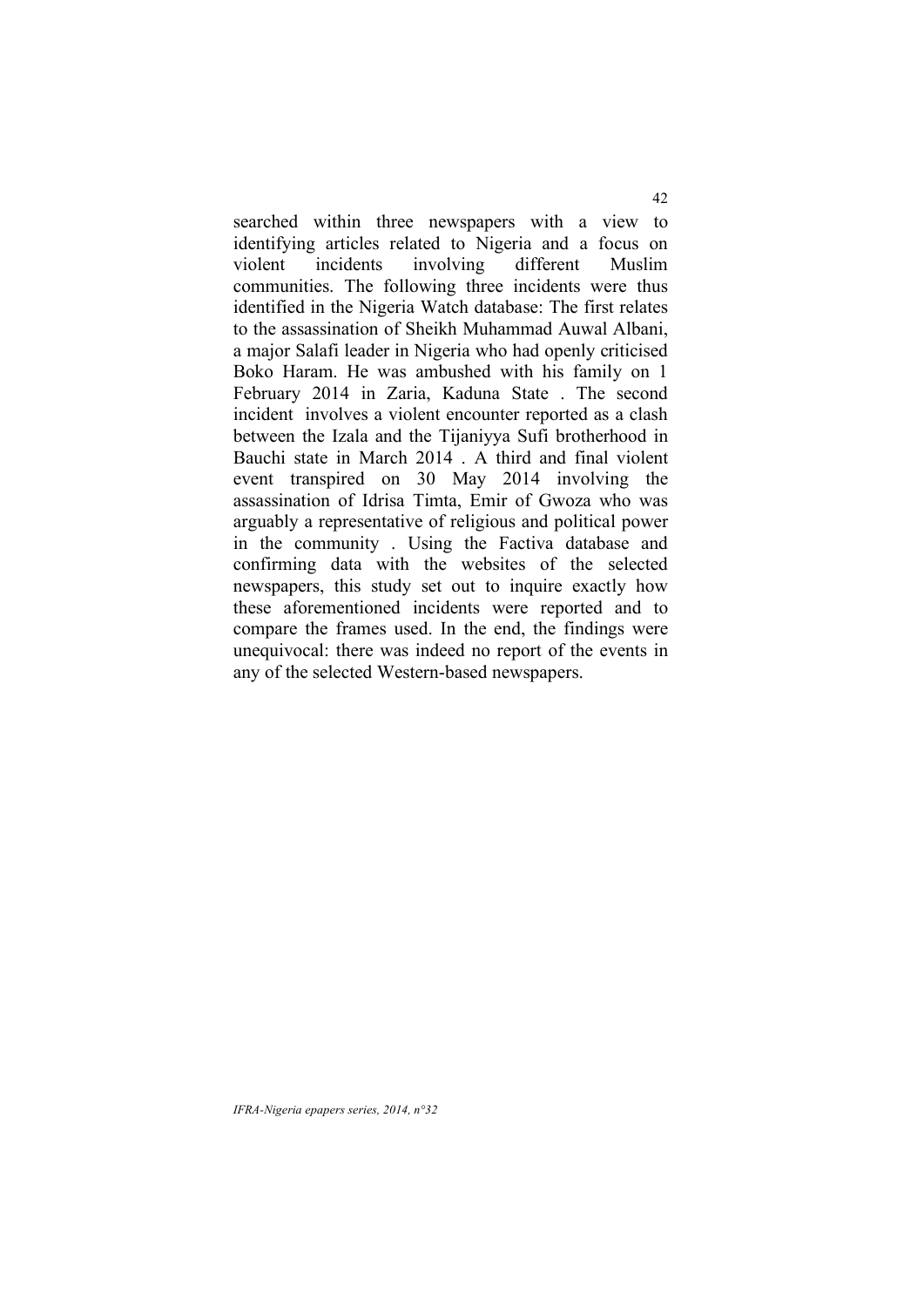#### BIBLIOGRAPHY

Chouin, Gérard, Manuel Reinert and Elodie Apard. 2014 "Body Count and Religion in the Boko Haram Crisis: Evidence from the Nigeria Watch Database." In *Boko Haram: Islamism, Politics, Security and the State in Nigeria.* edited by Marc-Antoine Pérouse de Montclos, 213-236. Leiden: African Studies Centre.

Ellis, Stephen and Gerrie Ter Haar. 2007. "Religion and Politics: Taking African Epistemologies Seriously." *Journal of Modern African Studies*. 45(3): 385-401.

Falola, Toyin. 1998. *Violence in Nigeria: The Crisis of Religious Politics and Secular Ideologies.* New York: University of Rochester Press.

Huntington, Samuel. 1996. *The Clash of Civilizations and the Remaking of World Order.* New York: Simon and Schuster.

Kukah, Matthew H. 1993. *Religion, Politics and Power in Northern Nigeria.* Ibadan: Spectrum Books Limited.

Leahy, Elizabeth, Robert Engelman, Carolyn Gibb Vogel, Sarah Haddock and Tod Preston. 2007. *The Shape of Things To Come: Why Age Structure Matters to a Safer, More Equitable World*. Population Action **International** 

Ostien, Philip. 2009. *Jonah Jang and the Jasawa: Ethno-Religious Conflict in Jos, Nigeria.* Muslim-Christian Relations in Africa, 18-21.

Pérouse de Montclos, Marc-Antoine. 2014 "Boko Haram and Politics: Insurgency to Terrorism." In *Boko Haram: Islamism, Politics, Security and the State in*